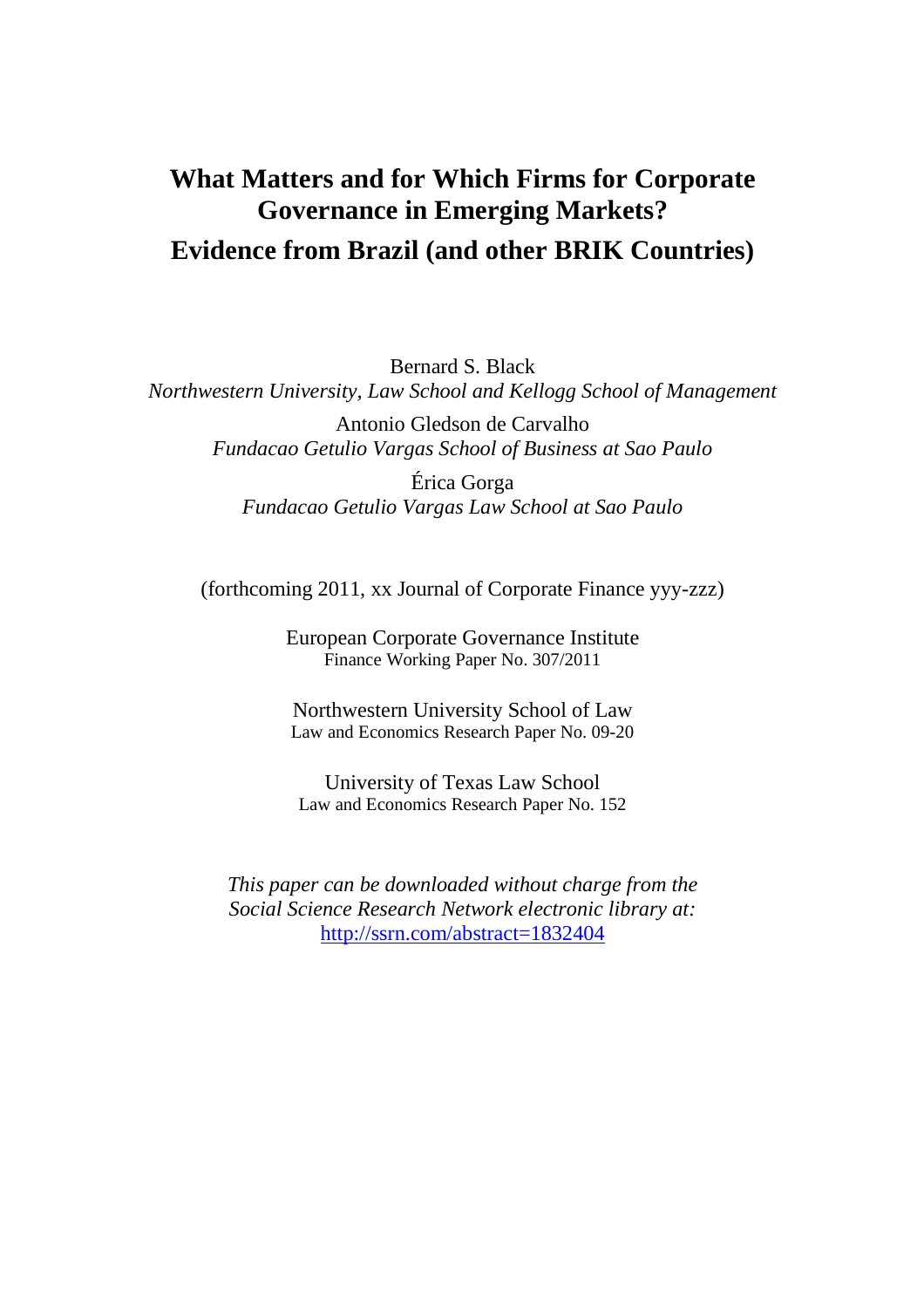# **What Matters and for Which Firms for Corporate Governance in Emerging Markets?**

# **Evidence from Brazil (and other BRIK Countries)**

**Bernard S. Black**<sup>∗</sup>

*Northwestern University Law School and Kellogg School of Management* **Antonio Gledson de Carvalho** *Fundacao Getulio Vargas School of Business at Sao Paulo* 

**Érica Gorga** *Fundacao Getulio Vargas Law School at Sao Paulo*

#### **© 2010 Bernard S. Black. All rights reserved.**

**Abstract**. A central issue in corporate governance research is the extent to which "good" governance practices are universal (one size mostly fits all) or instead depend on country and firm characteristics. We report evidence that supports the second view. We first conduct a case study of Brazil, in which we survey Brazilian firms' governance practices at year-end 2004, construct a corporate governance index, and show that the index, as well as subindices for ownership structure, board procedure, and minority shareholder rights, predict higher lagged Tobin's *q*. In contrast to other studies, greater board independence predicts *lower* Tobin's q. Firm characteristics also matter: governance predicts market value for nonmanufacturing (but not manufacturing) firms, small (but not large) firms, and high-growth (but not low-growth) firms. We then extend prior studies of India, Korea, and Russia, and compare those countries to Brazil, to assess which aspects of governance matter in which countries, and for which types of firms. Our "multi-country" results suggest that country characteristics strongly influence both which aspects of governance predict firm market value, and at which firms that association is found. They support a flexible approach to governance, with ample room for firm choice.

**Keywords**: Brazil, Korea, India, Russia, corporate governance, boards of directors, minority shareholders

JEL codes: G18, G30, G34, G39, K22, K29

<sup>∗</sup>Northwestern University, Law School and Kellogg School of Management, 375 East Chicago Ave., Chicago IL 60611. E-mail: bblack@northwestern.edu. Tel: (312) 503-2784. \*\*FGV-EAESP, Av Nove de Julho, 2029 – Sala 912, São Paulo, SP, Brasil 01313-902. Email: **gledson.carvalho@fgv.br.** Tel: (5511) 3281-7767. \*\*\*FGV-EDESP, R. Rocha, 233, São Paulo, SP, Brazil 01330-000, Email: *erica.gorga@fgv.br*.Tel: (5511) 3281-3628. The authors thank Joelson Sampaio and Terence Leong for their excellent research assistance. We are grateful for valuable comments by Lucian Bebchuk, Murillo Campello, Jeffry Netter, Zacharias Sauther, two anonymous referees, and conference and workshop participants at Third International Conference on Corporate Governance in Emerging Markets (Seoul, Korea), University of Georgia, Terry College of Business, Tilburg University, Department of Finance, and Queen Mary University of London, School of Economics and Finance, for comments. We acknowledge the financial support of the Global Corporate Governance Forum. Any remaining errors are of our own responsibility.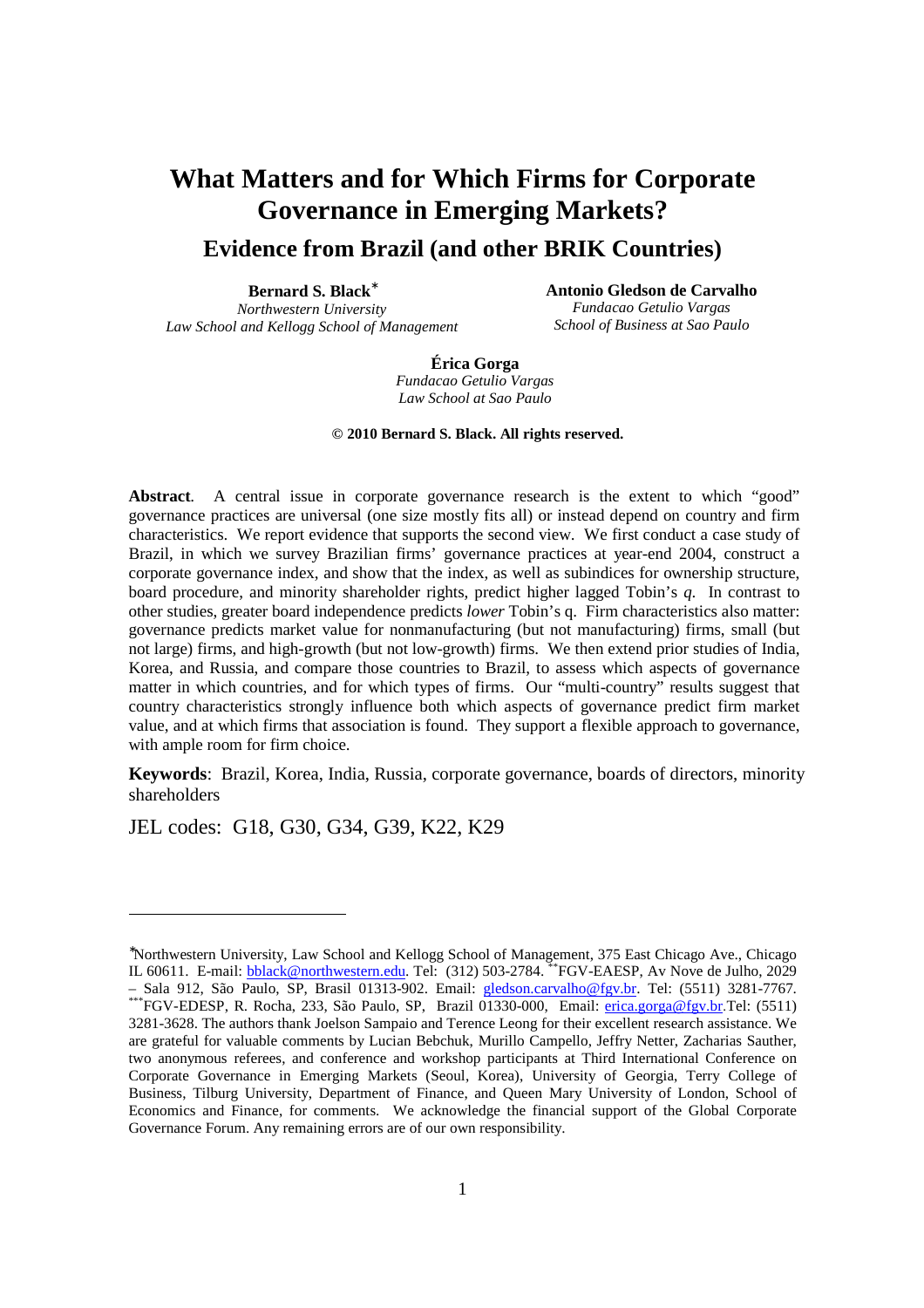#### **1 – Introduction**

Capital market development has been linked to improved resource allocation (Wurgler, 2000) and economic growth (e.g., Levine and Zervos, 1998). In turn, capital market development has been related to protection of minority investors (e.g., La Porta et al., 1997, 1998a and 1998b; and Gleaser, Johnson and Shleifer, 2001). A number of articles also link firm-level corporate governance practices to firm value (e.g., Durnev and Kim, 2005; Black, Jang and Kim, 2006a). Overall these studies support the importance of firmlevel corporate governance, especially in countries with weak legal protections for investors (e.g., Klapper and Love, 2004).

How to improve corporate governance, however, is not clear. There are different approaches with distinct consequences. One approach treats legal rules as central. Good governance is achieved principally through rules that protect minority investors. (Examples of this approach include the Sarbanes-Oxley Act in the U.S.; New York Stock Exchange listing rules (requiring, for example, a majority of independent directors and an audit committee composed entirely of independent directors), and the OECD principles of corporate governance (OECD, 2004). This approach can be effective if many corporate governance practices are universal, so that a common set of rules can be applied to a broad spectrum of countries, and a broad spectrum of firms within each country. In contrast, if good corporate governance is often "local" – varying across countries, and across firms within a country, a more flexible approach will often be appropriate. Examples of this approach include comply or explain rules, such as the UK Combined Code on Corporate Governance (Financial Reporting Council, 2006), and multiple governance stock exchange listing tiers, exemplified by the Brazilian stock exchange, Bovespa, discussed below.

There is, by now, substantial evidence that one size does not *always* fit all firms in all countries. Optimal governance likely differs between developed and emerging markets (e.g., Bebchuk and Hamdani, 2009), and potentially also between different emerging markets (Durnev and Fauver, 2007). Within a given country, optimal governance may depend on firm characteristics (e.g., Arcot and Bruno, 2006; Bruno and Claessens, 2007; Mulherin, 2005; Demsetz and Lehn, 1985). But we still know relatively little about the *extent* to which broad corporate governance principles can be applied across countries, or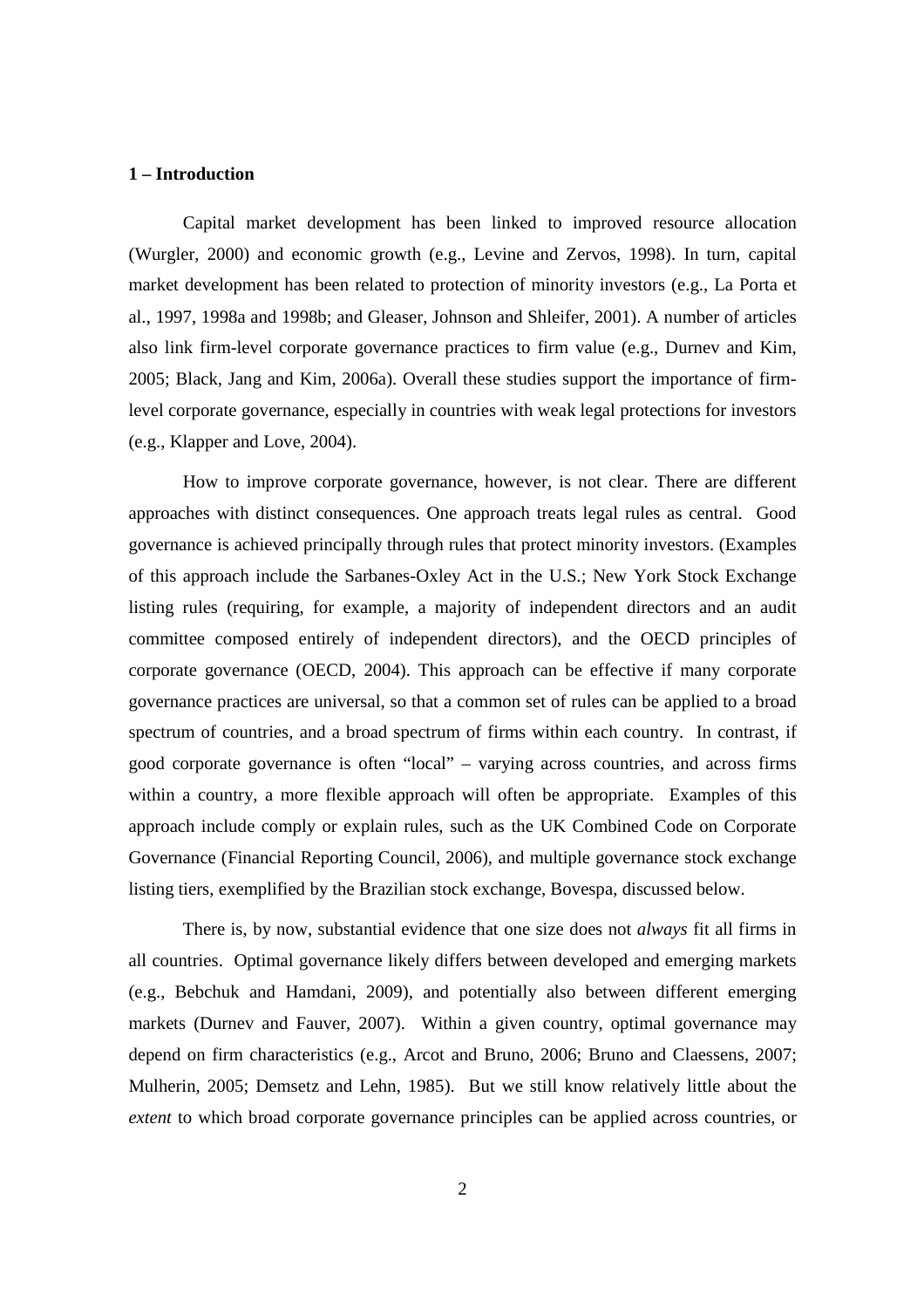across firms within a country. If there is sufficient commonality, it could make sense to adopt "across the board" rules, both within and across countries, even if they do not perfectly fit every firm or every country. After all, there is also evidence that adoption of mandatory rules can be beneficial in some instances (e.g., Black, Jang, and Kim, 2006a, on Korea; Atanasov, Black, Ciccotello and Gyoshev, 2010, on Bulgaria).

We address two principal questions. For both, we first study Brazil, then extend our analysis to the other BRIK countries, and evaluate our results in light of other existing studies. For both, we focus on emerging markets. The additional differences that surely exist between developed and emerging markets are outside our scope.

**Question 1: Which corporate governance rules are likely to be beneficial in emerging markets**? One can readily compile a list of items that plausibly reflect good corporate governance and test whether, combined into an index, they predict firm market value (or performance). One can also test whether specific aspects of overall corporate governance (for example, board independence, disclosure, an audit committee, or crosslisting in the U.S.) predicts firm market value on average, over many firms in many countries. These approaches are useful, but have important limits. Most centrally, they tell us little about which practices matter, for which firms and in which countries.

One core problem is that different aspects of corporate governance are correlated. Thus, if one measures the overall predictive power of a list of governance measures, one does not know which elements drive the overall power. For instance: Gompers, Ishii, and Metrick (2003) develop for the U.S. a corporate governance index based on twenty-four provisions (G-index) and show that it predicts firm value. But Bebchuk, Cohen, and Ferrell (2009) report that only six of these provisions fully drive the Gompers–Ishii–Metrick results. A related problem arises for studies that focus on a particular subset of governance measures. One then faces a classic omitted variables problem – one does not know whether the subset is truly important, or merely proxies for omitted aspects of governance. For example, a number of corporate governance studies rely on a 2002 survey by Standard and Poor's, which covers only disclosure. To overcome this problem, one needs a broad index that capture multiple aspects of corporate governance. One can then test the relevance of each aspect, controlling for the others.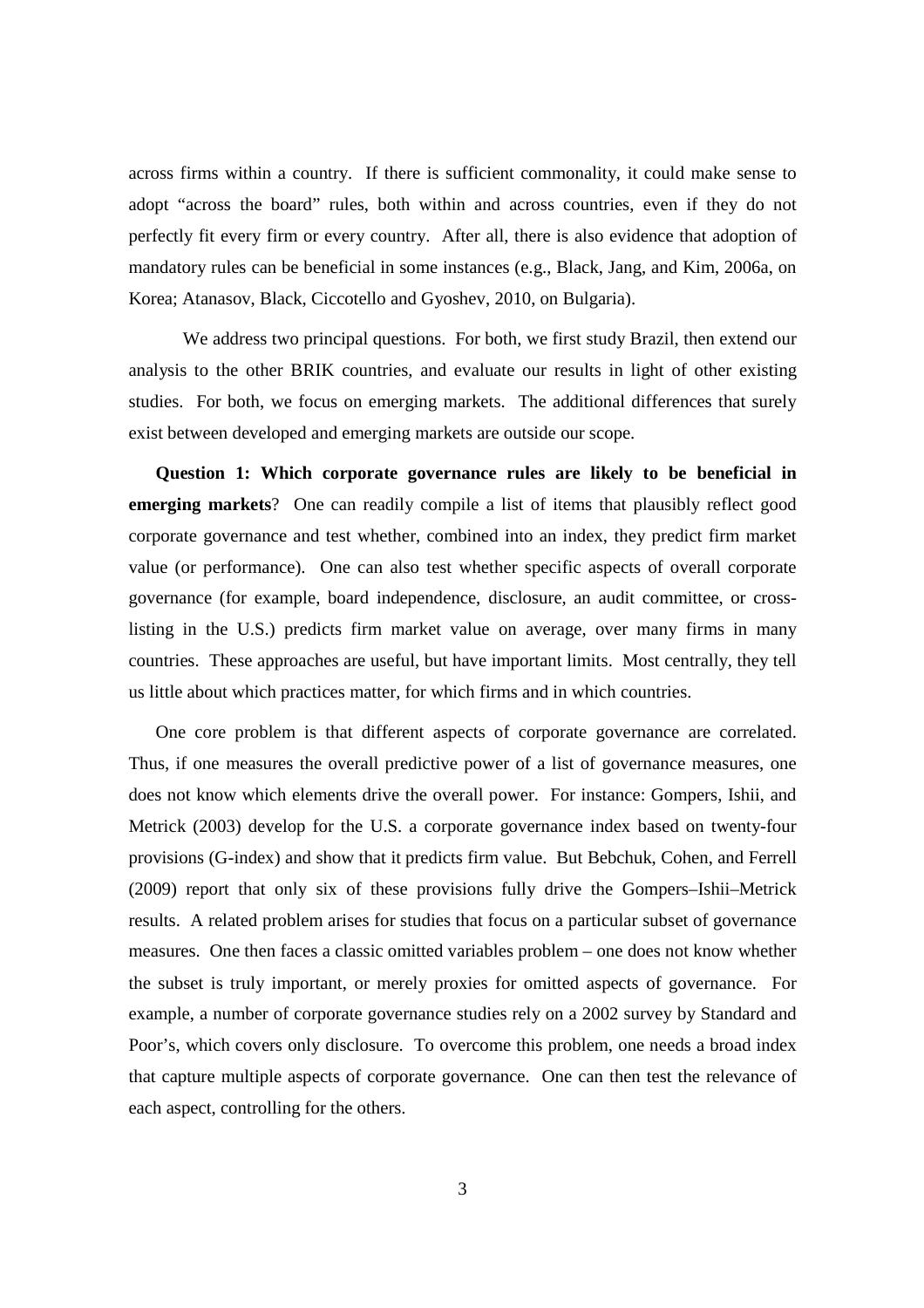Moreover, what matters in corporate governance may vary from country to country, in ways not well captured by multi-country indices. As Bebchuk and Weisbach (2011) point out, the Gompers, Ishii, and Metrick (2003) and Bebchuk, Cohen, and Ferrell (2009) indices principally measure take-over defenses, which are of limited relevance in countries in which most firms have controlling shareholders. The RiskMetrics (formerly ISS) measure focuses on features that are common in the US but often not found in other capital markets (Bebchuk and Hamdani, 2009). Variation across countries in ownership patterns and background legal rules limits what one can learn by assessing whether a particular governance measure or index matters on average across all countries. One needs to examine individual country results (a step often not taken in cross-country studies), to determine whether the results are driven by a subset, perhaps a small one, of the studied countries, and to which countries they apply.

A third concern for cross-country studies is that the available indices are limited. The S&P index (e.g., Durnev and Kim, 2005) covers only disclosure, and is available only for 2002. The Credit Lyonnais Securities Asia index (Durnev and Kim, 2005; Klapper and Love, 2004) includes subjective elements and is available only for 2001. The RiskMetrics (formerly ISS) index covers only developed countries (e.g., Aggarwal et al., 2009).<sup>1</sup>

Summing up, to identify what matters in corporate governance, in which countries, one needs a broad index that is (i) tailored to the nuances of particular countries; yet (ii) has sufficient commonality across countries to permit cautious generalization. One then needs to assess both the predictive power of the overall index, and the importance of different aspects of governance, controlling for other aspects of governance.

**Question 2: What aspects of corporate governance matter to which firms?** A second, often understudied question involves which firms can benefit from which aspects of corporate governance. A number of hypotheses have been suggested in prior work. *Firm size.* Large firms could need "better" (more formal) governance to respond to their more complex operations. They could have greater potential for agency costs due to greater financial resources or less concentrated ownership. Conversely, small firms might

<sup>1</sup> Morey et al. (2009) use a proprietary index from Alliance Bernstein. The index has many subjective elements and Alliance Bernstein does not allow them to disclose individual elements.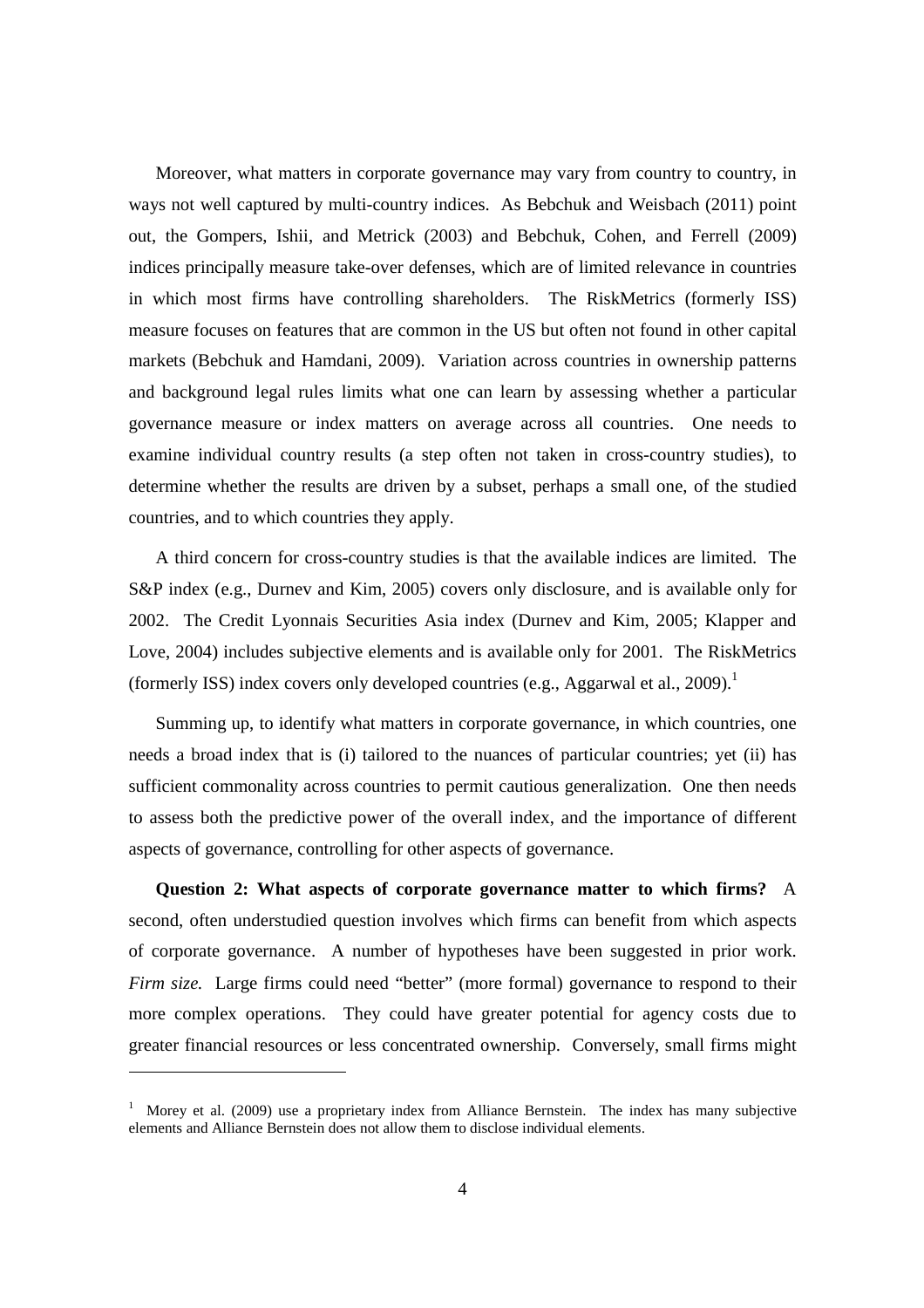face greater information asymmetry and accompanying agency costs. Investors could also be more attentive to how governance affects value at larger firms. Smaller firms, with lower institutional ownership could "fly under the radar." (Black, Jang and Kim, 2006). To assess these possibilities, one must begin with a dataset that includes both large and small firms, yet the principal cross-country datasets that cover emerging markets cover only the largest firms in each country. *Profitability.* Highly profitable firms could need less "external" governance, or could have lesser need for external funds and therefore less need to improve governance to attract investors (Durnev and Kim, 2005; Black, Jang and Kim 2006b). *Growth:* Faster growing firms need external capital to sustain growth, and therefore might choose better governance to attract investors (Doidge, Karolyi and Stulz, 2004; Durnev and Kim, 2005; Bennedsen, Nielsen and Nielsen, 2011). They also might have greater need for governance, as suggested by Hutchinson and Gul (2004). *Asset tangibility (manufacturing):* Firms which have substantial tangible assets are more amenable to external oversight, including creditor monitoring. They may therefore have less need for "equity" governance, and benefit less from governance than other firms (Klapper and Love, 2004). Moreover, many corporate governance studies examine only manufacturing firms (e.g., Bertrand, Mehta and Mullainathan, 2002), leaving open the question whether one would obtain similar results for other firms. This discussion suggests that to address what aspects of governance matter to whom, one needs a broad sample of firms in each country.

In this article we seek to address these two questions, using in-depth hand collected data on corporate governance practices in Brazil, and then extending prior studies of Russia, India, and Korea. These "BRIK" countries together comprise the four major "BRIC" emerging markets, plus Korea but minus China, which is unique due to government control of most major firms.<sup>2</sup> Together, they provide a representative sample of the results one might expect in moderately developed, emerging markets. The BRIK countries differ in many ways, including different legal traditions, language, culture, geographic location, and

 $2^2$  See, for example, Cheung, Jiang, Limpaphayom, and Lu (2010). State-controlled firms may need different governance than privately controlled firms.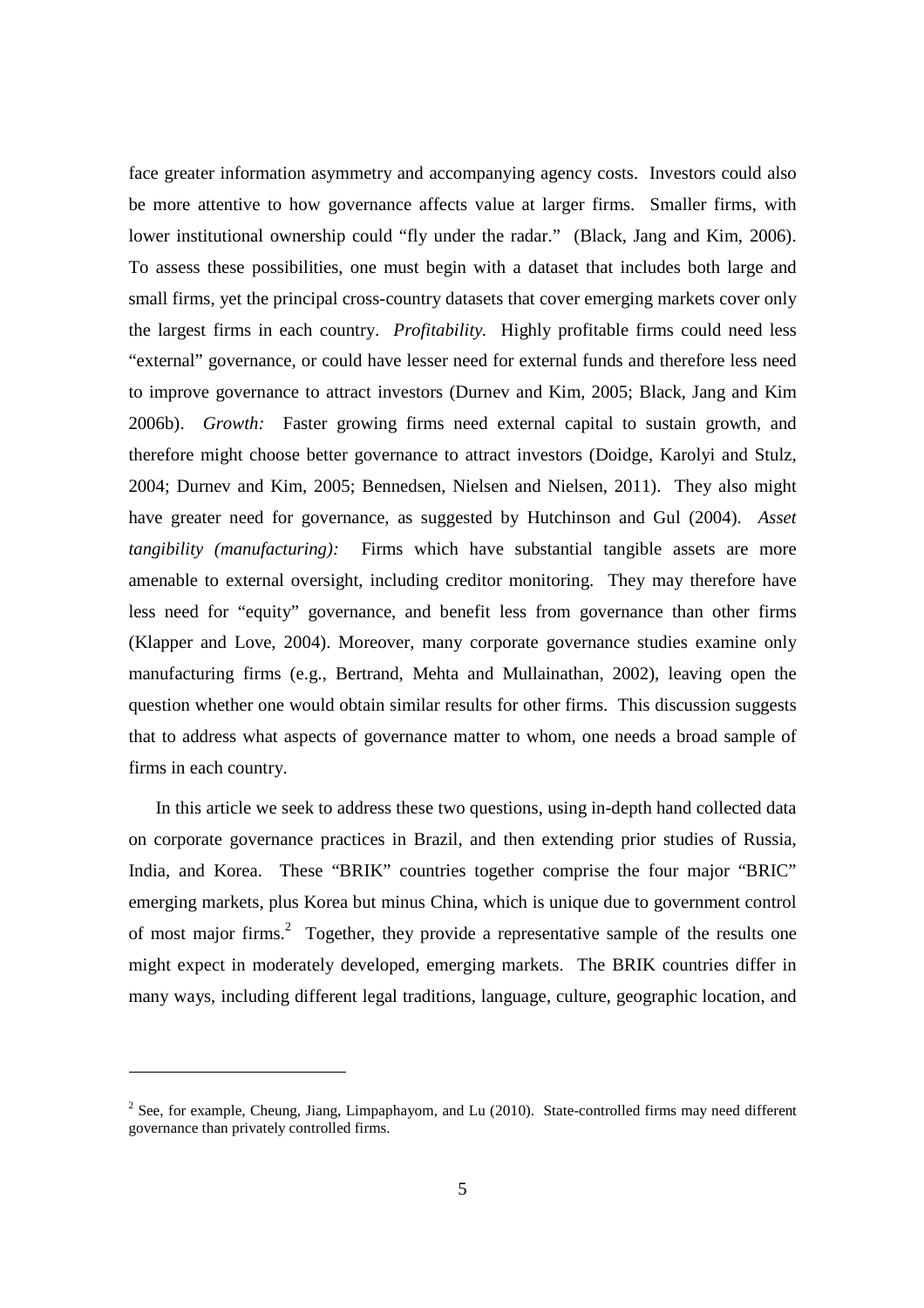important background legal rules (for example, use of non-voting shares). This increases the credibility of the pattern we find or, more often, fail to find.

We seek here to find a middle ground between single-country studies, from which it is hard to generalize; and studies covering many countries, from which it is hard to determine what matters in which countries or to which firms. For each country, we build broad indices covering six distinct aspects of corporate governance: board structure, board procedures, disclosure, ownership structure, related party transactions and minority shareholders rights. These indices differ in some details across these countries to reflect local laws, but share substantial common features.

Brazil is an important country to study for several reasons. It is one of the largest emerging market economies. Private benefits of control have historically been high and legal rules and firm-level governance have been weak.<sup>3</sup> Weak legal rules leave more room for firm-level governance to vary in economically significant ways (Durnev and Kim, 2005). At the same time, firm-level governance has been rapidly changing. Finally, prior research on firm-level governance in Brazil has been limited. We are aware of three other articles that study the relation between corporate governance and firm value in Brazil – Carvalhal-da-Silva and Leal (2005), Leal and Carvalhal-da-Silva (2007) and a contemporaneous study by Braga-Alves and Shastri (2011). All use governance indices based solely on public information. The first two studies did not find a robust association between firm-level governance and market value. Braga-Alves and Shastri find a positive association, and have the advantage of panel data, which permits firm-fixed-effects estimation. However, their sample and index raise concerns. They include government controlled firms and subsidiaries of foreign companies in their sample.<sup>4</sup> Their governance index is based on a subset of the original Bovespa rules for Novo Mercado listing, and

<sup>&</sup>lt;sup>3</sup> Dyck and Zingales (2004) study the premium paid for control blocks in 39 countries; of these, Brazil has the highest average premium, at 65% of the trading value of the shares. Nenova (2003) estimates that Brazil has a relatively high value of control, at 23% of firm value, and low scores on international measures of investor rights, corporate law enforcement, and disclosure.

<sup>&</sup>lt;sup>4</sup> We exclude these firms. For subsidiaries of foreign firms, the subsidiary's governance means little and tells us nothing about the overall governance of Brazilian firms with majority control by Brazilians. For firms with majority state control, optimal governance could be quite different than for other firms.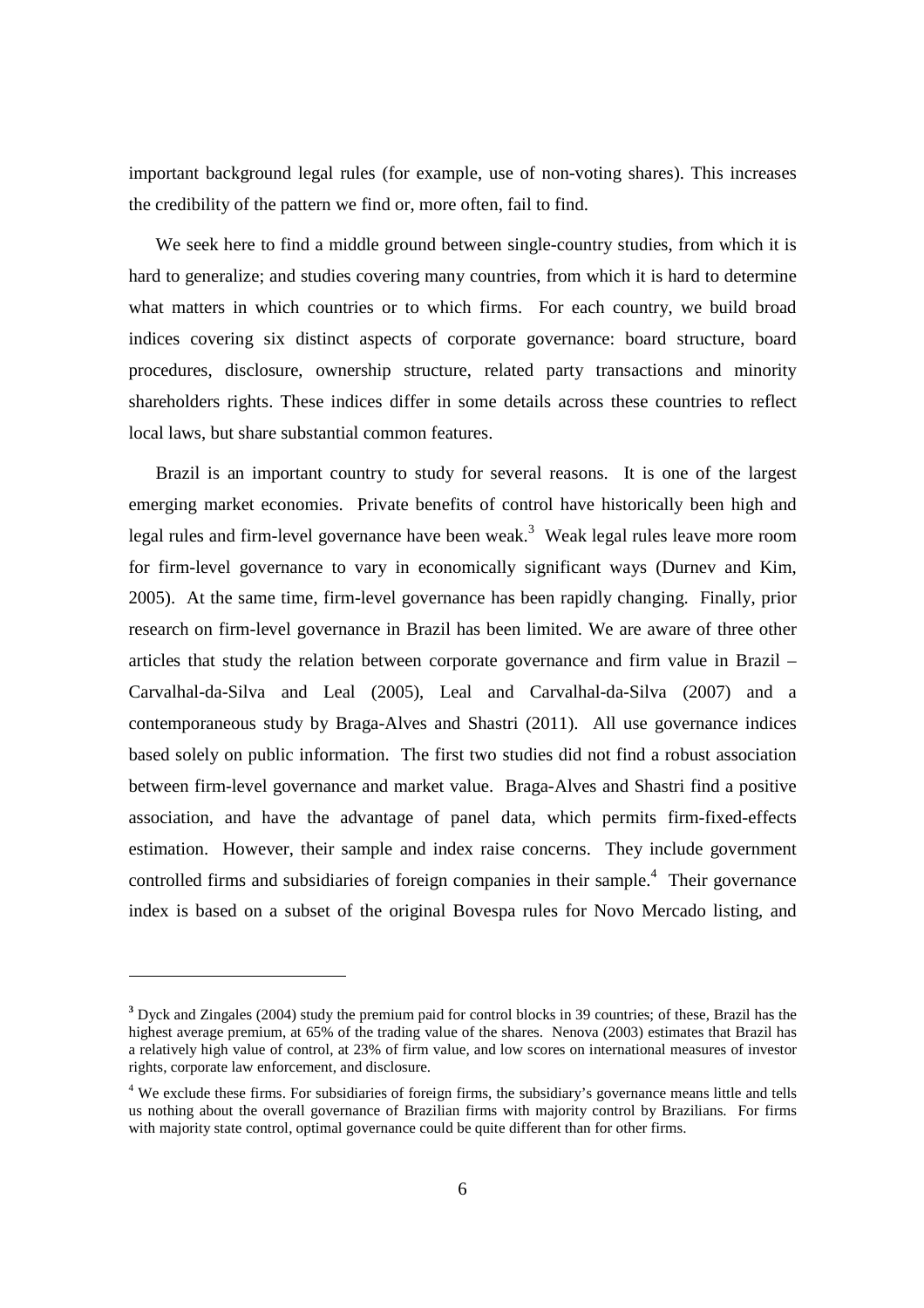includes only 6 elements, several of which are problematic.<sup>5</sup> They do not report which elements or which types of firms drive their results; thus, their study suffers from the weaknesses discussed above.

We first demonstrate an economically important relationship between a broad Brazil Corporate Governance Index (*BCGI*) and lagged firm market value. We rely on handcollected data from an early 2005 survey of Brazilian firms covering 2004 corporate governance practices. This allows us to go beyond public information in constructing our indices. A worst to best change in the index predicts almost a doubling in Tobin's *q*, from 1.16 to 2.13. We then assess which aspects of governance explain this overall association, by regressing Tobin's *q* against each of our six subindices, controlling for the remainder of the overall index. The overall index results derive mostly from subindices for ownership, board procedure, and minority shareholder rights. A disclosure subindex is significant by itself but loses significance when we control for the rest of *BCGI*, confirming the realworld importance of the omitted variable problem.

Board structure, especially board independence, is widely seen as a central aspect of corporate governance. In contrast to the principal cross-country study of board independence (Dahya, Dimitrov and McConnell, 2008) and country studies of Korea (Black and Kim, 2011; Choi, Park and Yoo, 2007), we find in Brazil a significant *negative*  association between board independence and firm market value. Thus, our results highlight the dangers in generalizing too readily concerning what matters in corporate governance.

We then investigate for what types of firms the overall index, and each subindex, predicts higher firm value. We study the four broad firm characteristics discussed above: size, profitability, growth rate, and manufacturing versus non-manufacturing firms. We

<u>.</u>

<sup>&</sup>lt;sup>5</sup> Their index: (i) effectively treats boards with at least 5 members as reflecting better governance than smaller boards (prior research suggests that boards can be too large, see Eisenberg, Sundgren, and Wells, 1998; and Yermack, 1996; boards could also be too small, but there is no empirical research on point, and we did not find in our own study that board size was associated with Tobin's *q*); (ii) does not include a measure of board independence (the Novo Mercado rules did not require any independent directors and public data on board composition is not available); and (iii) treats one-year director terms as important (they are likely of limited relevance for firms with a controlling shareholder); and includes IFRS or U.S. GAAP financial statements (correlated to U.S. cross-listing, so could predict firm value for other reasons, see Litvak, (2010), but they do not control for cross-listing). Compare Leal and Carvalhal-da-Silva (2007), who find that their index predicts firm market value, but this result vanishes if they remove elements related to cross-listing.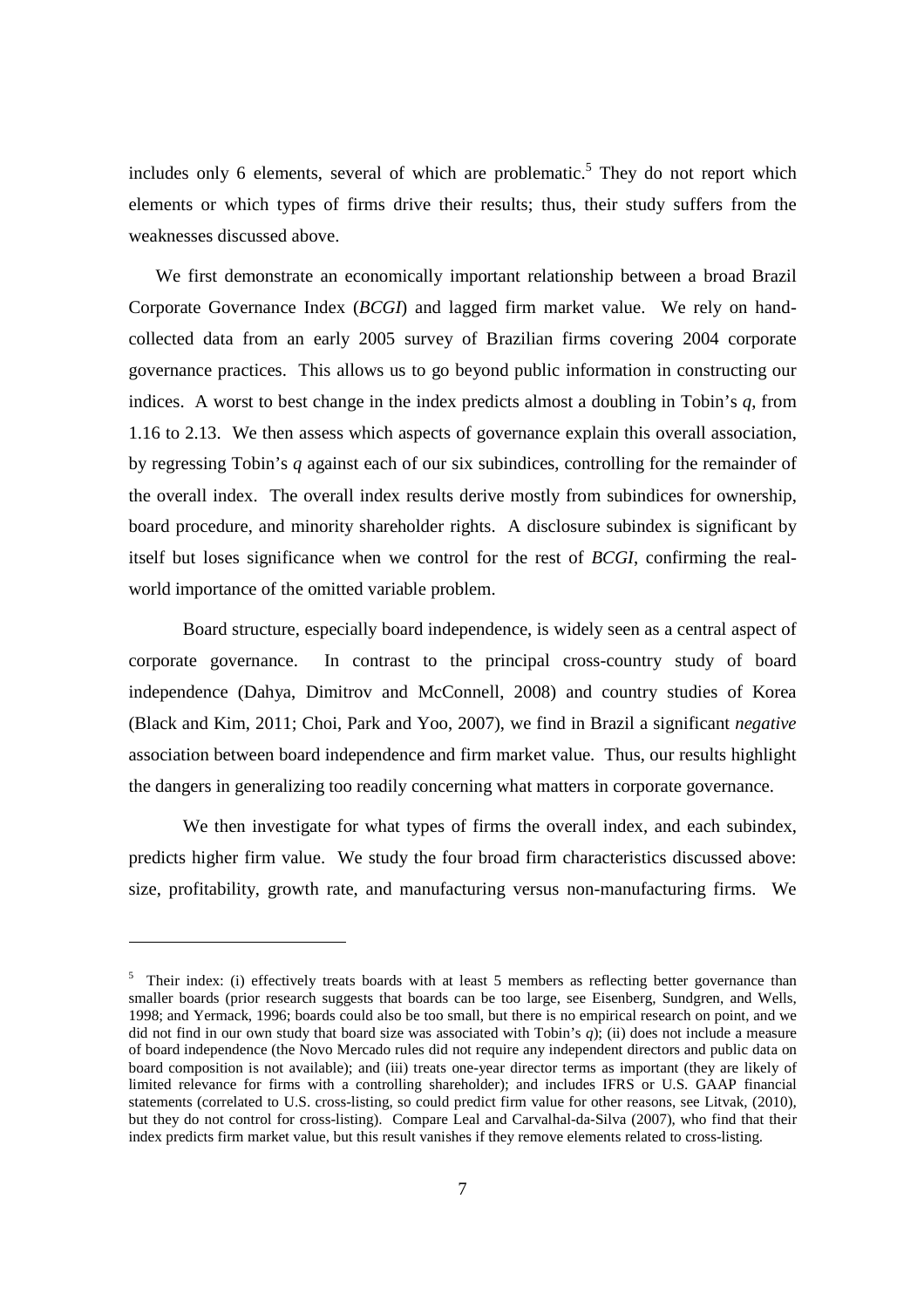find a significant association between *BCGI* and market value for nonmanufacturing (but not manufacturing) firms, small (but not large) firms, and high-growth (but not low-growth) firms.

Next we compare Brazil to the other BRIK countries. We obtain and then extend datasets for each other country (see Black, Jang and Kim, 2006, for Korea; Balasubramanian, Black, and Khanna, 2010, for India; Black, Love and Rachinsky, 2006, for Russia). The governance indices in each country are similar, but reflect the rules and data limitations in each country. We find both common themes and differences across the BRIK countries. Across all four countries, governance predicts higher market value in small firms and high-profitability firms. The result for small firms is an important new finding – these firms are not included in the available multicountry indices, and thus are not part of the datasets for other multicountry studies. The result for high-profitability firms suggests that one cannot simply leave good managers alone, to run their businesses. A smaller gap between voting rights and cash flow rights predicts higher market value in Brazil and Korea, the two countries where we have this measure. Turning to differences, board independence predicts higher market value in Korea, lower market value in Brazil, and is insignificant in India. We also find major differences across countries on for which firms governance predicts higher market value. Overall, our results provide some common themes, but also underscore how much we do not yet know about what matters for corporate governance in emerging markets.

This paper proceeds as follows. Section 2 discusses data. Section 3 describe the governance indices. Section 4 develops our methodology. Section 5 examines which aspects of governance predict firm market value, for which firms, in Brazil. Section 6 compares our Brazil results to the other BRIK countries. Section 7 concludes.

# **2 – Sample, Governance Survey and Other Data Sources**

In this section we describe our Brazil sample and data. An appendix provides similar information for the other BRIK countries. Our results are based primarily on an extensive survey distributed in January 2005 to all firms listed on Bovespa (2005 Brazil CG Survey), covering year-end 2004 corporate governance practices. We received 116 replies to the survey, including 88 from privately controlled firms (*Brazilian private firms*), and the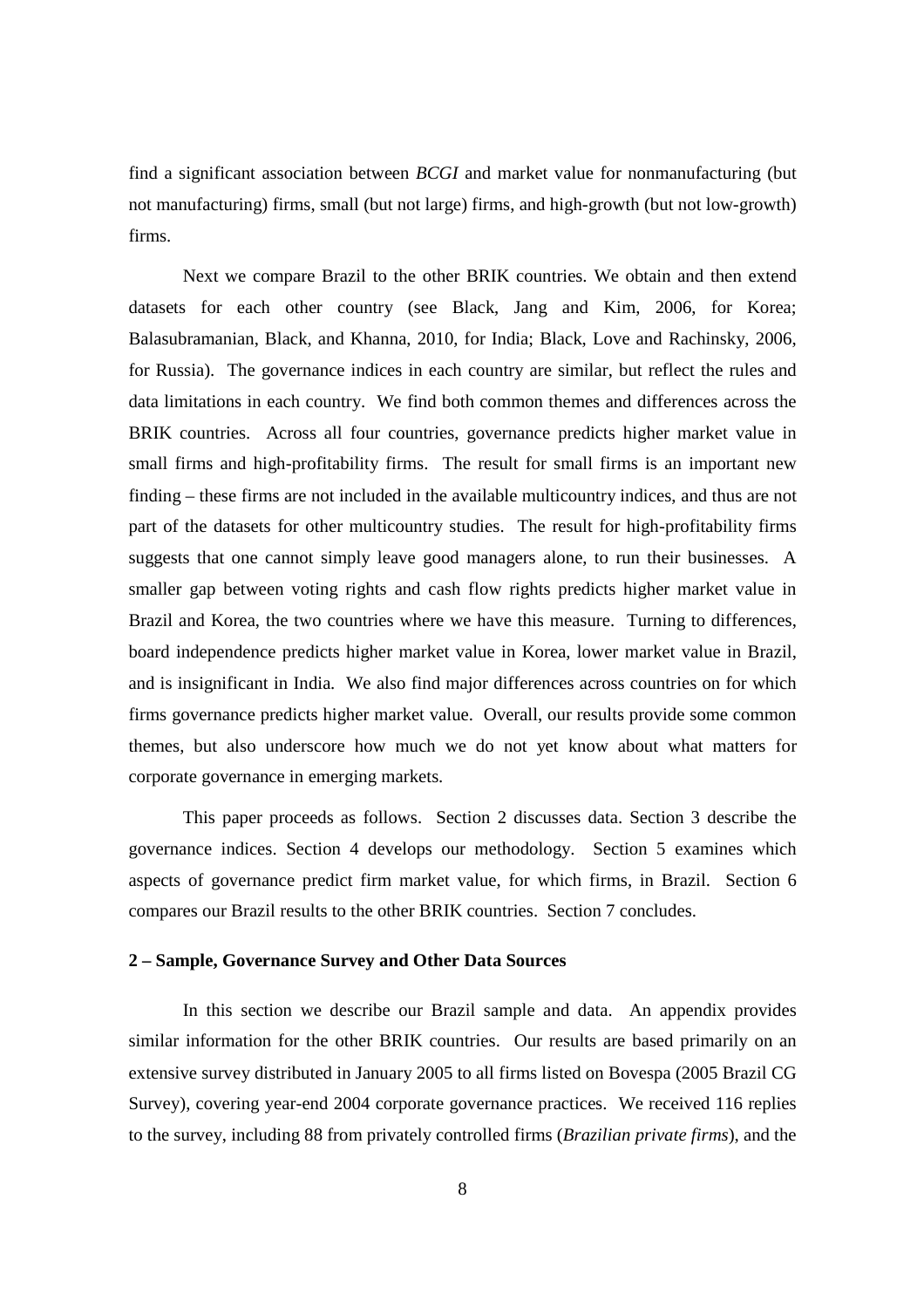rest from firms with majority control by the state or a foreign parent company.Black, De Carvalho and Gorga (2009) provide details on the survey and responses.<sup>6</sup>

We focus here on Brazilian private firms. These 88 respondents comprise 61% of the market capitalization of all Brazilian private firms. The percentage response rate was 34% (66/194) for private firms with at least somewhat active trading (trading on 26 or more days during 2004); and 28% for all private firms (88/313). Thus, our sample is reasonably representative of Brazilian private firms, with a tilt toward larger firms.

We obtain enough information to construct the index for 84 of the 88 responding private firms. For our regression analysis, we exclude 12 financial firms, 5 firms without sufficient data to construct Tobin's *q*, and one firm with missing data for control variables. This leaves a usable sample of 66 firms. These firms represent 50% of private, nonfinancial firms by market capitalization. The sample size is limited but, as will be seen, sufficient for us to obtain statistically strong results in many cases.

In 2000, Bovespa introduced several optional *higher* listing levels, with stricter governance standards than the regular listing: Level 1, Level 2, and Novo Mercado ("new market") (Bovespa, 2006). We summarize these rules in Black, De Carvalho and Gorga (2009). However, most new listings on Novo Mercado and Level 2 post-date the period we study (De Carvalho and Pennacchi, 2011). Of our sample firms, 17 were listed on Bovespa Level 1 (slightly higher standards than the regular listing), two were listed on Level 2, and four on Novo Mercado. We include the principal Levels 1 and 2 and Novo Mercado requirements are elements of our governance index.

We use several additional data sources. The list of publicly traded companies, their market capitalization, and listing level comes from Bovespa, at www.bovespa.com.br/principal.asp. We obtain financial data from the Brazilian financial database Economatica, at www.economatica.com, and basic company information from annual reports, available from InfoInvest at www.infoinvest.com.br. Information on crosslisting exchanges, levels, and dates is provided by Kate Litvak (see Litvak, 2007), based on

<sup>&</sup>lt;sup>6</sup> Black, De Carvalho and Gledson (2010) provide a more compact overview of Brazilian governance and our survey results, intended for a non-Brazil audience.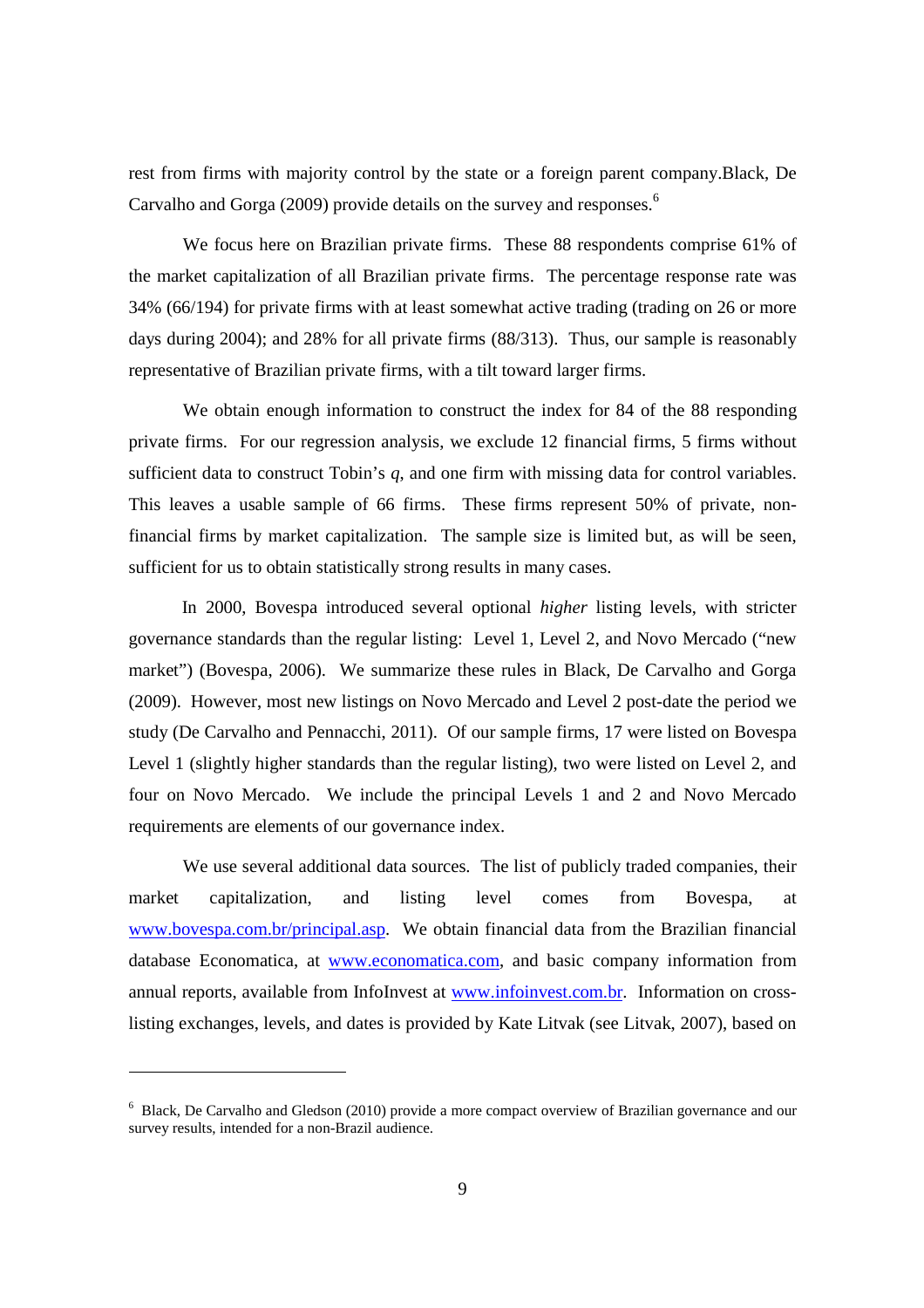the databases maintained by Bank of New York, at www.adrbny.com, Citibank, at wwss.citissb.com/adr/www/brokers/index.htm, CVM, at www.cvm.gov.br, Deutsche Bank, at www.adr.db.com, and JP Morgan, at www.adr.com.

### **3 – Corporate Governance Index and Subindices**

-

We describe here our Brazil Corporate Governance Index (*BCGI*). We choose the Brazilian index, subindices, and elements to be comparable to the India and Korea indices. The appendix provides additional details on the indices for the other BRIK countries. The *BCGI* index is composed of six subindices, which in turn reflect 41 firm attributes that are often believed to correspond to good governance, on which we have reasonably complete data, reasonable variation across firms, and sufficient difference from another index element to justify inclusion. We do not examine governance attributes required by Brazilian law, for which there will little variation across firms, and limited ability to detect noncompliance through a survey. Most elements are dichotomous (coded as "1" if a firm has the attribute and "0" otherwise). We normalize continuous variables to run from 0 to 1. Table 1 describes the subindices and their components, and provides summary data on the 66 firms used in our regressions. Our subindices are:

*Board Structure* (7 elements). Board independence is often considered to be a core element of corporate governance (e.g., OECD, 2004; Dahya, Dimitrov and McConnell, 2008) The existence of an audit committee, staffed principally or entirely by independent directors, can help to ensure the integrity of financial reporting (e.g., Klein, 2002). In Brazil, the "fiscal board" plays a role in oversight of financial reporting similar to an audit committee, so our governance index considers this institution as well.<sup>7</sup> We divide board structure subindex into two sub-subindices: *board independence* (4 elements, focusing on director independence and separation of the posts of CEO and board chairman) and *audit committee and fiscal board* (3 elements, focusing on the existence of the audit committee and fiscal board, and whether these organs include a minority shareholder representative).

<sup>&</sup>lt;sup>7</sup> The fiscal board is elected by shareholders and must include a representative chosen by minority shareholders. The members of the fiscal board report individually at the annual shareholder meeting on whether they approve the company's financial statements. For Brazilian companies that cross-list in the U.S., which would otherwise be required to have an audit committee under the Sarbanes-Oxley law, the U.S. Securities and Exchange Commission considers the fiscal board to be an acceptable substitute.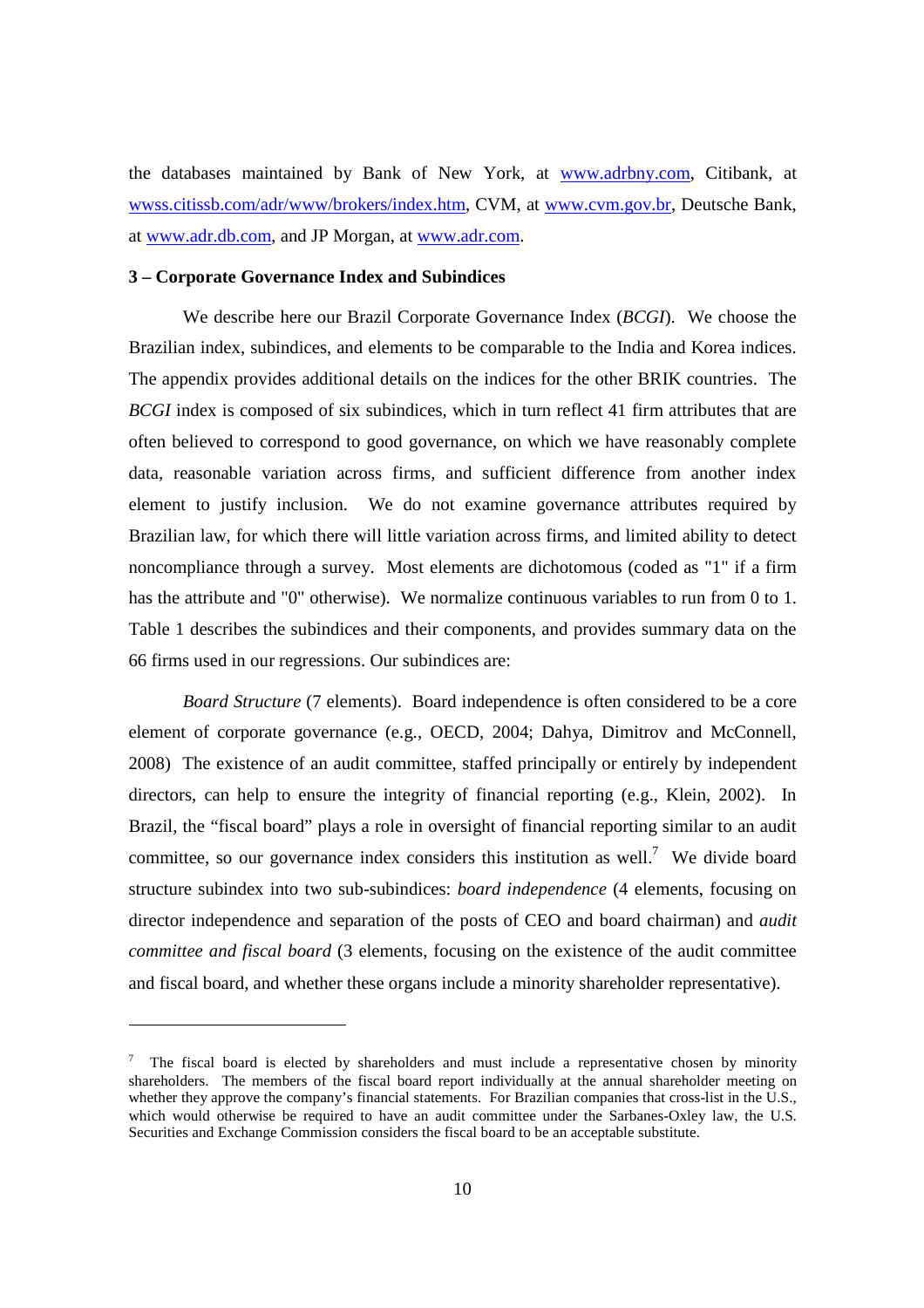*Ownership Structure* (5 elements). A "wedge" between cash flow rights and voting rights can provide incentives for self-dealing, and predicts lower firm value (Claessens, Djankov, Fan, and Lang, 2002). Several mechanisms can be used to create such a wedge. Many Brazilian firms do so by using dual-class structures, with insiders retaining voting common shares and outsiders holding primarily preferred shares, thus creating a wedge between the voting and economic rights of the controllers.<sup>8</sup> Measures of this wedge are often included in an overall corporate governance index (e.g., Black, Jang, and Kim, 2006a). Our ownership structure subindex includes the proportion of nonvoting shares in a firm's overall capital; the fractional ownership of voting shares by the largest shareholder; the wedge between this person's voting and economic rights; whether the control group is small (and hence more likely to be cohesive); and whether there are large outside blockholders who can monitor the controller.

*Board Procedure* (6 elements). Assessments of board procedures are a common component of broad governance indices. From prior studies, their association with firm value remains an open question (e.g., Black, Kim, Jang, and Park, 2011). A firm's internal procedures are a third common aspect of corporate governance. Our index assesses whether a board meets at least 4 times per year, whether it regularly evaluates the CEO and other executives, whether board members receive materials in advance of board meetings, and whether the firm has a bylaw governing the board and a code of ethics.

*Disclosure* (12 elements). Prior research finds that disclosure is associated with higher firm market value (e.g., Durnev and Kim, 2005). We extract from the survey 12 elements of disclosure as to which there is reasonable variation across firms. These include, among other things, whether the firm prepares financial statements that comply with a set of international accounting standards; prepares English language financial statements; provides financial disclosures, such as a statement of cash flows, that are common in other countries but not required in Brazil; posts financial statements on a company web site; discloses major shareholders; discloses related party transactions.

**<sup>8</sup>** Valadares and Leal (2000) and Leal, Carvalhal-da-Silva and Valadares (2000) find a high concentration of voting power in Brazilian firms, largely due to issuance of preferred shares.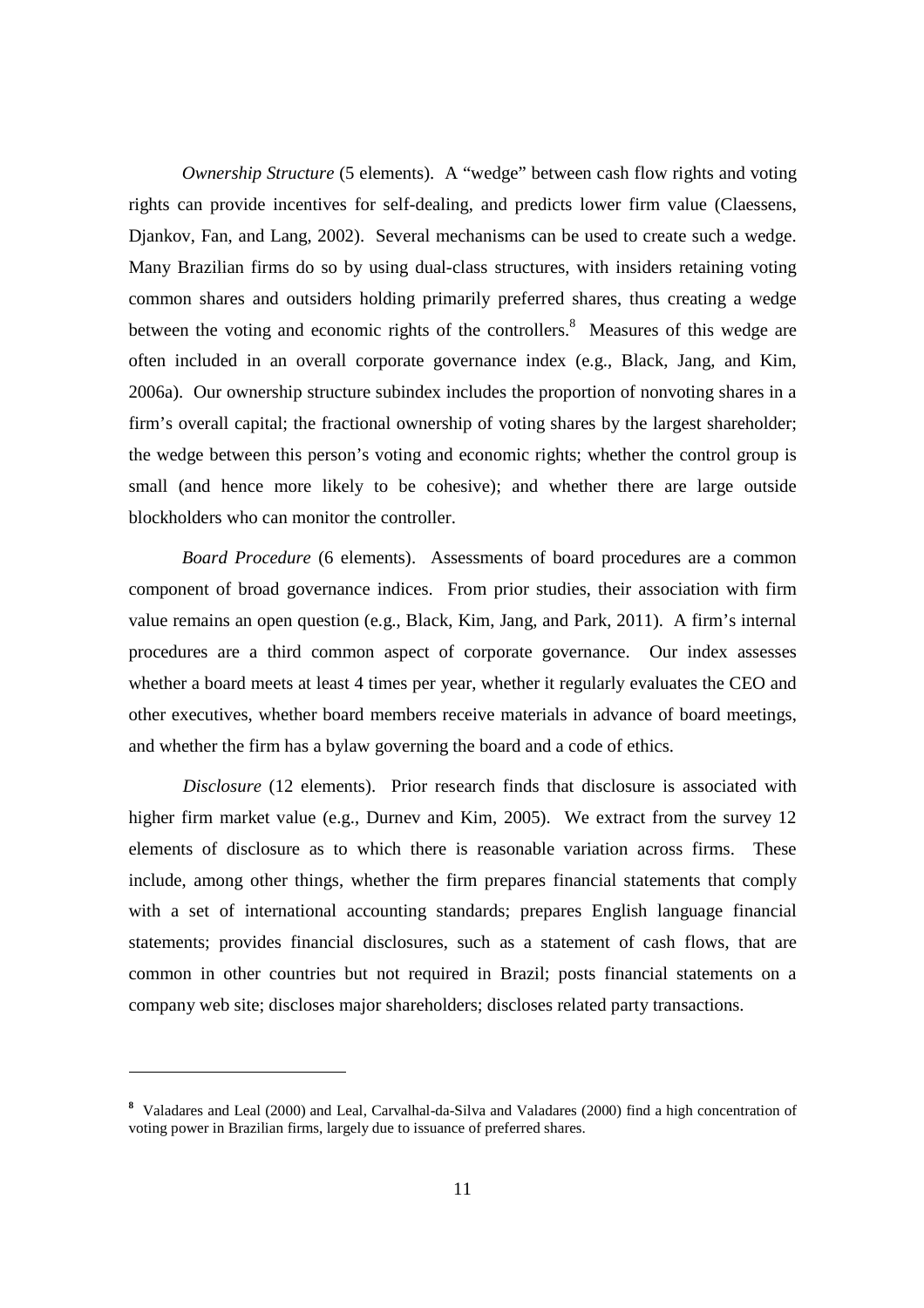*Related Party Transactions* (4 elements): Related party transactions are an important governance issue in many emerging markets (e.g., Bae, Kang and Kim, 2002; Atanasov et al., 2010). However, from prior studies, it is unclear whether governance indices can capture the risk that these transactions pose to firm market value (e.g., Balasubramanian, Black and Khanna, 2010). We extract from the survey 4 elements relating to the existence of related party transactions and approval procedures for these transactions.

*Minority Shareholder Rights* (7 elements): There is evidence that takeout rights are an important protection for minority shareholders in Brazil.<sup>9</sup>We extract from the survey 7 elements involving takeout rights on a sale of control and freezeout rights at prices exceeding the legal minimum; shareholder rights for election of directors; a procedure for arbitration of disputes with shareholder; preemptive rights; and minimum free float of 25% of outstanding shares.

Our elements and subindices reflect measures that would likely be important in emerging markets. These often differ from elements that would be appropriate in developed markets. For example, if one compares our 41 elements to the 24 elements in the Gompers, Ishii and Metrick (2003) index, there are only three common elements: classified board of directors, dual-class common stock, and take-out rights.

Within each subindex, we give equal weight to each element. Thus, to compute Disclosure Index, we sum all 12 elements, and then divide this sum by the maximum score achieved by any firm. Thus, each subindex takes values between 0 and 1. If a firm has a missing value for a particular element, we use its average score for the nonmissing values to compute each index. $10$ 

<sup>&</sup>lt;sup>9</sup>Nenova (2005) and Carvalhal-da-Silva and Subramanyam (2007) report conflicting results on how 1997 and 2000 changes in Brazilian takeout rights affected the market value of the shares affected by the changes. Bennedsen, Nielsen and Nielsen (2007), report that some Brazilian firms voluntarily provide additional takeout rights to shareholders in connection with equity offerings.

<sup>&</sup>lt;sup>10</sup> More specifically, if a firm has missing values for some element of a particular index, we calculate the sum of the nonmissing elements and then multiply this sum by the total number of elements in the index divided by the number of nonmissing elements.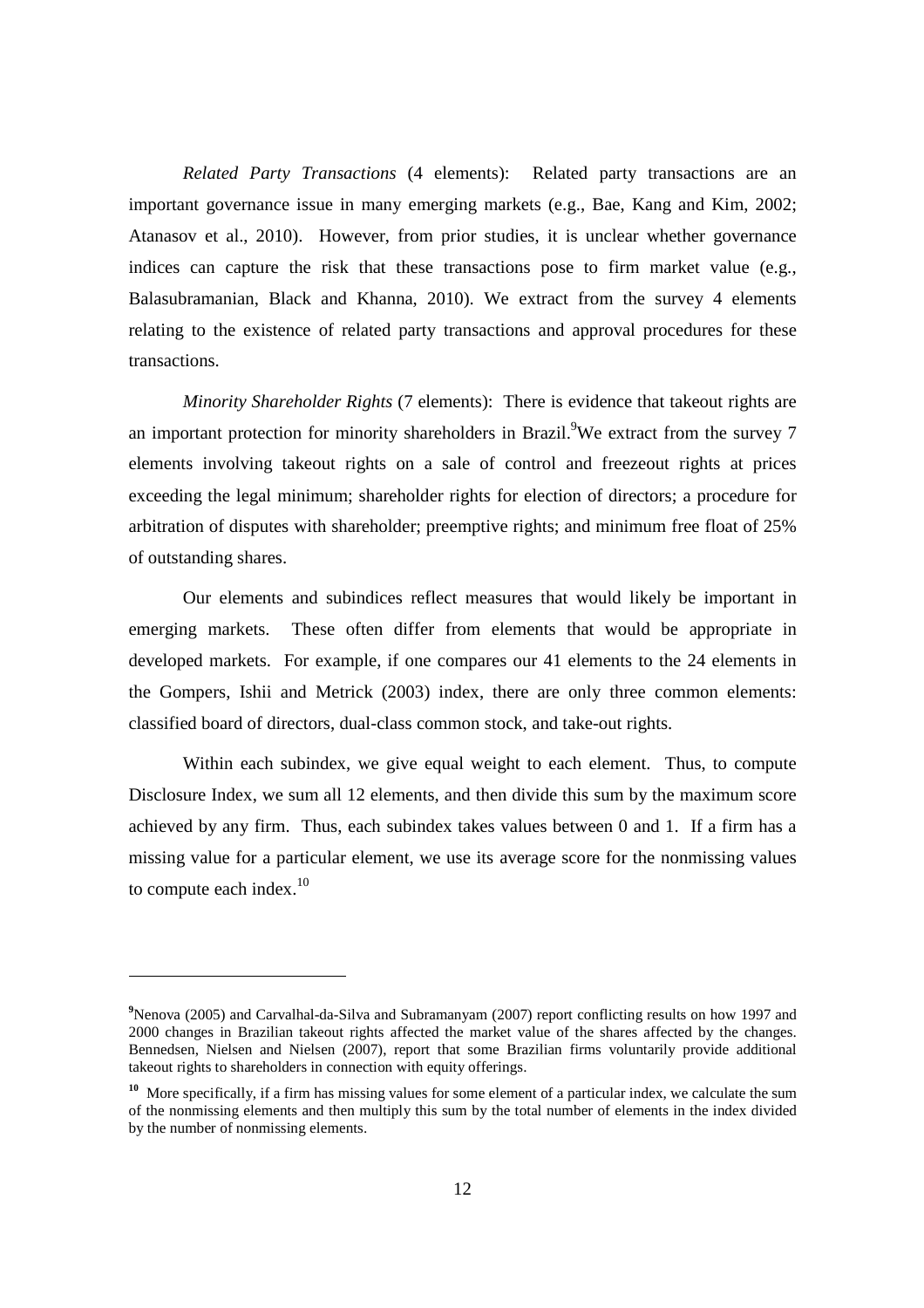To calculate the overall *BCGI* score, we sum the subindex scores and divide by 6 (the number of subindices). Since each subindex effectively runs from 0 to 1, this produces roughly equal weights the subindices. *BCGI* values range from 0.32 to 0.81. Figure 1 provides a histogram showing these scores for the 66 firms we use in our regressions. The *BCGI* scores show substantial variation and are reasonably symmetrically distributed.

Table 2 provides further data on *BCGI* and its component subindices and subsubindices. Panel A provides summary statistics. There is substantial spread on each index and subindex, and for *BCGI* as a whole. The mean (median) firm has a raw score of 20.4 (20.0) on the 41 elements. Panel B provides Pearson correlation coefficients between *BCGI* and its subindices. *BCGI* correlates positively with each subindex; with correlation coefficients from 0.14 to 0.77. However, some of this correlation is by construction, and arises because each subindex forms part of *BCGI*. To adjust for this, we report in the second row the correlation between each subindex and the complement to that subindex, defined as the average of the other five subindices. The correlation remains fairly high for disclosure at 0.50, but is moderate at 0.28-0.32 for Board Structure, Board Procedure, and Minority Shareholder Rights subindices, and is small for the Ownership and Related Party subindices. The inter-subindex correlations are generally positive but moderate. Thus, except for Disclosure Subindex, colinearity between subindices is limited.

#### **4 – Methodology**

Our principal dependent variable is the natural logarithm of Tobin's *q* (*ln*(Tobin's *q*)). Tobin's *q* is a standard dependent variable in governance-to-value studies. Other things equal, if governance affects firm market value, this should be reflected in Tobin's *q*. We take logs to reduce the influence of high-*q* outlier firms, but obtain similar results if we do not take logs. We regress ln(Tobin's *q*) on our governance indexes and a set of control variables. We use three different econometric models. The first model has the following specification:

$$
\ln Q_{i,t} = \beta_0 + \beta_1 \mathbf{X}_i + \beta_2 C G I_i + \varepsilon_{i,t},
$$
 Model 1

where:

 $lnQ_{i,t}$  is the natural logarithm of Tobin's *q* for firm *i* at time *t* ;

**Xi** is a vector of firm characteristics;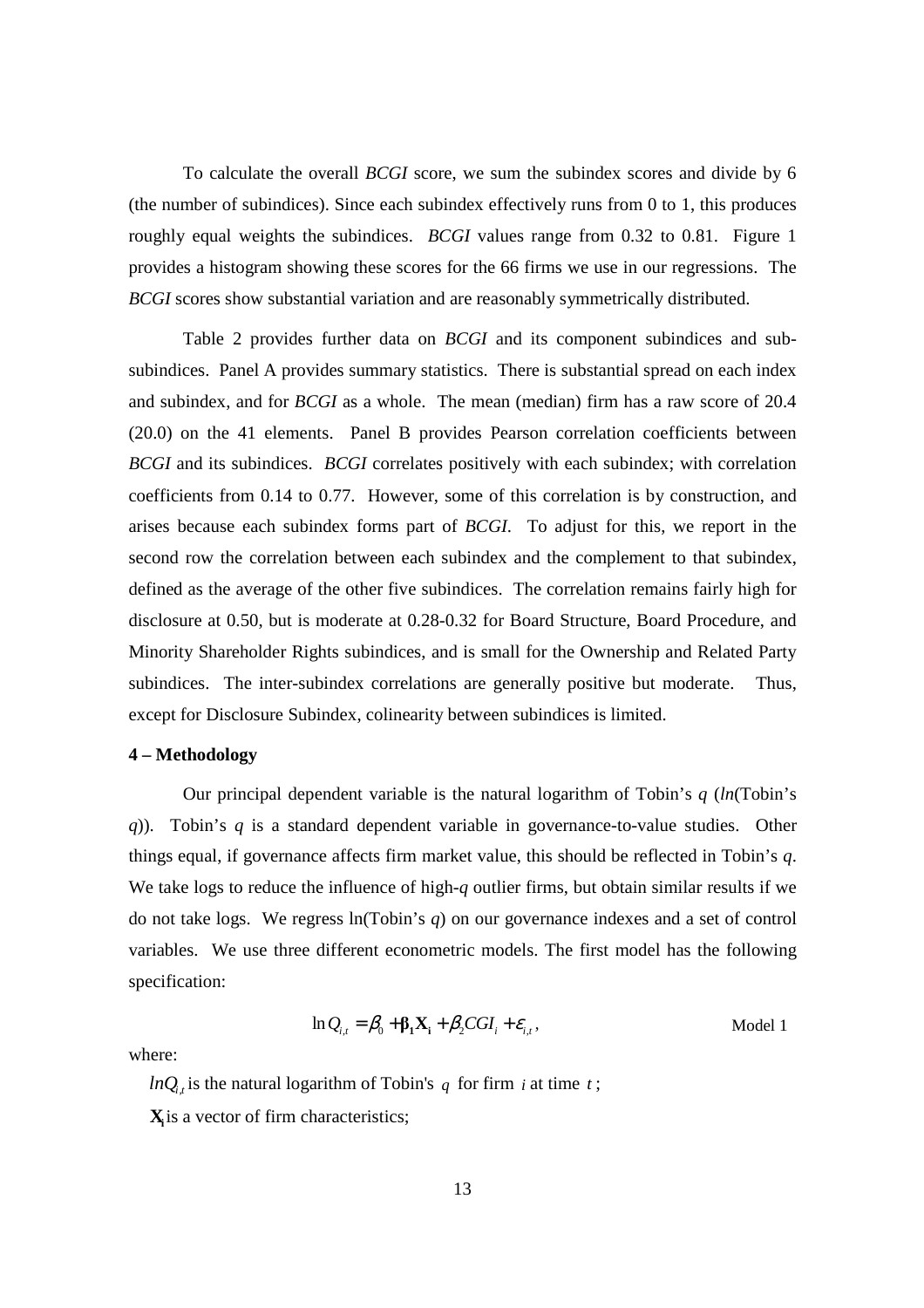$CGI<sub>i</sub>$  is a governance index for firm  $i$ ; and

 $\mathcal{E}_{i,t}$  is an error term.

Many studies uses this or similar models to examine the effect of corporate governance on value and also the effect of specific aspects of corporate governance, such as board structure (e.g., Dahya, Dimitrov and McConnell, 2008) or disclosure (e.g., Durnev and Kim, 2005). A concern with this approach is that aspects of governance are often correlated. The coefficient on a subindex in Model 1 could reflect the effect of another omitted subindex (omitted variable bias). Therefore, while appropriate to estimate the relationship between a broad governance index and firm market value, Model 1 is deficient in assessing which aspects of governance matter. We therefore use Model 2 when assessing the relevance of each subindex. It includes both a particular subindex and its complement (the equally weighted average of the other five subindices):

$$
\ln Q_{i,t} = \beta_0 + \beta_1 \mathbf{X}_i + \beta_2 CGI_i + \beta_3 CGI_i^{comp} + \varepsilon_{i,t},
$$
 Model 2

where

-

 $CGI_i^{comp}$  is the complement of sub-index  $CGI_i$ .

Finally, we use Model 3 to assess for which type of firms there is an association between governance and market value:

 $\ln Q_{i,t} = \beta_0 + \beta_1 \mathbf{X_i} + \beta_2 CGI_i + \beta_3 (CGI_i \times DSS_i) + \beta_4 DSS_i + \beta_5 CGI_i^{comp} + \varepsilon_{i,t}$ , Model 3 where

*DSS<sup>i</sup>* is a subsample dummy which equals 1 if a firm belongs to a given subsample (such as manufacturing firms) and 0 otherwise.<sup>11</sup>

We estimate Models 1, 2 and 3 separately. For robustness purposes, we use three estimation procedures for each model. The first estimation procedure uses a quasi-panel data structure, with one time period for independent variables two for the lagged dependent variable, and firm random effects. Corporate governance indices are measured at year end 2004 and the financial variables are averaged over 2001 to 2005. Tobin's *q* is measured at year-end 2005 and 2006. In the second, we pool observations of Tobin's *q* for both 2005

<sup>&</sup>lt;sup>11</sup> When running model 3 for the full *BCGI* index, we omit the index complement.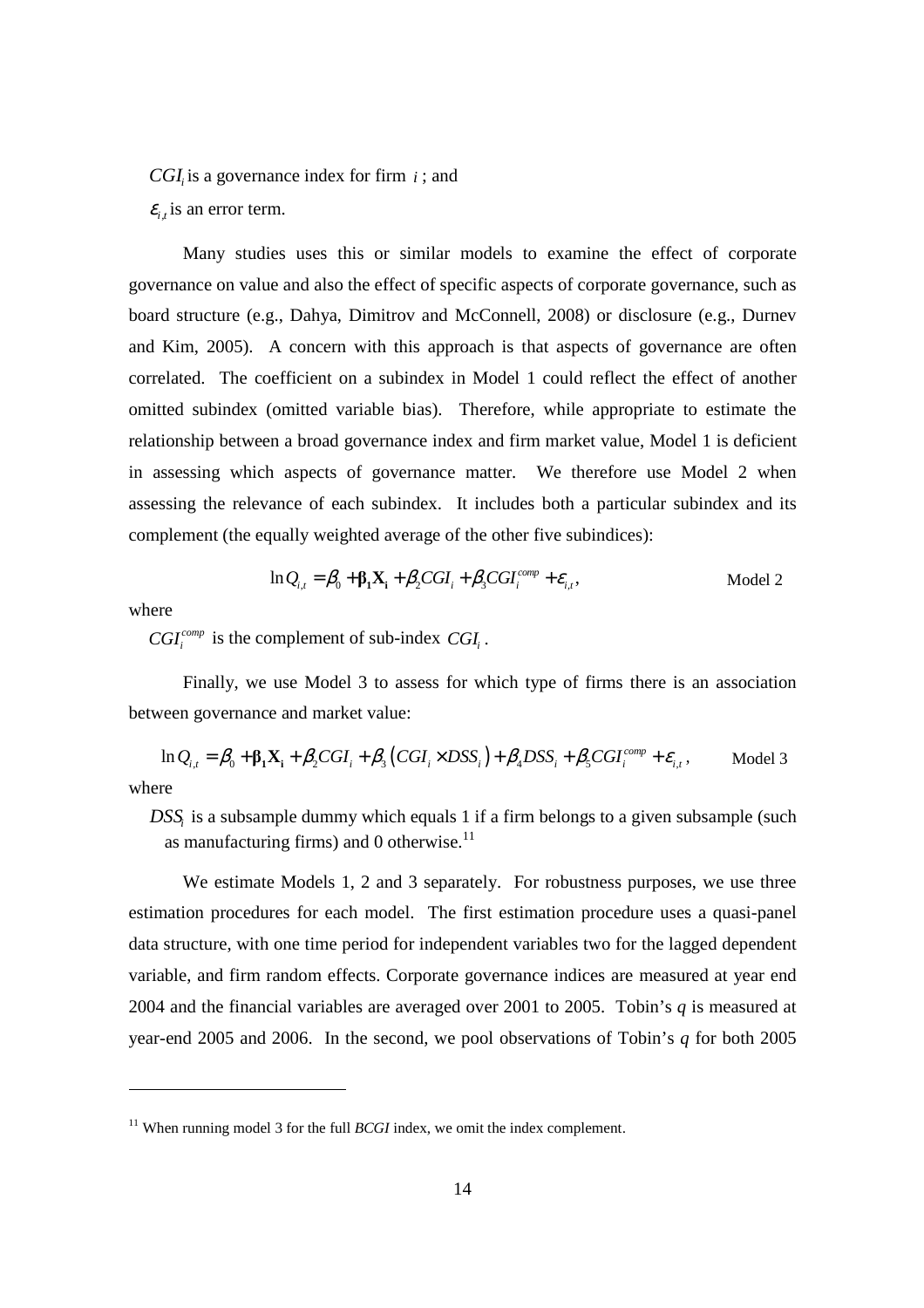and 2006. In both approaches, we use year dummies and firm clusters. In the third procedure, we use ordinary least squares with robust standard errors, and use the mean of Tobin's *q* for 2005 and 2006 as the dependent variable. To reduce the likelihood of reverse causation, in which firm value predicts governance, in all three procedures, we look forward in time by measuring governance in 2004 and Tobin's *q* at year-end 2005 and 2006.

## **4.1 – Control Variables**

-

Many firm characteristics are potentially associated with both Tobin's *q* and governance. We therefore include an extensive set of control variables, within the limits of Brazilian financial reporting, to address the resulting potential for omitted variable bias. Unless otherwise stated, variables were averaged over 2001-2004, or the available period if shorter. Table 3 defines the principal financial and other non-governance variables used in this paper, and provides summary statistics. Our principal control variables are as follows. All are commonly used in other corporate governance studies. *Firm size:* we use *ln*(assets) to control for the effect of firm size on Tobin's *q*; *Firm age*: we include years listed as of 2004 as a proxy for firm age, because younger firms are likely to be faster-growing and perhaps more intangible asset-intensive, which can lead to higher Tobin's *q*; *Leverage*: We include leverage (measured as debt/assets, winsorized at 1.00) because leverage can influence Tobin's *q* by providing tax benefits and reducing free cash flow problems. Leverage is also mechanically related to Tobin's *q*, since both variables use the same denominator;<sup>12</sup>*Growth prospects and profitability:* Tobin's *q* is related to a firm's growth prospects and current profitability. We control for growth prospects using sales growth, and for profitability using both net income/assets and *EBIT*/sales; *Capital intensity:* we control for capital intensity using PPE/sales; *Liquidity*: we include share turnover (traded shares/total shares) as a measure of share liquidity, since share prices may be higher for firms with more liquid shares; *Inside ownership*: we include ownership by the largest shareholder as of 2004 as a measure of insider ownership; *Voting parity:* this variable controls for the firm's use of nonvoting preferred shares. It equals 0 if the firm issues the

 $12$  In unreported robustness checks, we add board size as a control variable (this variable is insignificant), and replace firm age with ln(firm age) as a control variable. Results are similar to those we report.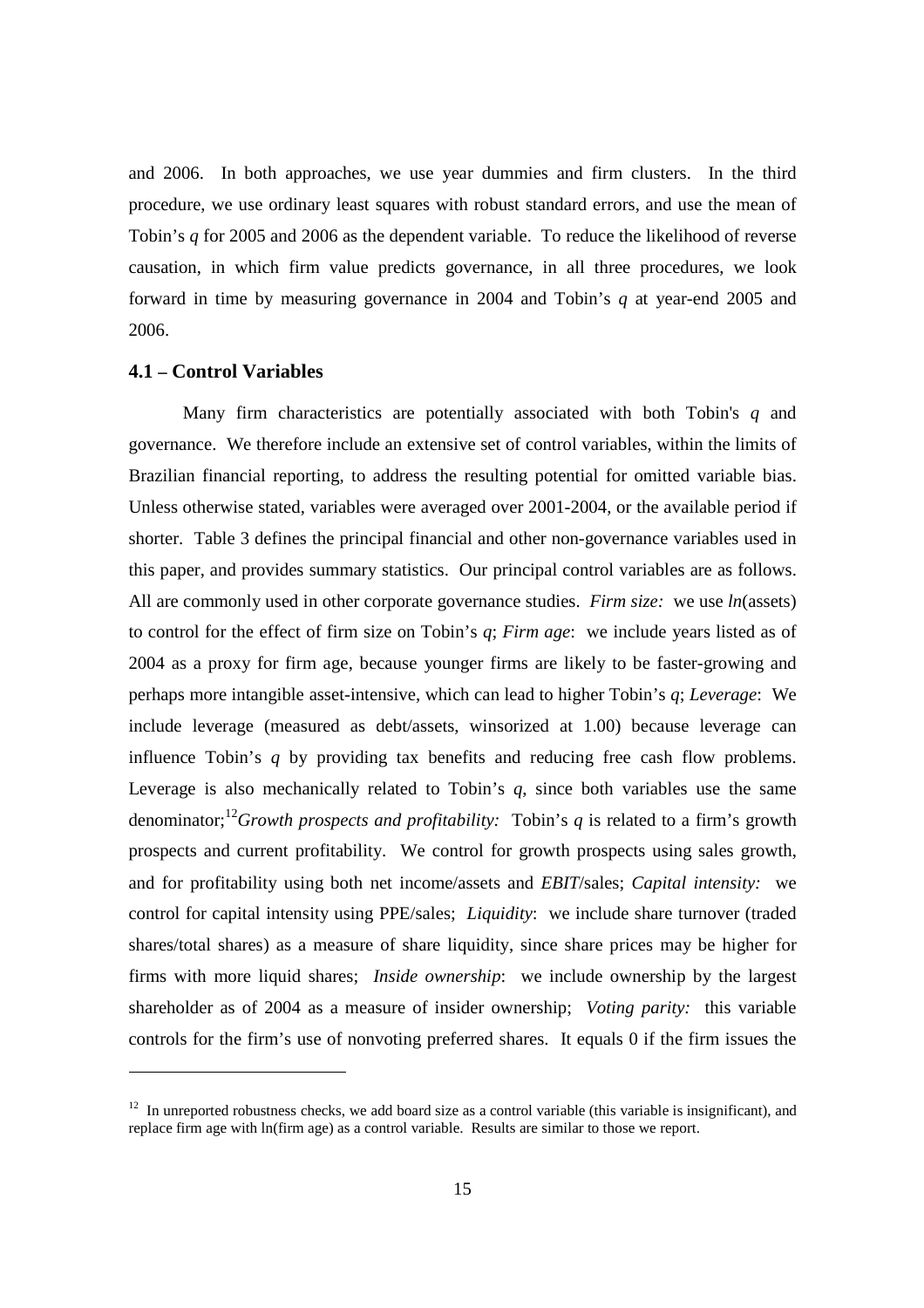legal minimum of 1/3 common shares, and scales to 1 for a firm which issues only common shares as of 2004; *Industry:* since both board structure and Tobin's *q* may reflect industry factors, we include industry dummies; and *ADR dummy*: many large Brazilian firms crosslist their shares in the U.S., usually on the New York Stock Exchange or the NASDAQ National Market as of 2004. This variable can proxy for foreign investor interest, liquidity, and enhanced disclosure.

#### **4.2–Methodological concerns**

Our Brazil study, like much of the corporate governance literature, uses crosssectional data for governance and has no good instruments, so we can assess correlation, but not causation. However, we can say a bit about the likelihood that our results provide decent guides to causation. First, looking forward in time from the measurement dates for the governance index and the control variables to dates for Tobin's *q* limits the potential for reverse causation, in which Tobin's *q* predicts governance. Moreover, Black and Kim (2010) find only fairly weak evidence of reverse causation in Korea. The optimal differences flavor of endogeneity, with firms optimally choosing their governance to meet firm-specific needs is more likely to be a serious concern if observable firm financial and ownership characteristics are strong predictors of firm-level governance choices. However, Black, Jang and Kim (2006b) report that firm characteristics, other than firm size, weakly predict Korean firms' governance choices; Balasubramanian, Black and Khanna (2010) find a weak association in India between firm characteristics and governance. These results suggest that the optimal differences flavor of endogeneity may be a limited concern.

A second concern is that we do not know what "good governance" consists of, and our index surely measures it with error. Weak results could mean that there is little association between governance and firm market value, or simply that our indices do not measure governance very well.

A further concern is that firm market value is based on trading prices for noncontrolling shares, and does not capture private benefits of control. Governance could affect market value gains either by affecting total firm value or the division of this value between insiders and outsiders. We cannot distinguish between these two broad channels.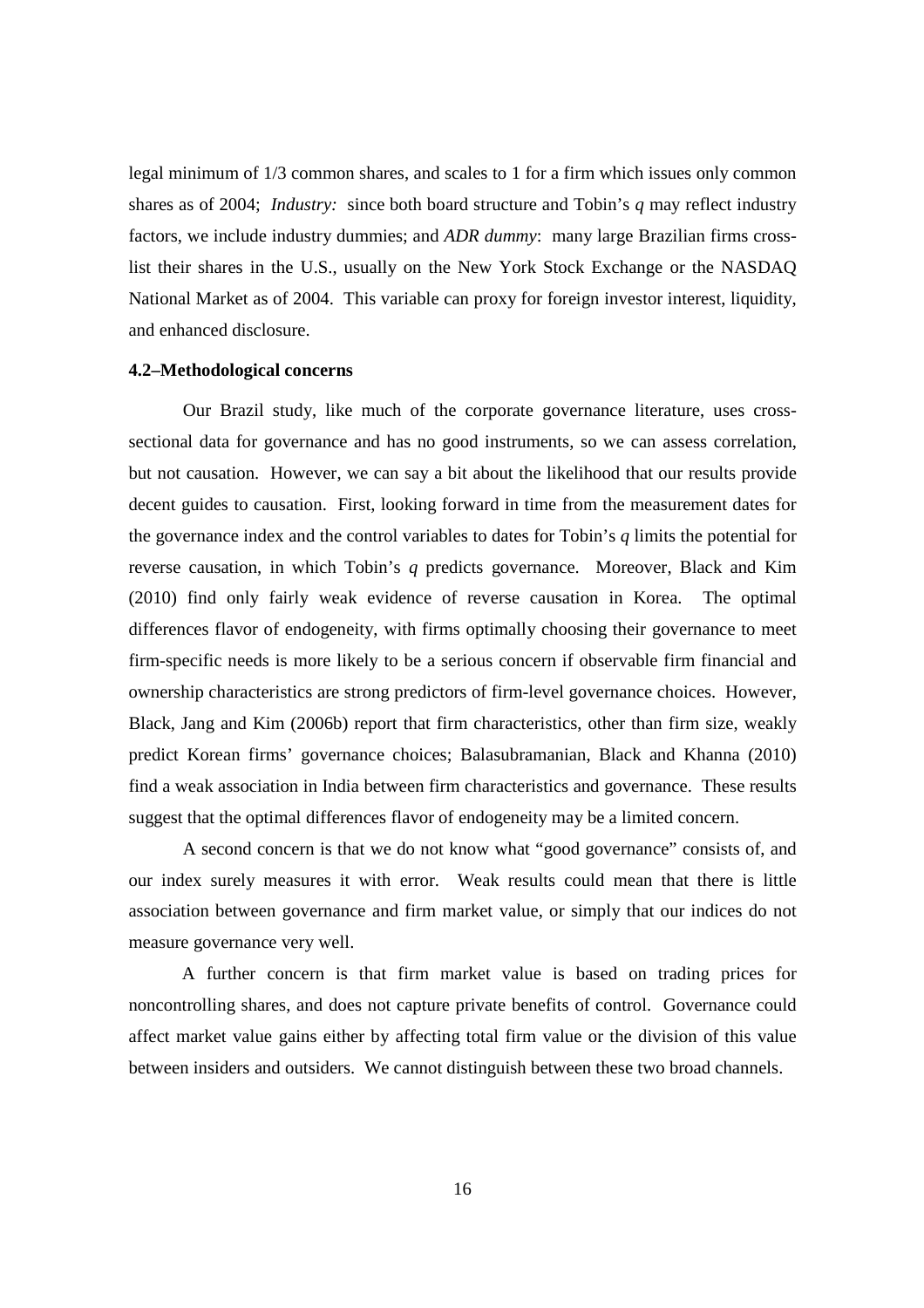#### **5 – Empirical Results for Brazil**

#### **5.1 – Corporate Governance and Value**

We begin by assessing the univariate association between firm-level corporate governance and firm market value. Figure 2 provides a scatter plot of *BCGI* against pooled values of ln(Tobin's *q*) for 2005 and 2006, plus a regression line from a simple pooled OLS regression of Tobin's *q* on *BCGI* plus a constant term. There is a visually apparent correlation between the two. The simple correlation is 0.29 and the regression coefficient is 1.30 ( $t = 2.84$ ). The correlation is economically significant. A worst (0.32) to best (0.81) change in *BCGI* predicts an increase in Tobin's *q* from 1.16 to 2.13.

In Table 4, we turn to multivariate analysis, and regress *ln*(Tobin's *q*) against *BCGI* and control variables, using Model 1. Regression 1 presents results with firm random effects. The coefficient on *BCGI* is 1.28 – essentially the same as the univariate result – and is statistically significant at the 1% level. Regression 2 reports pooled OLS results and Regression 3 reports results with the mean of Tobin's *q* in both years as the dependent variable. The results from all three specifications are very similar. For conciseness, in subsequent tables, we present results only for firm random effects regressions, but confirm that all three specifications give similar results.

Several control variables are statistically significant. Of particular note: older firms present lower Tobin's *q*. More profitable and more leveraged firms have higher Tobin's *q.* 

# **5.2 – What Matters for Corporate Governance in Brazil**

We examine in Table 5 which aspects of governance are associated with firm value. Column 1 in Table 5 represents eight regressions estimated using Model 1 (one regression for each subindex or sub-subindex taken separately) in a firm random effects regression. We suppress the coefficients on the control variables. The Ownership, Board Procedure, Disclosure and Shareholder Rights subindices all take positive coefficients that are statistically significant at the 1% or 5%. Board Structure Subindex is not statistically significant.

As noted before, subindices are correlated with each other. Therefore, the estimates in Column 1 may be biased due to omitting other aspects of governance. To address this bias, we use two similar procedures, reported in columns 2 to 4. Columns 2 and 3 present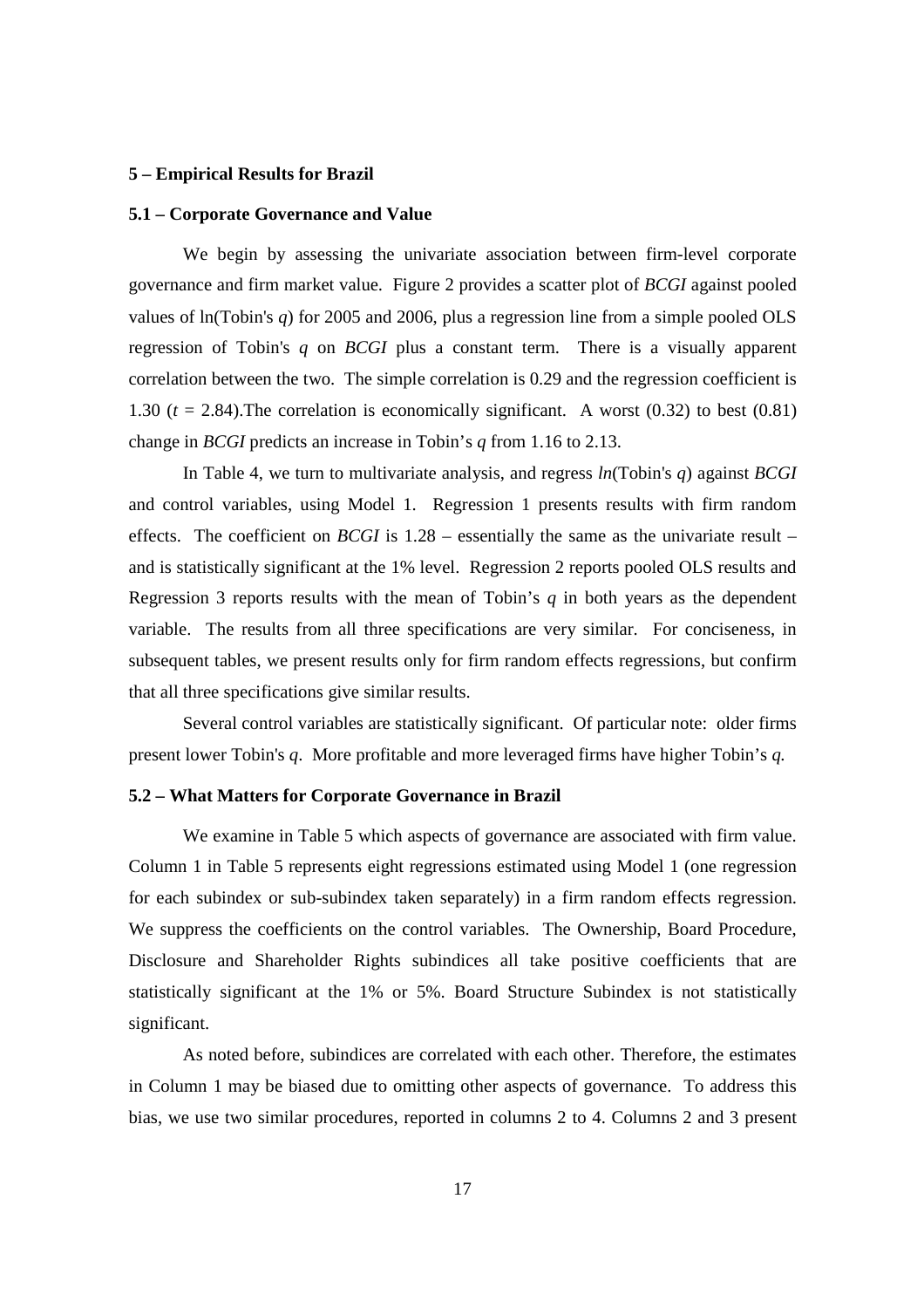two regressions based on Model 1, but including all subindices as separate variables in a single regression. Column 4 presents eight regressions based on Model 2, each reporting the coefficient on the subindex (Column 4a) and its complement (Column 4b). Board Structure Subindex becomes negative and statistically significant at the 1% (Column 2) and 5% (Column 4a) levels, while Disclosure Subindex loses statistical significance. The other subindices which were significant in Column 1 retain statistical significance, although their coefficients bounce around a bit.

These results highlight the need to use an overall index to assess the importance of governance, and to control for the rest of the overall index when assessing a particular aspect of governance. Consider, for example, the cross-country study by Dahya, Dimitrov and McConnell (2008), who find a positive association between board independence and firm market value, but do not control for other aspects of corporate governance. If board independence is correlated with the rest of a broad index, as in Brazil (see Table 2), the rest of the index is an omitted variable. Our Brazil results suggest that this omitted variable could explain the association that they find between board independence and firm value.

Consider also the S&P transparency and disclosure index, which many studies use as a measure of governance (e.g., Durnev and Kim, 2005; Doidge, Karolyi and Stulz, 2007), and report that this index predicts higher firm market value. In Brazil, we obtain similar results for a disclosure subindex alone, but this subindex loses significance when we control for the rest of an overall index. Thus, failing to control for the rest of an overall index could either suppress significance that would be found with this control (as we find for board structure), or lead to spurious significance (as we find for disclosure).

To further examine what aspects of board structure drive the unexpected negative coefficient on Board Structure Subindex, we break this Subindex into two sub-subindices – Board Independence, and Audit Committee and Fiscal Board. We report these results in Columns 3 and 4. Board Independence takes a significant *negative* coefficient, and largely drives the overall results for board structure. To assess robustness, we examine a continuous measure of board independence, the proportion of independent directors. This variable also takes a negative coefficient, and is significant in some specifications, depending on how we control for the rest of *BCGI*. A dummy variable that equals 1 for the 19 firms with three or more independent directors, and 0 otherwise, is negative and reliably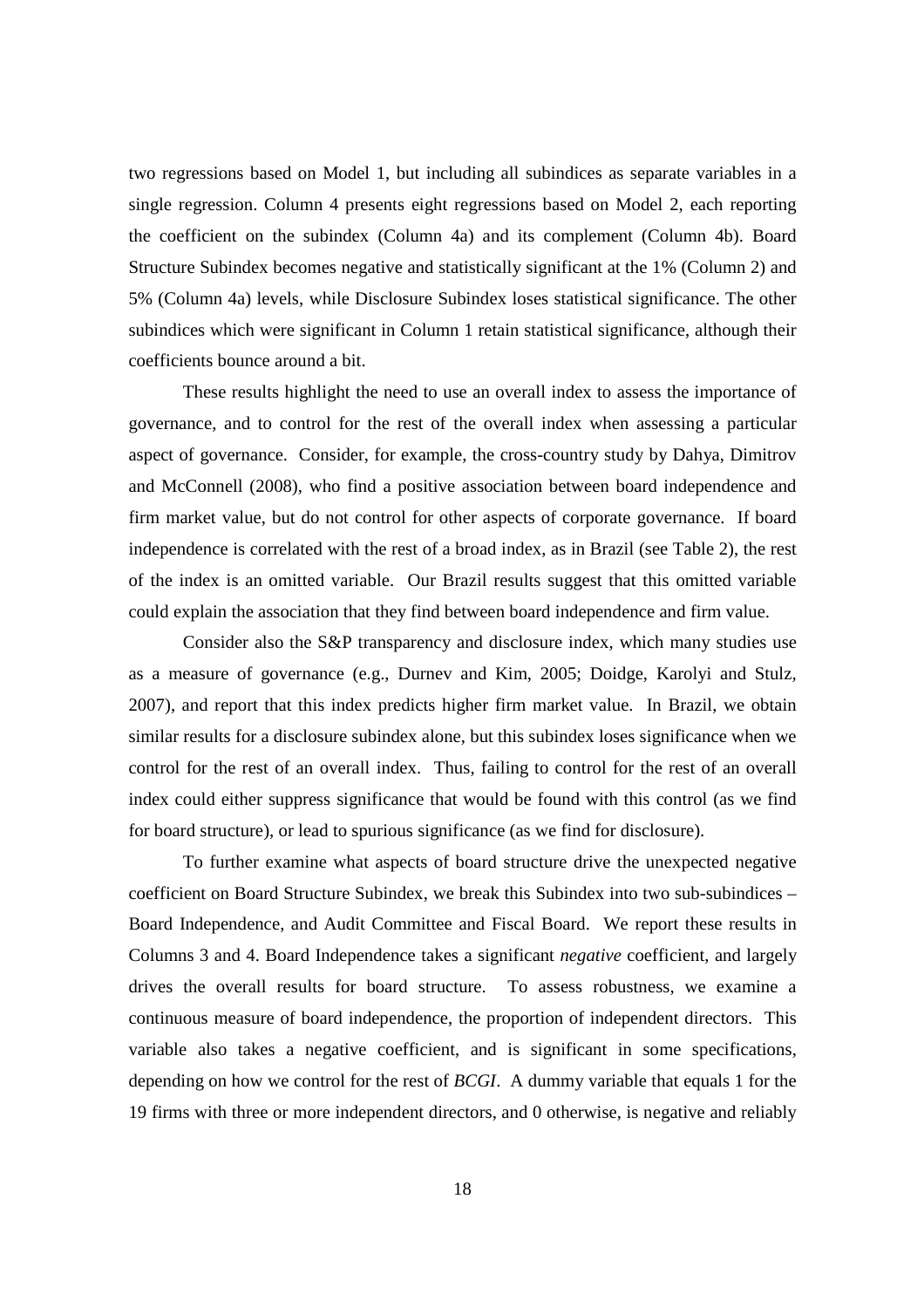significant, controlling for board size and the rest of *BCGI*. Thus, the negative coefficient on board independence is not sensitive to how we measure board independence.

# **5.3** – **To Whom Corporate Governance Matters in Brazil**

In this section we assess whether the association between governance and firm market value varies with firm characteristics. We focus on four characteristics: *industry sector* (manufacturing versus nonmanufacturing firms); *size* (large versus small firms); *growth* (faster versus slower-growing firms); and *profitability* (more versus less-profitable firms). We discuss the theoretical justification for studying these characteristics in the introduction. For the industry dimension, our sample breaks into 45 manufacturing and 21 non-manufacturing firms. For the other three dimensions, we split the sample at the median, so each subsample includes 33 firms. Table 6 reports estimations of Model 3 (firm random effects specification). We report only the coefficient on governance for each subsample and the difference between the two subsamples.

Table 6, Column 1 reports the results for the overall index. *BCGI* is a significant predictor of Tobin's *q* for nonmanufacturing firms, but not manufacturing firms, for small firms but not large firms, and for high-growth but not low-growth firms. However, the difference between the two groups is not statistically significant for large versus small firms**.** There is no appreciable difference between the coefficient on *BCGI*for high versus low-profitability firms.

The remaining columns of Table 6 show results for subindices, from a regression based on Model 3. The cells need some explanation. Consider, for example, the row for manufacturing firms. Each cell in this row represents a separate regression using the *nonmanufacturing dummy*. We report the coefficient  $\beta_2$  in Model 3. This gives the impact of the relevant governance index or subindex on manufacturing firms, because the regression also includes an interaction between non-manufacturing dummy and the governance index or subindex. The coefficient  $\beta_3$  on this interaction gives the incremental impact of governance on non-manufacturing firms. The row for non-manufacturing firms is similar but uses regressions with the manufacturing dummy. The "manufacturing minus nonmanufacturing" row gives the incremental impact for a manufacturing firm, from  $β_3$  in a regression using the manufacturing dummy.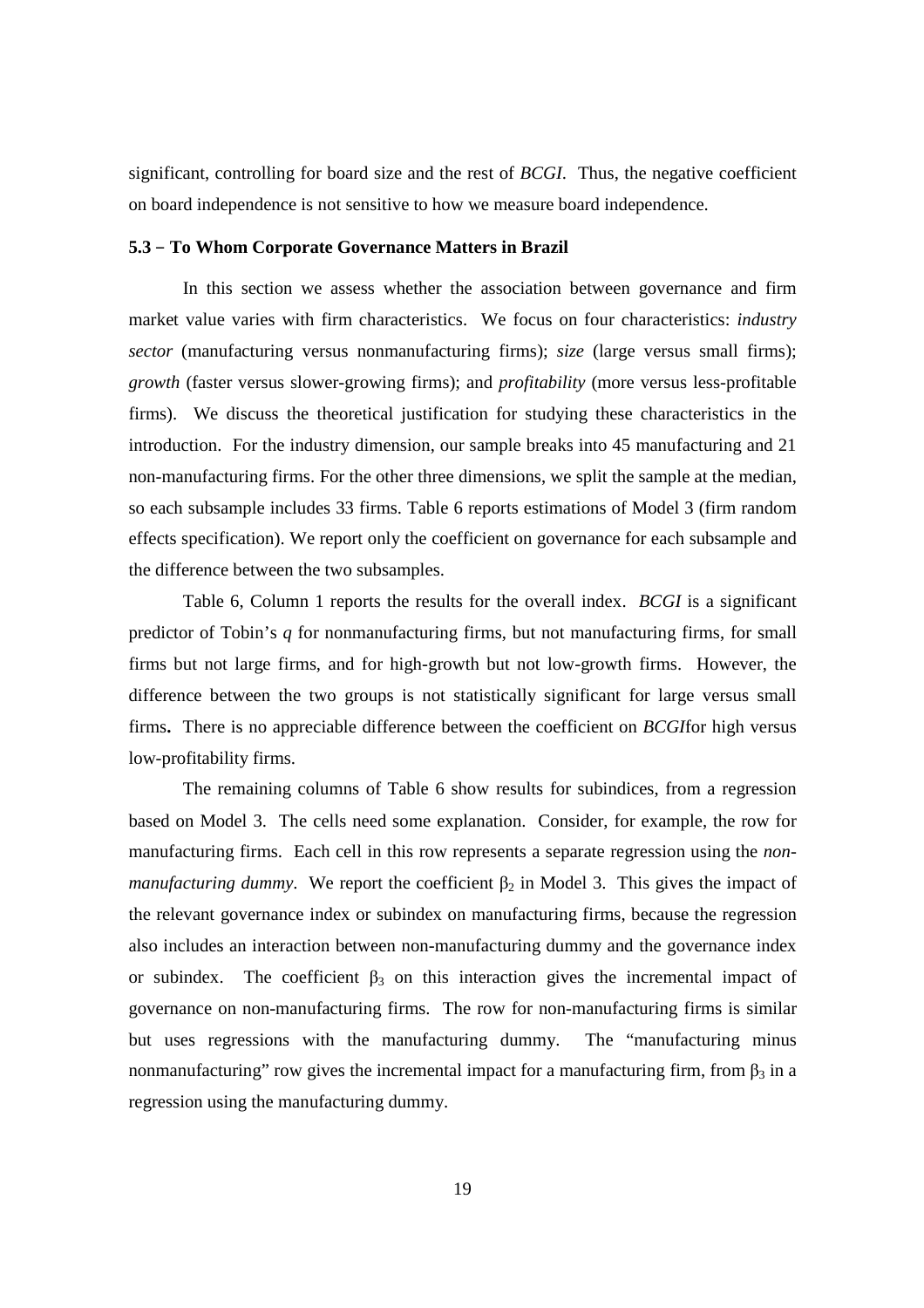Board structure subindex is significant and negative for the full sample. For subsamples, it is usually negative, but is significant or marginally significant only for manufacturing firms and high-profitability firms. Ownership, in contrast, is reliably positive and is significant or marginally significant in most subsamples. Disclosure and Shareholder Rights subindices are important in explaining the stronger association between Tobin's *q* and *BCGI* for non-manufacturing firms and for high-growth firms. Board Procedure Subindex is associated with Tobin's *q* for small, but not for large firms.

Overall, our subsample results suggest that one should not place too much reliance on the full-sample results, unless they are robust across subsamples. They provide reason to be cautious about relying on studies which do not examine subsamples, and even more so studies which are limited to, for example, large firms or manufacturing firms.

#### **6 – Commonalities and Differences across the BRIK Countries**

In this section, we compare our Brazilian results to those from Russia, India, and Korea, using generally similar indices. Appendix A describes the samples, indices and methodology we used for Russia, India, and Korea.

#### **6.1 – Which Subindices Predict Firm Value?**

-

In Table 7, we assess which aspects of firm-level governance are consistently important across the four BRIK countries. The left hand columns show results for the overall index and each subindex, substituted for the overall index in Model 1. The right hand columns show results with all subindices included as separate variables in the same regression; this approach is not feasible for Russia.<sup>13</sup> Control variables for each country are described in the Appendix. For each country, the overall index and each subindex were normalized to mean 1 and variance zero. Due to normalization, the coefficients for subindices for Brazil in Table 7 differ from Table 5, but the *t*-statistics are the same.

Consider first the left hand side of Table 7, and what is common for all countries. An overall index predicts Tobin's *q* in all four countries. For subindices included one at a time, almost all coefficients are positive, as are all statistically significant coefficients.

<sup>&</sup>lt;sup>13</sup> In robustness checks, we obtain similar results for subindices if we include the subindex in a regression together with its index complement, similar to the last two columns of Table 6.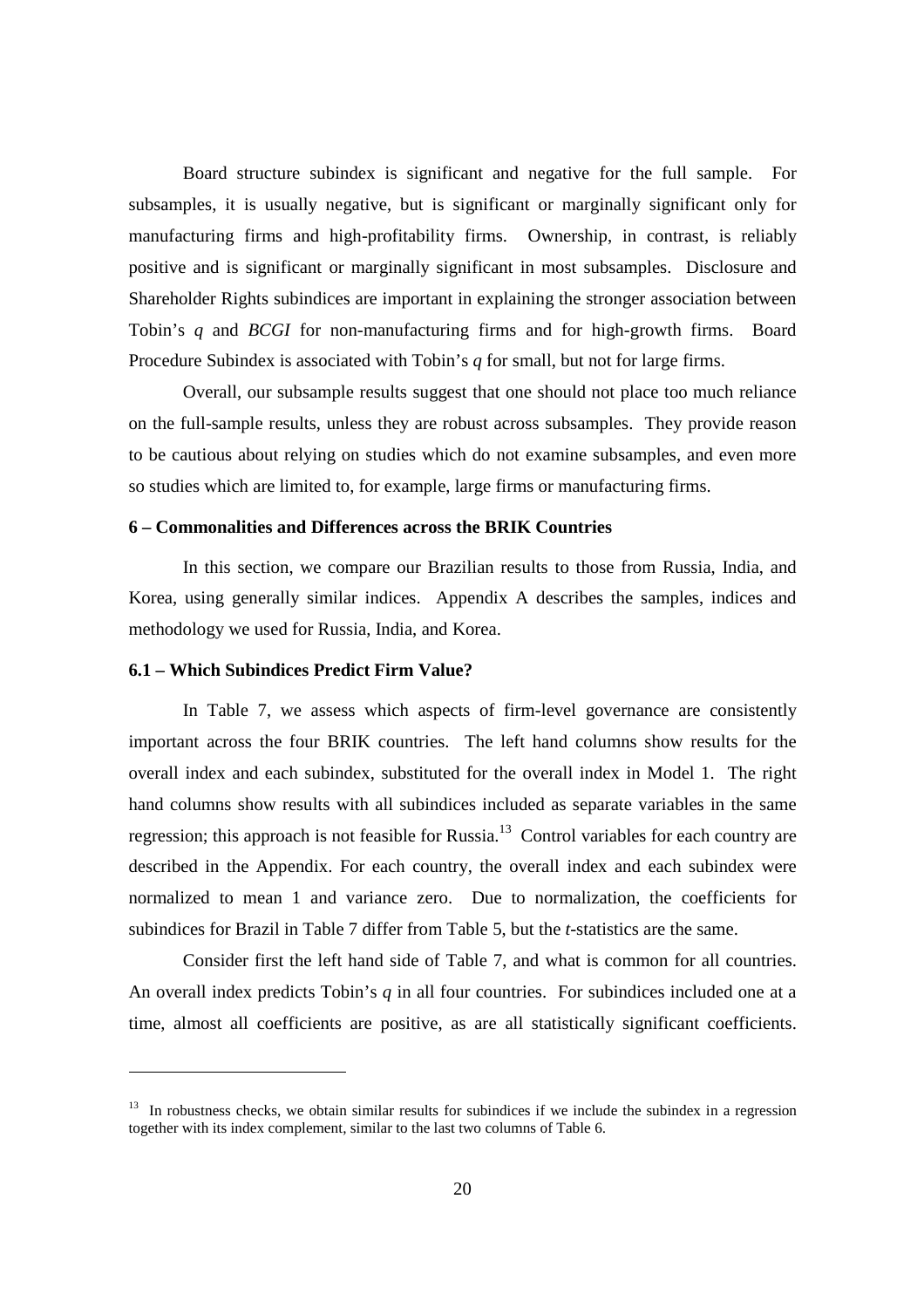Disclosure subindex is positive and significant or marginally significant in all four countries; minority shareholder rights subindex is positive and significant in all three countries with this subindex; ownership structure subindex is positive and significant in the two countries with this subindex; board procedure subindex is positive and significant in Brazil and Korea and positive in India. At the same time, board structure subindex is mixed, with significant positive coefficients in India and Korea, but an insignificant negative coefficient in Brazil. Related party transactions are insignificant, with mixed sign, in the two countries with this subindex, Brazil and India.

The commonalities suggested by these results weaken when we include all subindices together in the same regression, to address omitted variable bias form including them one at a time. Ownership structure subindex remains significant and positive in the available countries, Brazil and Korea. Minority shareholder rights remain significant in Brazil and India, and remain positive but lose significance in Korea. Disclosure is now remains positive in all three countries, but is significant only in Korea. Board procedure remains significant only in Brazil. And board structure remains significant and positive in Korea, but is significant and negative in Brazil and insignificant in India.

We conclude that one needs to control for a broad set of governance characteristics when assessing a partial set. Failing to do so can lead to misleading inferences. The findings of predictive value for board independence in Dahya, Dimitrov and McConnell (2008) and disclosure in Durnev and Kim (2005) must be considered suspect.

# **6.2 – Overall Assessment of Subindices**

In this section, we combine our Brazil, India, Korea and Russia results with those from other studies, to assess what is currently known and unknown about the impact of different aspects of governance on firm market value. We seek to identify governance aspects with evidence of commonality across countries, and aspects with differences.

*Board structure*. In Brazil, we find that board independence is significantly and negatively associated with Tobin's *q*. In Turkey, Ararat, Orbay and Yurtoglu (2010) also report a negative association between independent directors and Tobin's *q*. In contrast, Black and Kim (2011) and Choi, Park and Yoo (2007) report evidence that outside directors can be valuable in Korea. For India, Black and Khanna (2007) and Dharmapala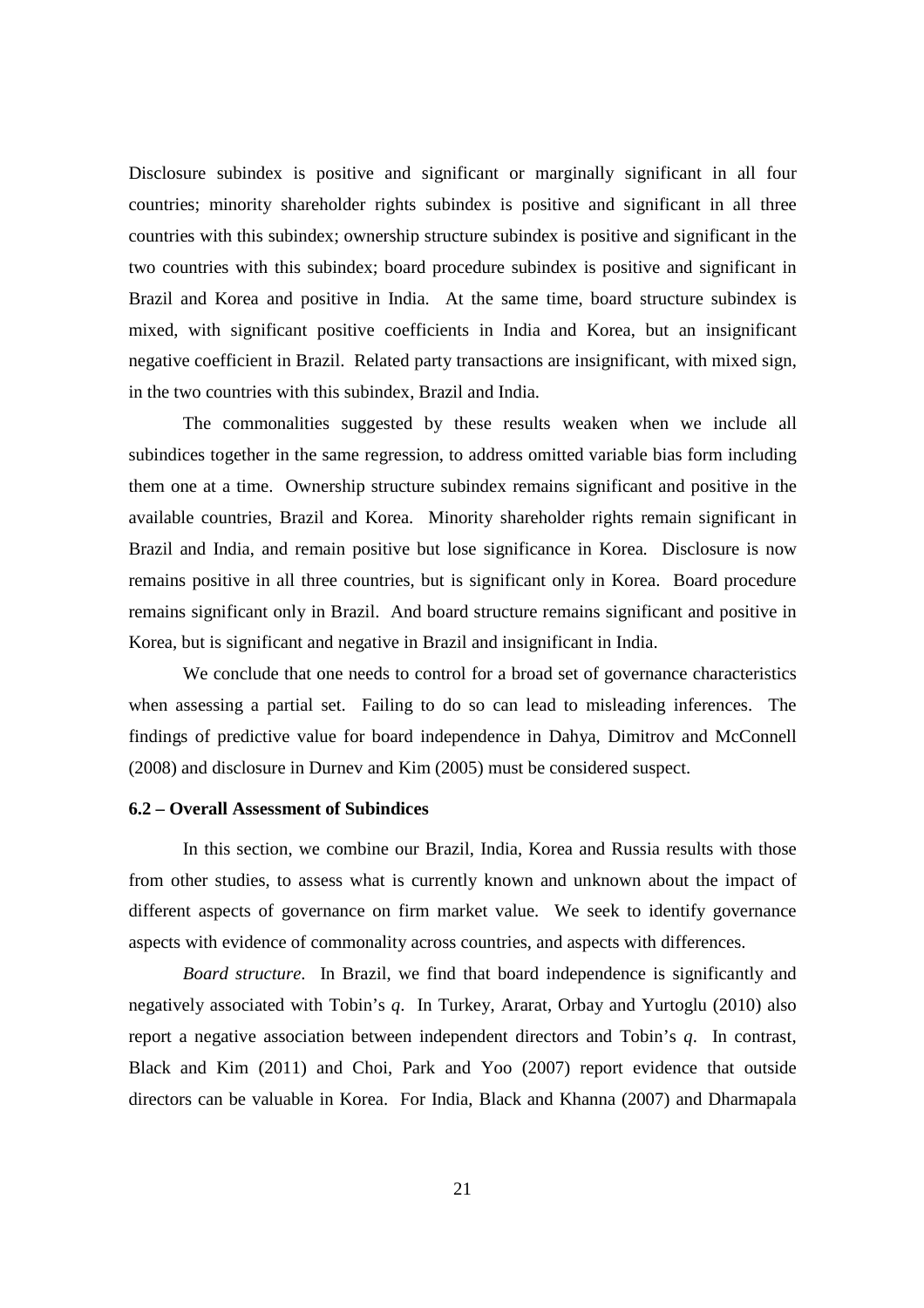and Khanna (2009) find evidence that India's Clause 49 reforms, which largely involved board structure, enhanced firm value.

Why might board independence be negatively associated with market value in Brazil and Turkey? One might suspect that some nominally independent directors are not independent in fact, and firms appoint these directors to provide cover for self-dealing. However, in Brazil, at most firms with an independent director, at least one independent director is elected by minority shareholders under Brazilian rules. In unreported regressions, Element Sh2 (is one or more directors elected by minority shareholders), is positive but insignificant. So the non-independence of some nominally independent directors cannot be the whole story.

Perhaps one or two independent directors -- a pattern common in both Brazil and Turkey -- can't do much. Consistent with this, Black and Kim (2011) find that increasing the proportion of outside directors from the legal floor of 25% to 49% is not associated with higher Tobin's  $q$  – yet getting to 50% has a value effect.<sup>14</sup> However, this too cannot explain the Brazil results – we find a significant negative coefficient on a dummy variable for three or more independent directors. The value added by independent directors remains controversial in developed markets as well (e.g., Wintoki, Linck, and Netter, 2009).

Reverse causation is also possible. Perhaps outside shareholders push for outside directors at companies with more self-dealing. Oversight by these directors might reduce self-dealing, but not by enough to reverse the negative association between independence and level of self-dealing. We cannot assess this possibility without a good measure of selfdealing risk, which is not available.

*Ownership structure and "wedge"*. An ownership structure measure, which measures the wedge between cash flow and voting rights, predicts firm market value in Brazil and Korea (a small wedge predict higher market value). This is consistent with time series evidence from Korea (Black, Kim, Jang and Park, 2011), and cross-country evidence (Claessens, Djankov, Fan and Lang, 2002). Thus, these results are likely to be common across countries.

 $14$  Results available from the authors on request; not presented in the final version of this article. Choi, Park and Yoo (2007) find that a continuous measure of board independence predicts firm market value, but significance vanishes with firm fixed effects.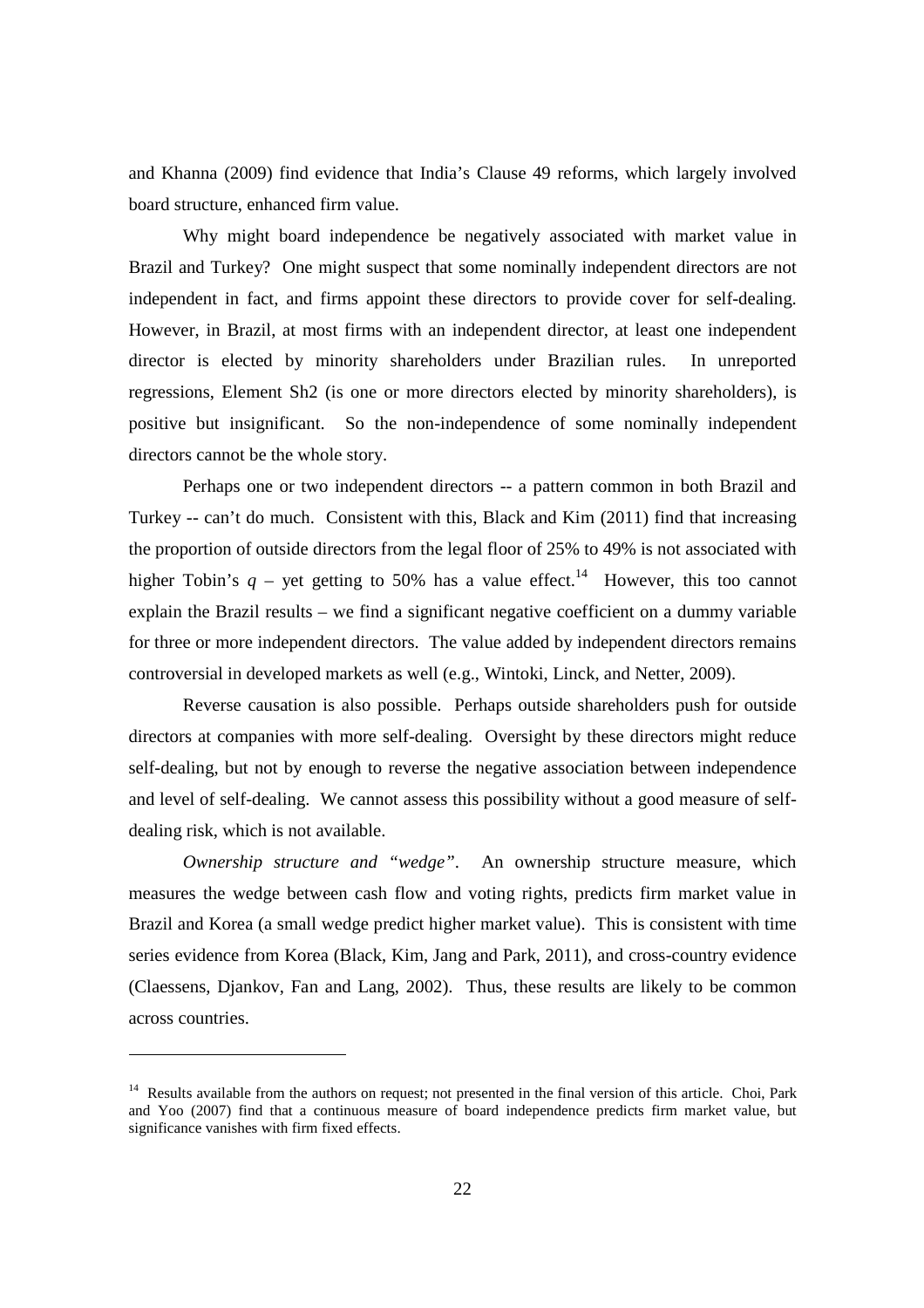*Disclosure*. We obtain strong results for disclosure subindex without controlling for the rest of governance, but these results weaken with this control. Among other studies, Black, Kim, Jang and Park (2011) find a significant positive coefficient on disclosure in time series with firm fixed effects for Korea, as do Cheung, Connelly, Limpaphayom and Zhou (2007) in cross-section for Hong Kong, but Black (2001) finds that disclosure is insignificant when one controls for the rest of an overall index. Durnev and Kim (2005; multi-country) find a predictive effect of disclosure, but do not control for the rest of governance. Overall, it seems fair to say is that disclosure predicts higher firm market value if one does not control for the rest of governance, and *probably* still does so after controlling for the rest of governance.

*Shareholder rights*. Shareholder rights subindex predicts higher market value in Brazil and India, and is positive but insignificant in Korea. Other evidence on similar subindices is mixed. Cheung, Jiang, Limpaphayom and Lu (2010) find a positive effect for mainland China, but Cheung, Connelly, Limpaphayom and Zhou (2007, Hong Kong) and Black, Kim, Jang and Park (2011, Korea) find an insignificant negative coefficient with firm fixed effects. These mixed results could arise because a shareholder rights subindex bundles important rights, such as takeout rights (Nenova, 2005; Bennedsen et al., 2011), with other less important measures,

*Related party transactions*. In both Brazil and India, a measure of control over related party transactions is insignificant. But Black, Love and Rachinsky (2006) find a positive coefficient on a similar measure for Russia,<sup>15</sup> and self-dealing risk is highly significant in Black's (2001) earlier study of Russia. Our weak results in Brazil and India may reflect the difficulty in measuring the effectiveness of self-dealing controls.

*Board procedure*. We find a significant positive coefficient on Board Procedure Subindex in Brazil, but a near zero coefficient in India and Korea. Black, Kim, Jang and Park (2011) also find an insignificant coefficient on board procedure in Korea using panel data with firm fixed effects (a methodology different from ours). Overall, evidence that board procedure predicts firm market value is thin, and Brazil may be an outlier. These mixed results support concerns voiced by others about the value of commercial governance

<sup>&</sup>lt;sup>15</sup> See Black, Love and Rachinsky (2006), Table 1 (Brunswick index). This result is for a subindex of one of the overall Russian indices, there was no good way to present this within Table 7.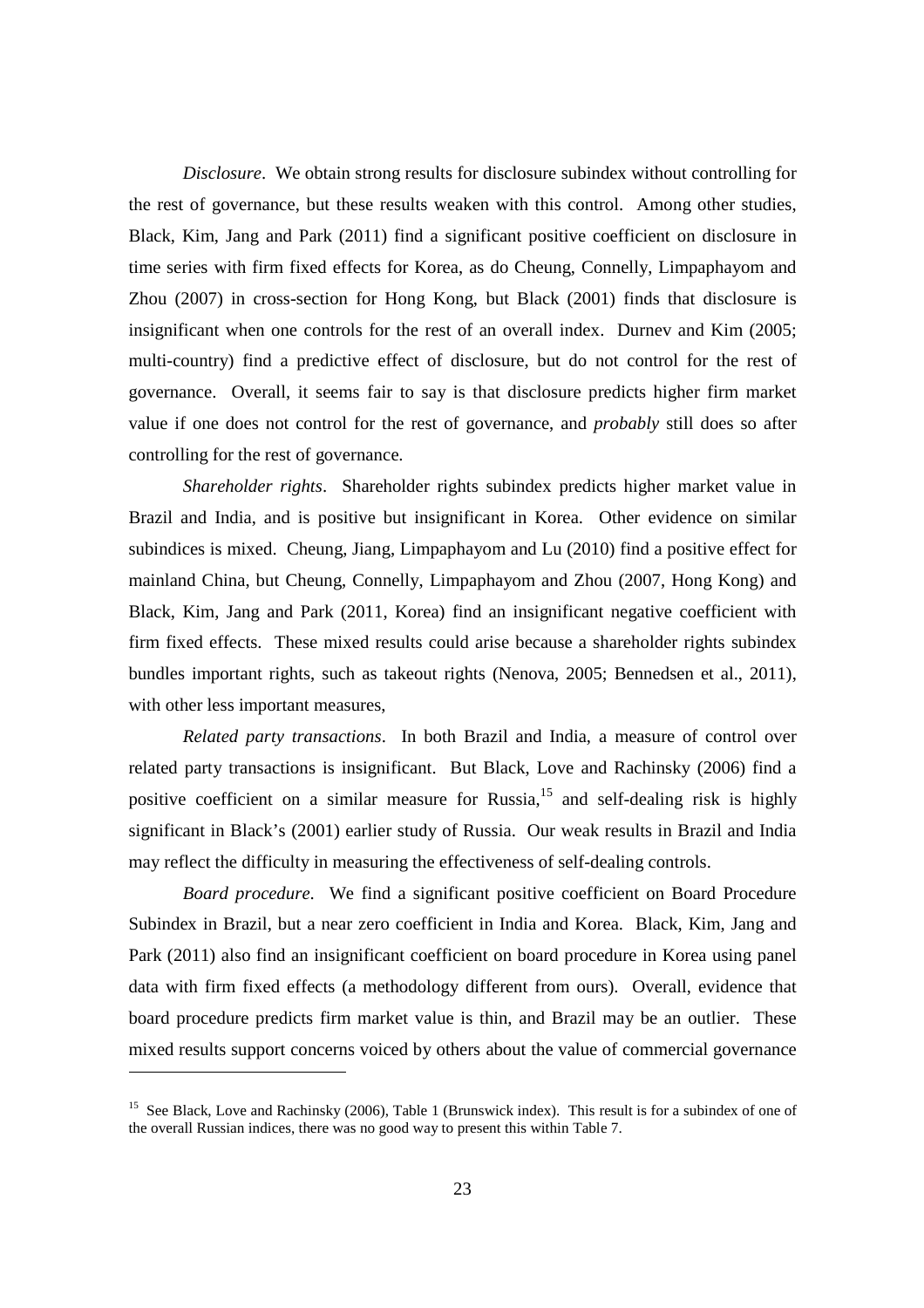indices, which rely heavily on procedure measures (e.g., Bhagat, Bolton and Romano, 2008; Daines, Gow and Larcker, 2010).

#### **6.3 – What Firms Characteristics Matter?**

-

We turn next to commonalities and differences across countries for subsamples. We use the same subsamples we used for Brazil in Table 6. We rely on Model 3. Subsample break points are determined separately for each country; thus a large firm in country X might be small if transplanted to country  $Y<sup>16</sup>$ . Table 8 shows our results.

*Manufacturing versus non-manufacturing firms*. In the first regression set, governance predicts Tobin's *q* more strongly for non-manufacturing firms in Brazil, Korea, and Russia, but for manufacturing firms in India. We cannot think of an obvious explanation for these differences. They suggest the need for more research, to understand which aspect of governance are valuable for which firms. Perhaps, our division of firms into manufacturing or not is simply too crude to capture the relevant differences between firms.

*Large versus small firms.* In the second regression set, governance predicts market value for small firms in all four countries, but for large firms only in Korea and Russia. The association between governance and firm market value for small firms across all countries is an important new result. Multicountry studies typically cover only the largest firms in each country. Moreover, one worry for mandatory corporate governance rules, and to a lesser extent for voluntary governance codes that apply to all firms, is that practices that are appropriate for large firms could be ill-suited for smaller firms, or have costs for smaller firms that exceed their benefits. Our results suggest that smaller firms can benefit from the governance measures captured in our indices.

One possible explanation is that these firms face greater information asymmetry between investors and firms. A second is that for smaller firms, outside investors have lesser incentives and ability to monitor the firm. Both factors could make internal governance more valuable.

<sup>&</sup>lt;sup>16</sup> For Russia, we cannot examine the differences between manufacturing and non-manufacturing firms because we lack a good source for industry data.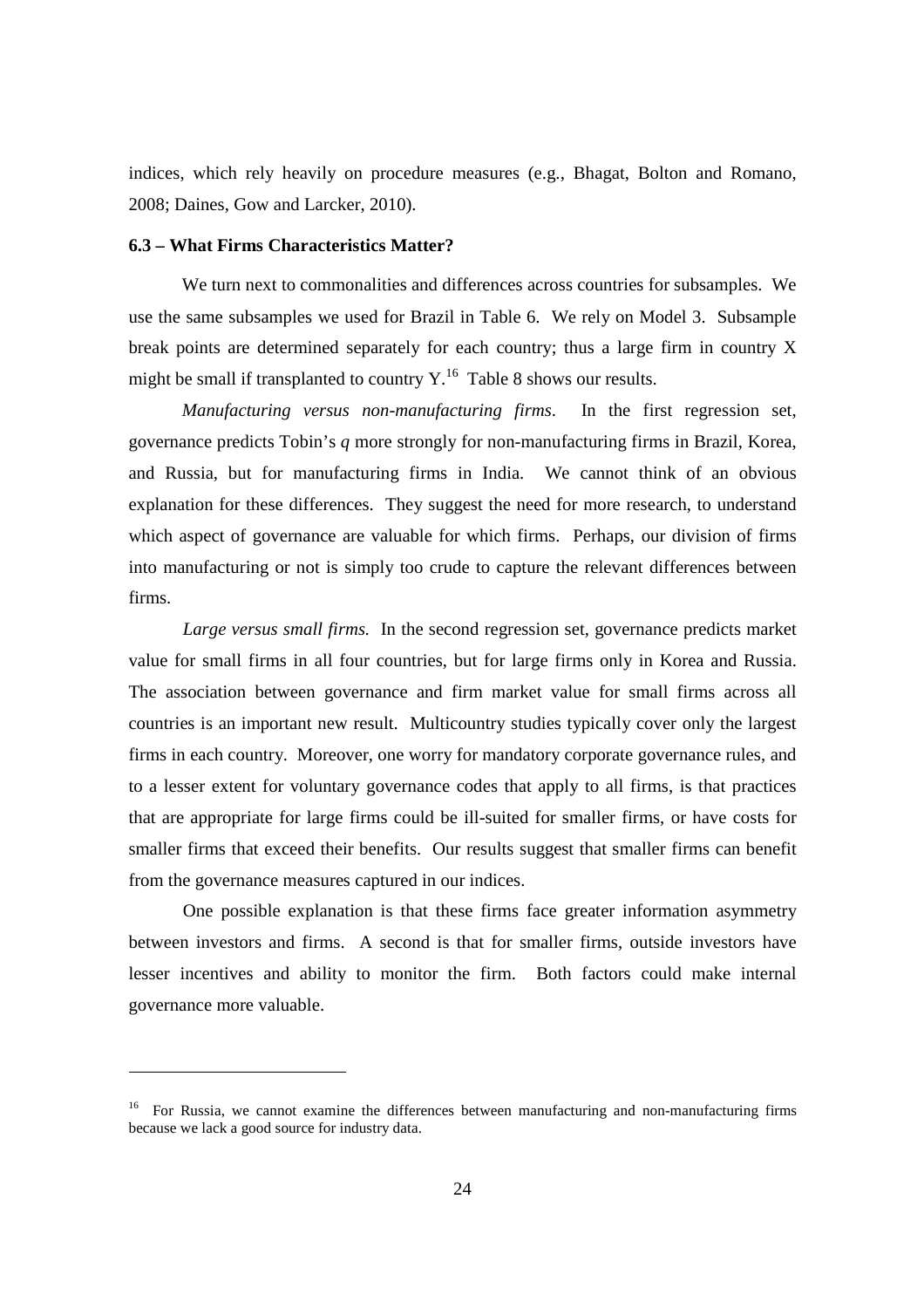*High- versus low-growth*. In the third regression set, governance is more strongly associated with firm market value for high-growth firms in Brazil, but for low-growth firms in Korea and Russia. Again, we lack ready explanations for these differences. A possible confounder, which could explain the mixed results, is the potential for reverse causation – high-growth firms which need external capital may improve governance in order to obtain that capital (Durnev and Kim, 2005; Bennedsen, Nielsen, and Nielsen, 2011).

*High- versus low-profitability*. In the fourth regression set, governance predicts market value for high-profitability firms across all four countries. This too is an important new result. One might think that governance matters more for poorly performing firms, and good managers should be left alone to run their firms. Our data suggests that this view is too simple.There are several possible explanations. Good managers may benefit from monitoring, good governance may reduce the potential for managers or controllers to divert profits, and good governance may improve the firm's ability to hire good managers.

## **7 – Conclusion**

This article examines which aspects of governance matter and for which type of firms. We first conduct a case study of Brazil. We then assess commonalities and differences across four major emerging markets – Brazil, India, Korea, and Russia. For Brazil, we find an economically important relationship between an overall governance index and firm market value: a worst to best change in the index predicts almost a doubling in Tobin's *q*. Subindices for ownership, board procedure, and minority shareholder rights predict Tobin's q; while subindices for disclosure and related party transactions are insignificant. Strikingly we find a negative association between board structure, especially board independence, and market value. We find a significant association between corporate governance and market value for nonmanufacturing (but not manufacturing) firms, small (but not large) firms, and high-growth (but not low-growth) firms.

Across the BRIK countries, we find both important commonalities and differences. Across countries, governance predicts higher market value in small firms and highprofitability firms. The small firm result is important because small firms are often unstudied. The result for high-profitability firms suggests that governance is at least as important for good performers as for poorly performing firms. A smaller wedge between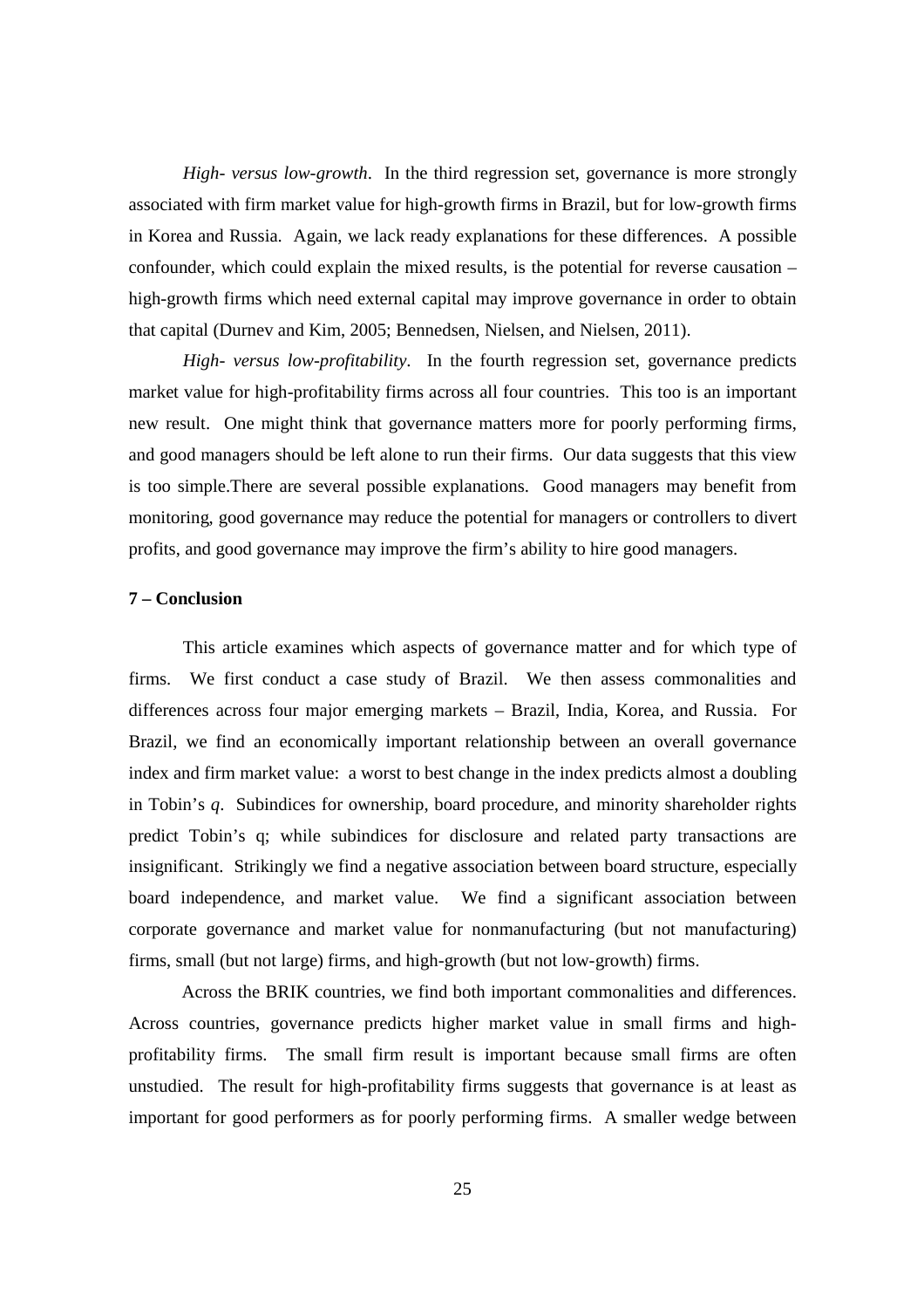voting rights and cash flow rights predicts higher market value in Brazil and Korea, the two countries where we have this measure. Board structure (independence): predicts higher market value in Korea, lower market value in Brazil, and is insignificant in India.

Our analysis underscores the limits of broad cross-country analysis in assessing which aspects of corporate governance matter, for which firms. Use of a common index across many countries narrows the governance aspects and control variables that can be considered, making omitted variable biases likely. Moreover; an average effect across many countries doesn't tell us for which countries, and which firms, the aspect matters.

Turning to policy implications, our results are not inconsistent with some mandatory minimum rules adding value. But in large part, they cast doubt on the wisdom of high regulatory minima, and on the extent to which different countries should adopt the same rules. Moreover, even if there are useful mandatory rules to be found, one can have little confidence as to what they are.

An often better approach, our results suggest, will be to provide regulatory flexibility, coupled with sufficient disclosure so that investors can assess a company's governance choices. That flexibility could come through a comply-or-explain governance code, or as in Brazil, through firms choosing among different governance levels offered by the stock exchange. Overall, our results underscore how little we know about what matters for corporate governance in emerging markets and the core firm and country characteristics that predict when governance matters.

### **8 – References**

- Aggarwal, Reena, Isil Erel, Rene M. Stulz, and Rohan Williamson (2009), "Differences in Governance Practices Between U.S. and Foreign Firms: Measurement, Causes, and Consequences," 22 *Review of Financial Studies* 3131-3169.
- Ararat, Melsa, Hakan Orbay, and B. Burcin Yurtoglu (2010), "The Effects of Board Independence in Controlled Firms: Evidence from Turkey", working paper.
- Arcot, Sridhar R. and Bruno, Valentina Giulia (2006), "One Size Does Not Fit All, After All: Evidence from Corporate Governance," *working paper*, at http://ssrn.com/abstract=887947.
- Atanasov, Vladimir, Bernard Black, Conrad Ciccotello & Stanley Gyoshev, "How Does Law Affect Finance? An Examination of Equity Tunneling in Bulgaria", 96 *Journal of Financial Economics* 155-173 (2010).
- Bae, Kee-Hong, Jon-Koo Kang, and Jin-Mo Kim, "Tunneling or Value Added? Evidence from Mergers by Korean Business Groups", 57 *Journal of Finance* 2695-2740 (2002).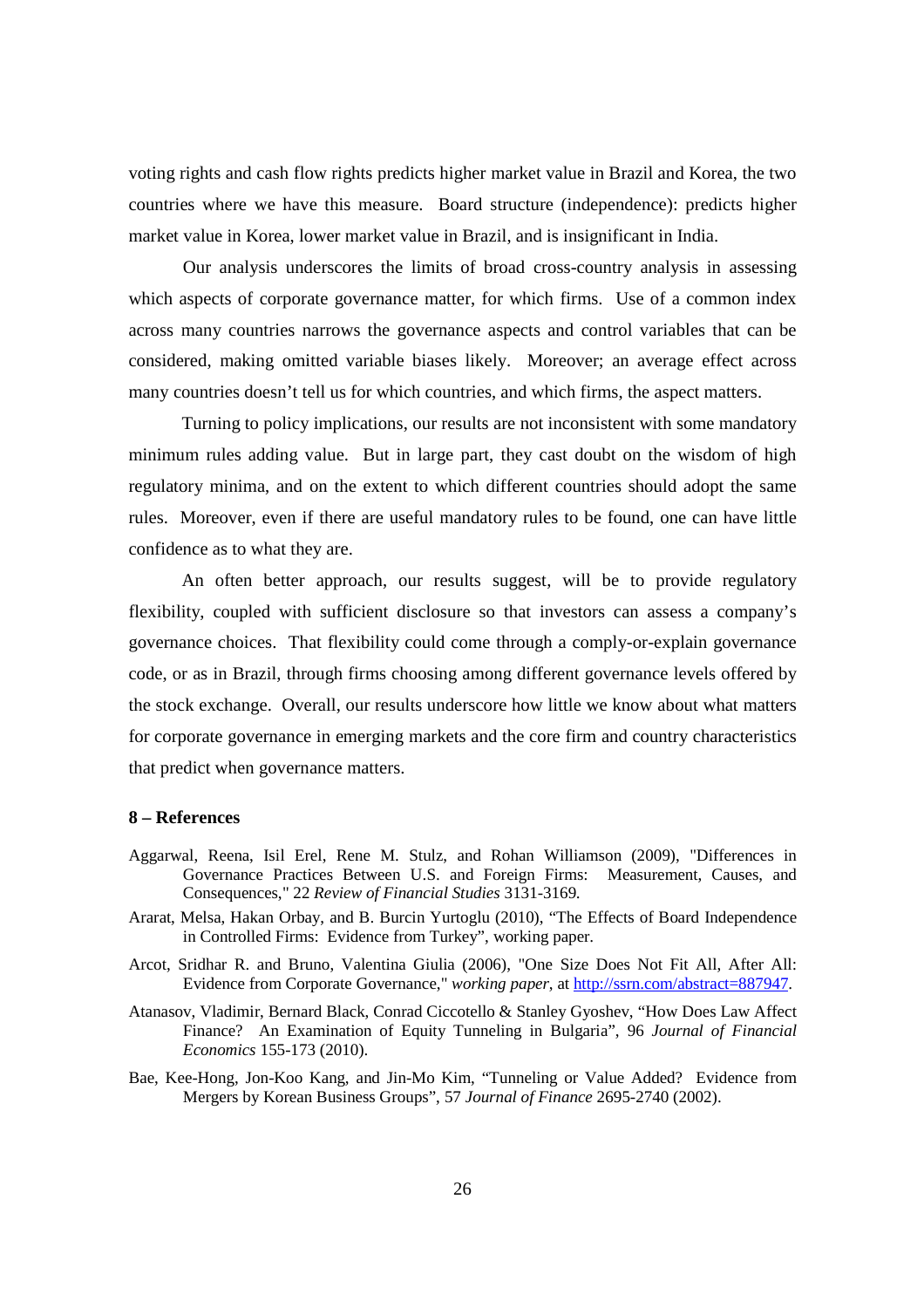- Balasubramanian, N., Bernard Black, and Vikramaditya Khanna (2010). "Firm-Level Corporate Governance in Emerging Markets: A Case Study of India," 11 *Emerging Markets Review* 319-340.
- Bebchuk, Lucian, Alma Cohen, and Allen Ferrell (2009), "What Matters in Corporate Governance?", 22 *Review of Financial Studies* 783-827.
- Bebchuk, Lucian Arye, and Assaf Hamdani (2009), "The Elusive Quest for Global Governance Standards", 157 *University of Pennsylvania Law Review* 1263-1316.
- Bebchuk, Lucian Arye, Reinier Kraakman and George G. Triantis (2000), "Stock Pyramids, Cross-Ownership, and Dual Class Equity: The Mechanism and Agency Costs of Separating Control from Cash-Flow Rights", in Randall K. Morck., editor, *Concentrated Corporate Ownership* (University of Chicago Press), 295-318.
- Bennedsen, Morten, Kasper Meisner Nielsen and Thomas Vester Nielsen (2011), "Private Contracting and Corporate Governance: Evidence from the Provision of Tag-Along Rights in Brazil," *Journal of Corporate Finance*, forthcoming.
- Bertrand, Marianne, Paras Mehta and Sendhil Mullainathan (2002), "Ferreting Out Tunneling: An Application to Indian Business Groups," 117 *Quarterly Journal of Economics* 121-148.
- Bhagat, Sanjai, Brian Bolton, and Roberta Romano (2008), "The Promise and Perils of Corporate Governance Indices", *Columbia Law Review*, vol. 108, 1803-1882.
- Black, Bernard (2001), "The Corporate Governance Behavior and Market Value of Russian Firms,"2 *Emerging Markets Review* 89-108.
- Black, Bernard, Antonio Gledson de Carvalho, and Erica Gorga (2009), "The Corporate Governance of Privately Controlled Brazilian Firms," *Revista Brasileira de Finanças*, vol. 7, 358-428, working paper at http://ssrn.com/abstract=1003059.
- Black, Bernard, Antonio Gledson de Carvalho, and Erica Gorga (2010), "Corporate Governance in Brazil", 11 *Emerging Markets Review*, vol. 11, 21-38 (2010).
- Black, Bernard, Hasung Jang and Woochan Kim (2006a), "Does Corporate Governance Affect Firms' Market Values? Evidence from Korea," *Journal of Law, Economics and Organization*, vol. 22, 366-413.
- Bernard Black, Hasung Jang &Woochan Kim (2006b), "Predicting Firms' Corporate Governance Choices: Evidence from Korea," *Journal of Corporate Finance*, vol. 12, 660-691.
- Black, Bernard, and Vikramaditya Khanna (2007), "Can Corporate Governance Reforms Increase Firms' Market Values? Event Study Evidence from India," *Journal of Empirical Legal Studies*, vol. 4, 749-796.
- Black, Bernard, and Woochan Kim (2011), "The Effect of Board Structure on Firm Value: A Multiple Identification Strategies Approach Using Korean Data", *Journal of Financial Economics*, forthcoming, working *paper* at http://ssrn.com/abstract=968287.
- Black, Bernard, Woochan Kim, Hasung Jang and Kyung-Suh Park (2011), "How Corporate Governance Affects Firm Value: Evidence on Channels from Korea," *working paper,* at http://ssrn.com/abstract=844744
- Black, Bernard, Inessa Love and Andrei Rachinsky (2006), "Corporate Governance Indices and Firms' Market Values: Time-Series Evidence from Russia," *Emerging Markets Review*, vol. 7, 361-379.
- Bovespa, 2006. *Listing Rules*. Available at http://www.bovespa.com.br/Principal.asp (in Portuguese).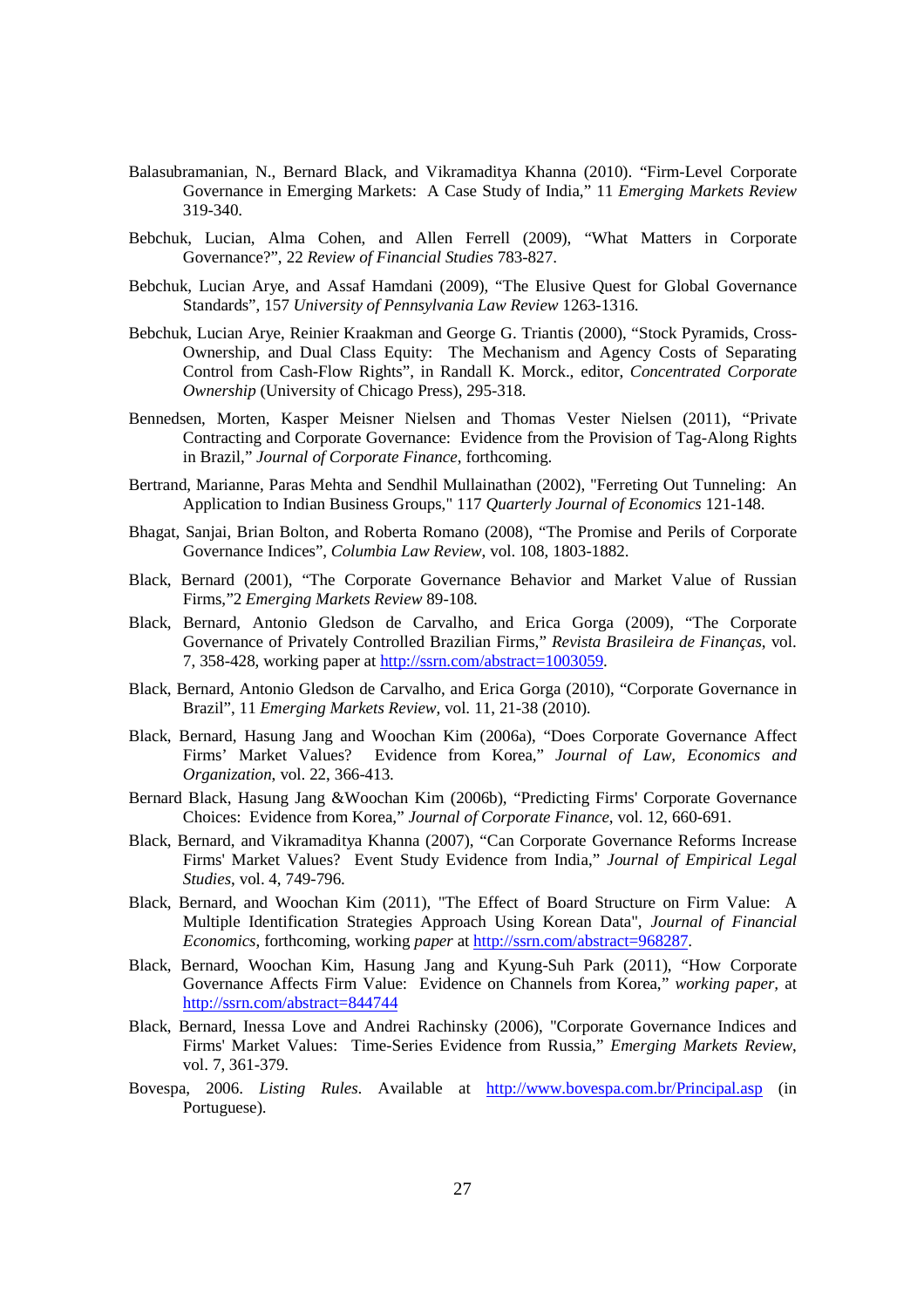- Braga-Alves, Marcus V., and Kuldeep Shastri (2011), "Corporate Governance, Valuation and Performance: Evidence from a Voluntary Market Reform in Brazil", *Financial Management*, forthcoming.
- Bruno, Valentina G., and Stijn Claessens (2007), "Corporate Governance and Regulation: Can There Be Too much of a Good Thing?", working paper, at http://ssrn.com/abstract=956329.
- Carvalhal-da-Silva, Andre Luiz, and Ricardo P.C. Leal (2005), "Corporate Governance Index, Firm Valuation and Performance in Brazil," *Revista Brasileira de Finanças*, vol. 3, 1-18.
- Carvalhal-da-Silva, Andre Luis, and Avanidyar Subramanyam, 2007. Dual-Class Premium, Corporate Governance, and the Mandatory Bid Rule: Evidence from the Brazilian Stock Market," *Journal of Corporate Finance*, vol. 13, 1-24.
- Cheung, Steven Yan-Leung, J. Thomas Connelly, Piman Limpaphayom, and Lynda Zhou (2007), Do investors really value corporate governance? Evidence from the Hong Kong market," *Journal of International Financial Management and Accounting*, vol. 18, 86-122.
- Cheung, Steven Yan-Leung, Ping Jiang, Piman Limpaphayom, and Tong Lu (2009), Corporate Governance in China: A Step Forward, xx European Financial Management, vol. 16, 94- 123 (2010).
- Choi, Jongmoo Jay, Sae Won Park, and Sean Sehyun Yoo (2007), "The Value of Outside Directors: Evidence from Corporate Governance Reform from Korea," *Journal of Financial and Quantitative Analysis*, vol. 42, 941-962.
- Claessens, Stijn, Simeon Djankov, Joseph Fan, and Larry Lang (2002), "Disentangling the Incentive and Entrenchment Effects of Large Shareholdings," *Journal of Finance*, vol. 57, 2741-2771.
- Connelly, J. Thomas, Piman Limpaphayom, and Nandu J. Nagarajan (2008), "Form Versus Substance: The Effect of Family Influence and Corporate Governance Practices on Firm Value in Thailand," *working paper*, University of Pittsburgh.
- Dahya, Jay, Orlin Dimitrov, and John J. McConnell (2008), "Dominant Shareholders, Corporate Boards, and Corporate Value: A Cross-Country Analysis," *Journal of Financial Economics*, vol. 87, 73-100.
- Daines, Robert, Ian Gow, and David Larcker (2009), Rating the Ratings: How Good are Commercial Governance Ratings?, working paper, at http://ssrn.com/abstract=1152093.
- De Carvalho, Antonio Gledson, and George G. Pennacchi (2011), "Can a Stock Exchange Improve Corporate Behavior? Evidence from Firm's Migration to Premium Listings in Brazil", *Journal of Corporate Finance*, forthcoming, at http://ssrn.com/abstract=678282.
- Demsetz, Harold, and Kenneth Lehn (1985), "The Structure of Corporate Ownership: Causes and Consequences", 93 *Journal of Political Economy* 1155-1177.
- Dharmapala, Dhammika, and Vikramaditya Khanna (2009), "Corporate Governance, Enforcement, and Firm Value: Evidence from India", at http://ssrn.com/abstract=1105732.
- Doidge, Craig, G. Andrew Karolyi, and Rene Stulz (2004), "Why Are Foreign Firms that List in the U.S. Worth More?", 71 *Journal of Financial Economics*205-238.
- Doidge, Craig, G. Andrew Karolyi and Rene M. Stulz (2007), "Why Do Countries Matter So Much for Corporate Governance," *Journal of Financial Economics*, vol. 86, 1-39.
- Durnev, Artyom, and E. Han Kim (2005), "To Steal or Not to Steal: Firm Attributes, Legal Environment, and Valuation," *Journal of Finance,* vol. 60, 1461-1493.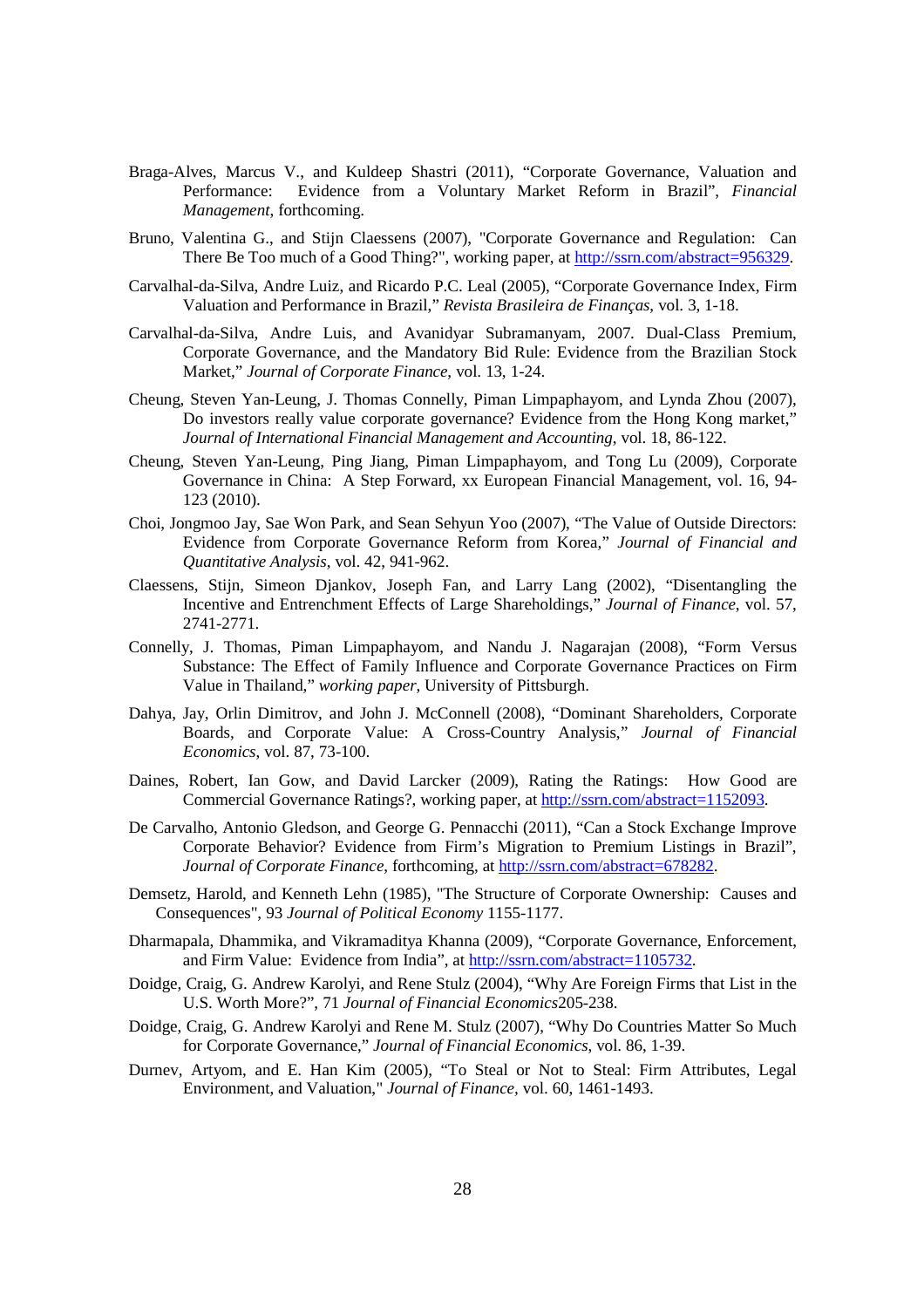- Durnev, Artyom, and Larry Fauver (2007), "Stealing from Thieves: Firm Governance and Performance When States are Predatory," *working paper* at http://ssrn.com/abstract=970969.
- Dyck, Alexander I.J.,, and Luigi Zingales (2004), "Private Benefits of Control: An International Comparison," *Journal of Finance*, vol. 59, 537-600.
- Eisenberg, Theodore, Stefan Sundgren and Martin T. Wells (1998), "Larger Board Size and Decreasing Firm Value in Small Firms", 48 *Journal of Financial Economics* 35-54.
- Financial Reporting Council (U.K.) (2006),*Combined Code of Corporate Governance*, at http://www.frc.org.uk/corporate/combinedcode.cfm.
- Gleaser Edward, Simon Johnson, and Andrei Shleifer (2001), "Coase Versus the Coasians," *Quarterly Journal of Economics*, vol. 108, 853-899.
- Gompers, Paul, Joy Ishii, and Andrew Metrick (2009), "Corporate Governance and Equity Prices", 118 *Quarterly Journal of Economics* 107-155.
- Klapper, Leora F., and Inessa Love (2004), "Corporate Governance, Investor Protection and Performance in Emerging Markets," *Journal of Corporate Finance,* vol. 10, 703-728.
- Klein, April (2002), Audit Committee, Board of Director Characteristics, and Earnings Management, 33 *Journal of Accounting and Economics* 375-400*.*
- La Porta, Rafael, Florencio Lopez-de-Silanes and Andrei Shleifer (1998), "Corporate Ownership Around the World," *Journal of Finance, vol.* 54, 717- 738.
- La Porta, Rafael, Florencio Lopez-de-Silanes, Andrei Shleifer and Robert Vishny (1997), "Legal Determinants of External Finance," *Journal of Finance*, vol. 52, 1131-1150.
- La Porta, Rafael, Florencio Lopez-de-Silanes, Andrei Shleifer and Robert Vishny (1998), "Law and Finance," *Journal of Political Economy*, vol. 106, 1113-1155.
- Leal, Ricardo P.C., and Andre L. Carvalhal-da-Silva, "Corporate Governance and Value in Brazil (and in Chile)," in Florencio Lopez-de-Silanes and Alberto Chong, editors, *Investor Protection and Corporate Governance – Firm Level Evidence Across Latin America* xxxyyy (2007), also available as Inter-American Development Bank Research Network Working Paper #R-514 (2005) at http://www.iadb.org/res/pub\_desc.cfm?pub\_id=R-514.
- Leal, Ricardo P. C., Andre Luis Carvalhal-da-Silva and Sylvia Mourthe Valadares (2000), "Ownership, Control and Corporate Valuation of Brazilian Companies," *Proceedings of the Latin American Corporate Governance Roundtable*, São Paulo.
- Levine, Ross, and Sara Zervos (1998), "Stock Markets, Banks, and Economic Growth,"*American Economic Review*, vol. 88, 537-558.
- Litvak, Kate (2007), "The Impact of the Sarbanes-Oxley Act on Non-US Companies Cross-Listed in the US," *Journal of Corporate Finance,* vol. 13, pp. 195-228.
- Litvak, Kate (2009), "The Relationship among U.S. Securities Laws, Cross-Listing Premia, and Trading Volume", working paper, at http://ssrn.com/abstract=1443590.
- Mahoney, Paul (1997), "The Exchange as Regulator," *Virginia Law Review*, vol. 83, 1453-1500.
- Morey, Matthew, Aron Gottesman, Edward Baker and Ben Godridge, "Does Better Corporate Governance Result in Higher Valuations in Emerging Markets? Another Examination Using a New Data Set", *Journal of Banking and Finance*, vol. 33, 254-262.
- Nenova, Tatiana (2003),"The Value of Corporate Votes and Control Benefits: A Cross-Country Analysis," *Journal of Financial Economics*, vol. 68, 325-351.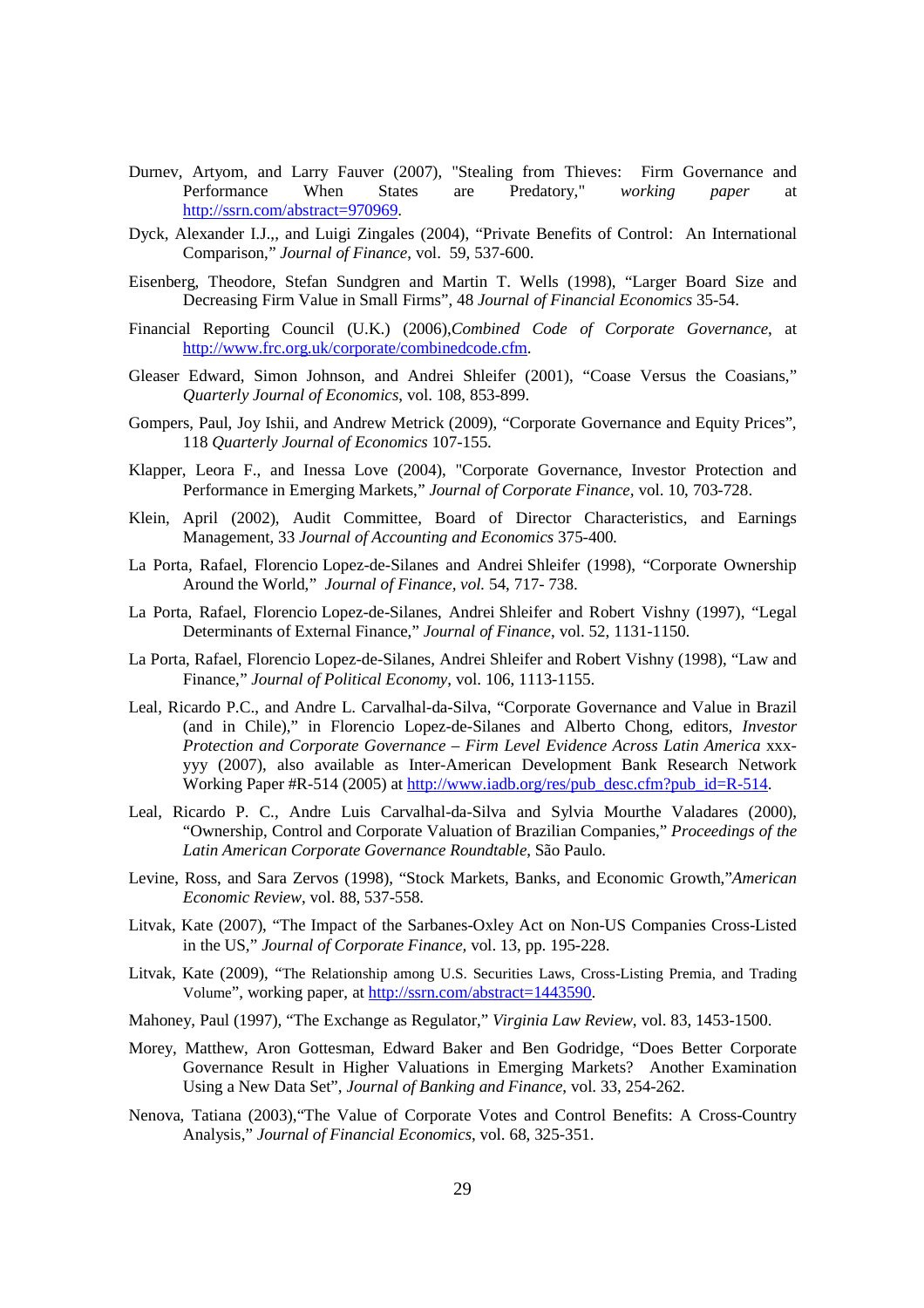- Nenova, Tatiana (2005),"Control Values and Changes in Corporate Law in Brazil," *Latin American Business Review*, vol. 6, 1-37.
- OECD (Organisation for Economic Co-operation and Development) (2004), *Principles of Corporate Governance*.
- Romano, Roberta (2009), "Does the Sarbanes-Oxley Act Have a Future?", *Yale Journal on Regulation*, vol. 26, 229-339.
- Valadares, Sylvia Mourthe, and Ricardo P. C. Leal (2000), "Ownership and Control Structure of Brazilian Companies," *Abante*, vol. 3(1), 29-56. Also available at http://ssrn.com/abstract=213409.
- Wintoki, M. Babajide, James S. Linck and Jeffry M. Netter (2009), "Endogeneity and the Dynamics of Corporate Governance," *working paper* at http://ssrn.com/abstract=970986.
- Wurgler, Jeffrey (2000), "Financial Markets and the Allocation of Capital,"*Journal of Financial*  Economics, vol. 58, 187-214.
- Yermack, David (1996), "Higher Market Valuation of Companies with a Small Board of Directors", 40 *Journal of Financial Economics* 185-211.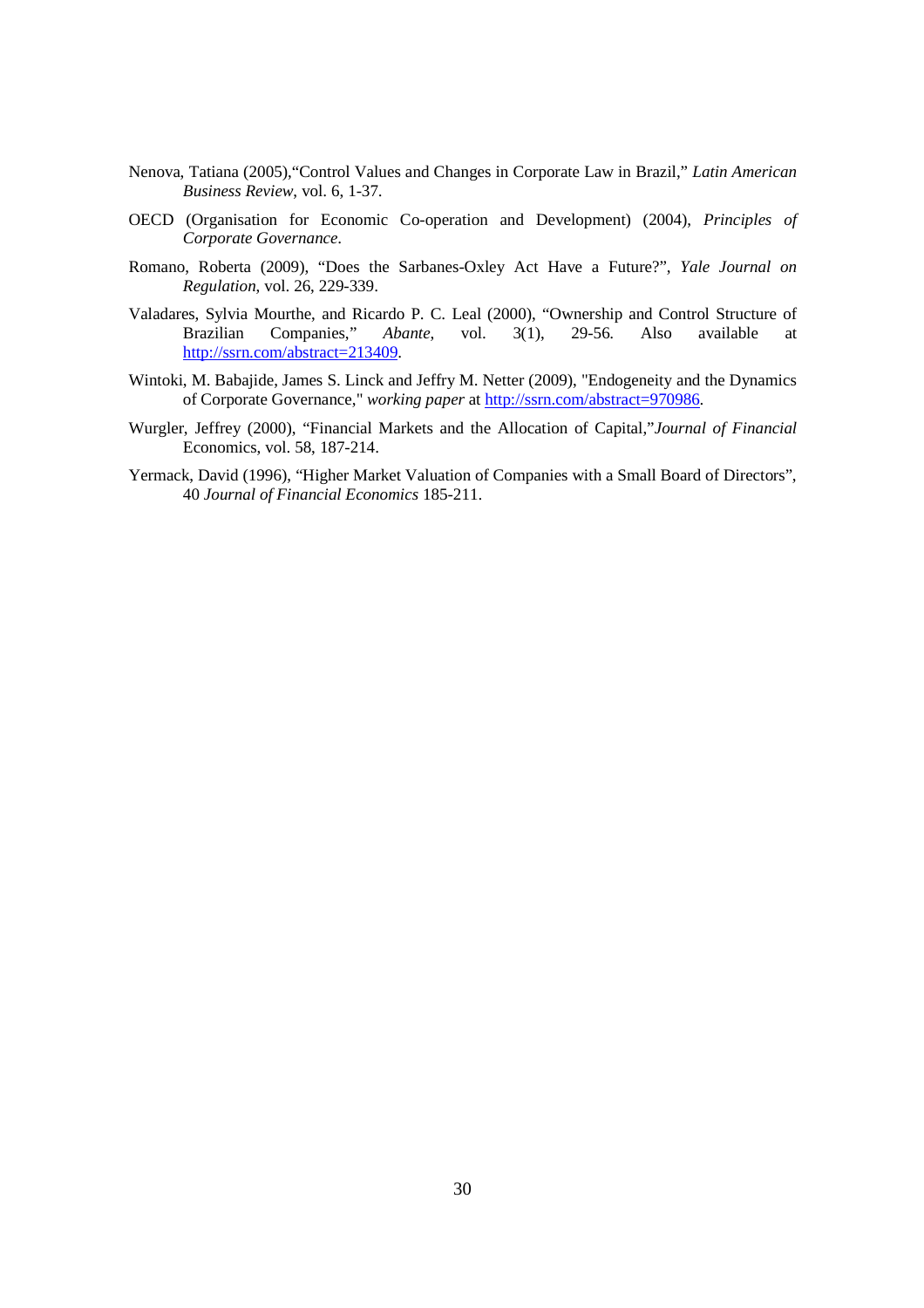# **Appendix A: Data, Indices and Methodology for Russia, India and Korea A.1 –Datasets**

For Korea and India we begin with the hand collected datasets and corporate governance indices described in Black, Jang and Kim (2006) and Balasubramanian, Black and Khanna (2010), respectively. We collect additional data on control variables to permit the analyses in this study. For Russia corporate governance scores are based on corporate governance indices prepared by others, as described in Black, Love and Rachinsky (2006). Our datasets comprise 99 firms in Russia, 250 in India and 495 in Korea. For India, we have cross-sectional governance data for 2006; for Korea, we have cross-sectional governance data for 2001; for Russia, we have time-series data for 1999-2005.

## **A.2 –Indices**

The Brazilian, Indian and Korean indices were constructed following the same general approach. All three indices include subindices for board structure, board procedure, disclosure, and shareholder rights. We lack the data to construct an ownership structure subindex for India or a related party transactions subindex for Korea. The elements of each subindex are similar, but vary due to differences in legal rules, local customs, and available data. Some examples:

- (1) In Brazil common and preferred carry different rights. The Brazilian index takes into consideration the rights of each class of shares. In contrast, non-voting shares are not allowed in India or Korea, and are allowed only under "grandfathering" rules for selected firms in Russia.
- (2) Brazilian law has unusual takeout rights, with different rules for common and preferred shares.
- (3) India requires firms to have either 33% independent directors plus an independent board chair, or 50% outside directors; Korea requires all public companies to have 25% outside directors; Brazil has no similar rules.
- (4) Brazil uses a fiscal board to accomplish much of what an audit committee might achieve in other countries.

These differences create some issues of comparability for our study.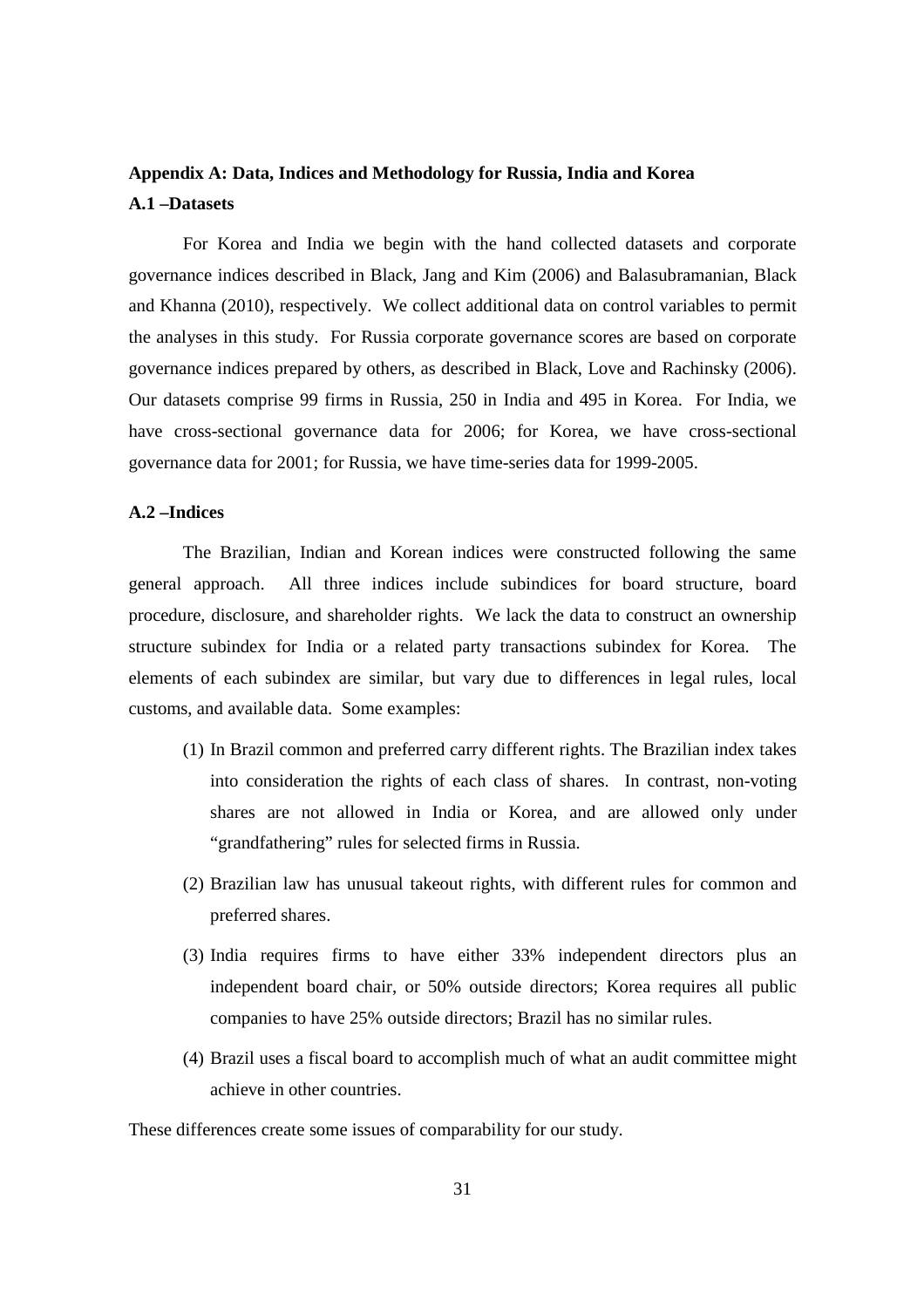The Russian index is a composite from six indices compiled by others, available for different firms at different times. The underlying subindices do not map well onto the Brazil, India, and Korea subindices, except for disclosure. The Russian index is described in Black, Love and Rachinsky (2006).

## **A.3– Methodology**

-

Details on the India, Korea, and Russia country studies are set forth in the respective papers on each country. In brief, the Korea and India studies use OLS with robust standard errors and Tobin's *q* measured at the year end following the governance measurement date (2001 in Korea, 2006 in India; the Russia study uses panel data with firm fixed effects over 1999-2005. To make indices comparable across countries, we normalize each index and subindex to mean 0 and variance  $1^{17}$ . We use ln(Tobin's *q*) as the dependent variable for all countries; whether Tobin's *q* is logged or not varies in the initial studies. We follow the original study on when to measure Tobin's *q* (relative to when one measures governance) and whether to exclude or winsorize outliers.

The Table below lists control variables by country. These variables are defined similarly to Brazil (see Table 3) except as indicated. The original studies provide more precise variable definitions, including measurement periods and winsorization. There is substantial overlap among the control variables used in each country. The more limited controls in Russia and, to a lesser extent, Brazil, largely reflect data availability. Also, not every variable makes sense in every country. For example, the ratio of preferred shares to common shares is meaningful only in Brazil; the other countries have one share, one vote structures. Business group membership is relevant only in India and Korea. And in Brazil MCSI membership substantially overlaps with ADR dummy.

<sup>&</sup>lt;sup>17</sup> This normalization affects coefficients but not *t*-statistics. In the original studies, the Russian indices were normalized; the India and Korea indices were not. The *t*-statistics and (normalization aside) coefficients in Tables 7 and 8 are close to those reported in the individual studies; explanations for the differences are available from the authors on request.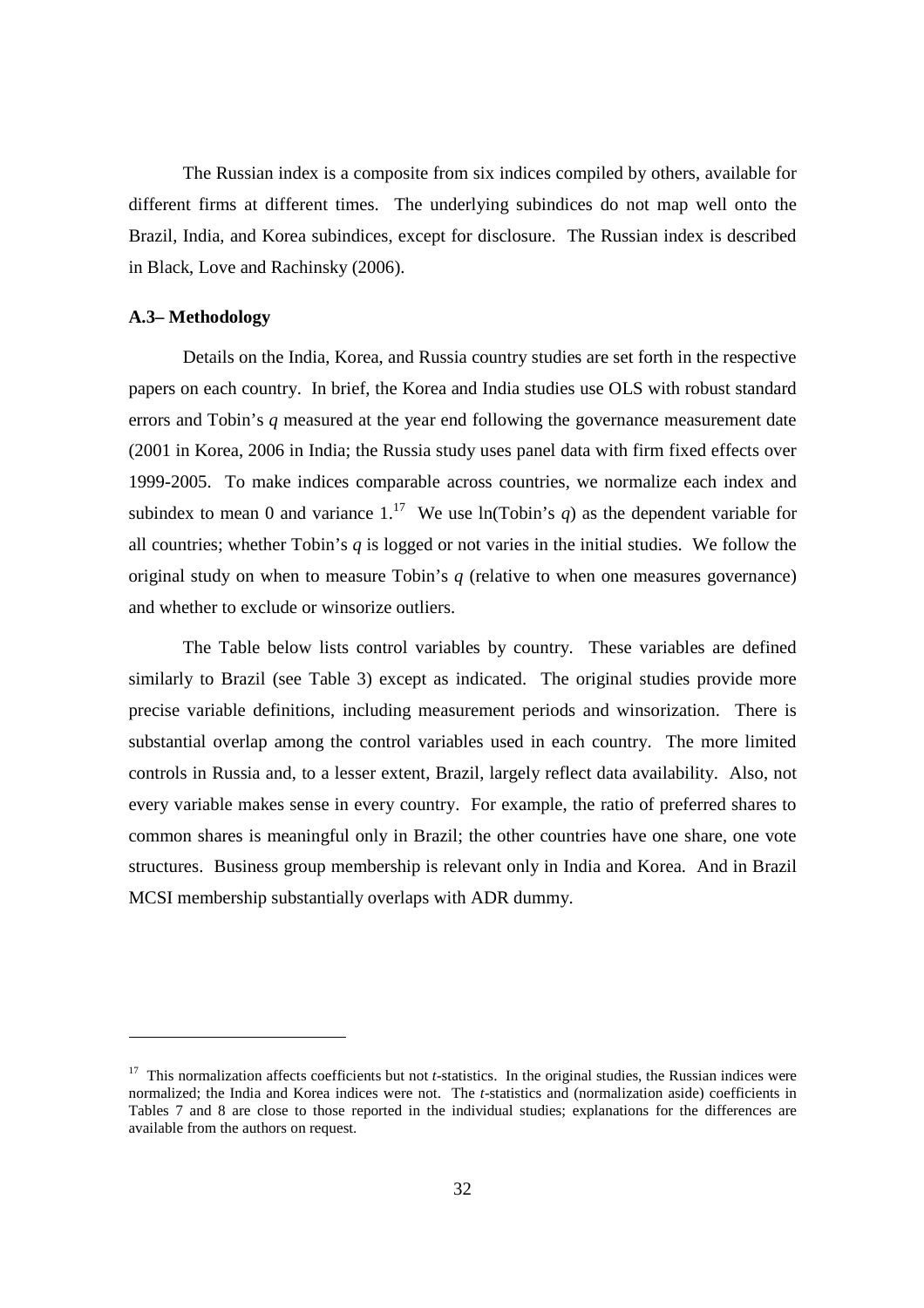| <b>Control variable</b> | <b>Brazil</b><br>India                 |             | Korea       | <b>Russia</b>            |
|-------------------------|----------------------------------------|-------------|-------------|--------------------------|
| Ln(asserts)             | yes                                    | yes         | yes         | yes                      |
| Ln(years listed)        | not logged                             | yes         | yes         |                          |
| Debt/assets             | yes                                    | debt/equity | debt/equity | yes                      |
| Sales growth            | yes                                    | yes         | yes         | yes                      |
| Net income/assets       | yes                                    |             |             | yes                      |
| <b>EBIT/sales</b>       | yes                                    | yes         | yes         | $\overline{\phantom{0}}$ |
| PPE/sales               | yes                                    | yes         | yes         |                          |
| Share turnover          | yes                                    | yes         | yes         |                          |
| Insider ownership       | yes                                    | yes         | yes         | $\overline{\phantom{0}}$ |
| Voting/common shares    | yes                                    |             |             |                          |
| ADR dummy               | yes                                    | yes         | yes         |                          |
| <b>Industry dummies</b> | yes                                    | yes         | yes         |                          |
| R&D/sales               |                                        | yes         | yes         |                          |
| Advertising/sales       |                                        | yes         | yes         |                          |
| Exports/sales           |                                        | yes         | yes         |                          |
| Capex/PPE               |                                        | yes         | yes         |                          |
| Market share            |                                        | yes         | yes         |                          |
| Foreign ownership       |                                        | yes         | yes         |                          |
| Business group dummy    |                                        | yes         | yes         |                          |
| MSCI index dummy        |                                        | yes         | yes         | yes                      |
| bank dummy              | Sample excludes financial institutions |             | yes         |                          |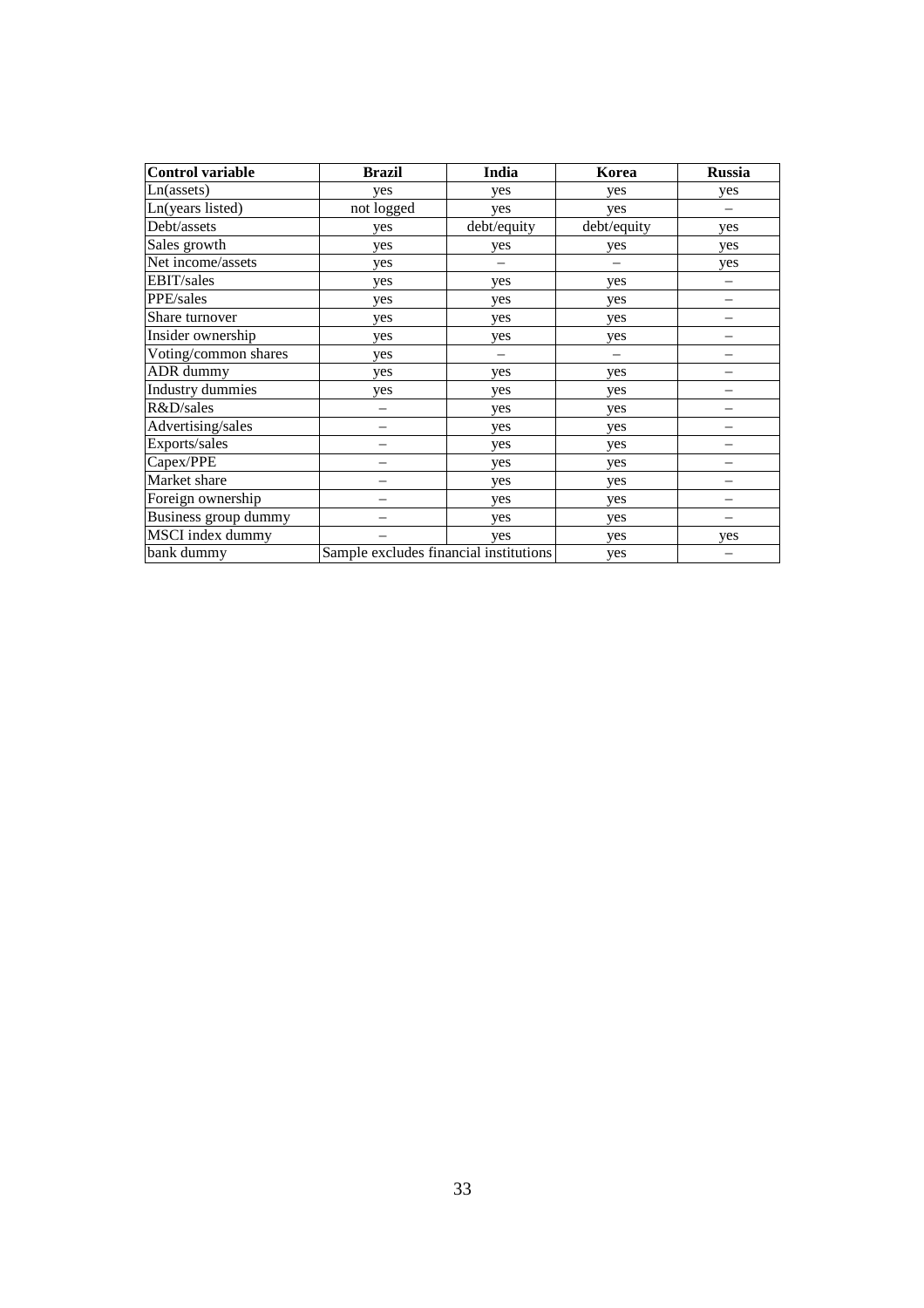#### **Table 1. Corporate Governance Index: Elements and Summary Statistics**

Description and summary statistics for elements of Brazil Corporate Governance Index (*BCGI*). Sample consists of 66 private, nonfinancial Brazilian private firms which responded to the Brazil CG Survey 2005 and have sufficient financial data to compute Tobin's *q* for 2005 or 2006. All variables except Ow1-Ow4 are coded as 1 for yes; 0 for no; Ow1-Ow4 take values between 0 and 1.

| Label                           | <b>Variable</b>                                                                                        | <b>Mean</b> |  |  |
|---------------------------------|--------------------------------------------------------------------------------------------------------|-------------|--|--|
|                                 | <b>Board Structure Index</b>                                                                           |             |  |  |
|                                 | <b>Board independence subindex</b>                                                                     |             |  |  |
| BdIn.1                          | Board includes one or more independent directors                                                       | 0.73        |  |  |
| BdIn.2                          | Board has at least 30% independent directors                                                           | 0.47        |  |  |
| BdIn.3                          | Board has at least 50% independent directors                                                           | 0.20        |  |  |
| BdIn.4                          | CEO is NOT chairman of the board                                                                       | 0.71        |  |  |
|                                 | Audit committee and fiscal board subindex                                                              |             |  |  |
|                                 | BdCm.1 Audit committee exists                                                                          | 0.14        |  |  |
|                                 | BdCm.2 Permanent or near-permanent fiscal board exists                                                 | 0.68        |  |  |
| BdCm3                           | Company has either permanent fiscal board or audit committee which includes                            | 0.47        |  |  |
|                                 | minority shareholder representative                                                                    |             |  |  |
|                                 | <b>Ownership Structure Index</b>                                                                       |             |  |  |
| Ow.1                            | Fraction of common shares held by largest shareholder                                                  | 0.60        |  |  |
|                                 | 1.5*((common shares/(total shares)-1/3) (under Brazilian law the ratio of                              |             |  |  |
| Qw.2                            | common/total shares must be $\geq 1/3$ ; this formula ensures that the attainable values               | 0.34        |  |  |
| of this element spans $(0,1)$ ) |                                                                                                        |             |  |  |
| Qw.3                            | $(1 - (\% \text{ of voting shares held by largest owner})/(\% \text{ of total shares held by largest}$ | 0.14        |  |  |
|                                 | owner)                                                                                                 |             |  |  |
|                                 | $(((no. of members of control group, winsorized at 11) -1)/10)$ . Number of                            |             |  |  |
| Ow.4                            | members of shareholder agreement, if any; otherwise, number of 5% shareholders                         | 0.21        |  |  |
|                                 | who together hold 50% of common shares, or 11 (if all together own $<$ 50%)                            |             |  |  |
| Ow.5                            | firm has an outside 5% institutional investor                                                          | 0.08        |  |  |
|                                 | <b>Board Procedure Index</b>                                                                           |             |  |  |
| Pr.1                            | firm $had > 4$ physical board meetings in last year                                                    | 0.80        |  |  |
| Pr.2                            | firm has system to evaluate CEO performance                                                            | 0.38        |  |  |
| Pr.3                            | firm has system to evaluate other executives                                                           | 0.41        |  |  |
| Pr.4                            | board receives materials in advance of meeting                                                         | 0.95        |  |  |
| Pr.5                            | firm has code of ethics                                                                                | 0.58        |  |  |
| Pr.6                            | specific bylaw to govern board                                                                         | 0.56        |  |  |
| <b>Disclosure Index</b>         |                                                                                                        |             |  |  |
| Di.1                            | related party transactions disclosed to shareholders                                                   | 0.67        |  |  |
| Di.2                            | management has regular meetings with analysts                                                          | 0.61        |  |  |
| Di.3                            | firm discloses direct and indirect 5% holders                                                          | 0.41        |  |  |
| Di.4                            | firm discloses annual agenda of corporate events                                                       | 0.42        |  |  |
| Di.5                            | English language financial statements                                                                  | 0.48        |  |  |
| Di.6                            | financial statements include statement of cash flows                                                   | 0.64        |  |  |
| Di.7                            | quarterly financial statements are consolidated                                                        | 0.85        |  |  |
| Di.8                            | Financial statements in IAS or US GAAP                                                                 | 0.30        |  |  |
| Di.9                            | MD&A discussion in financial statements                                                                | 0.83        |  |  |
| Di.10                           | annual financial statements on firm website                                                            | 0.70        |  |  |
| Di.11                           | quarterly financial statements on firm website                                                         | 0.62        |  |  |
| Di.12                           | auditor does not provide non-audit services                                                            | 0.80        |  |  |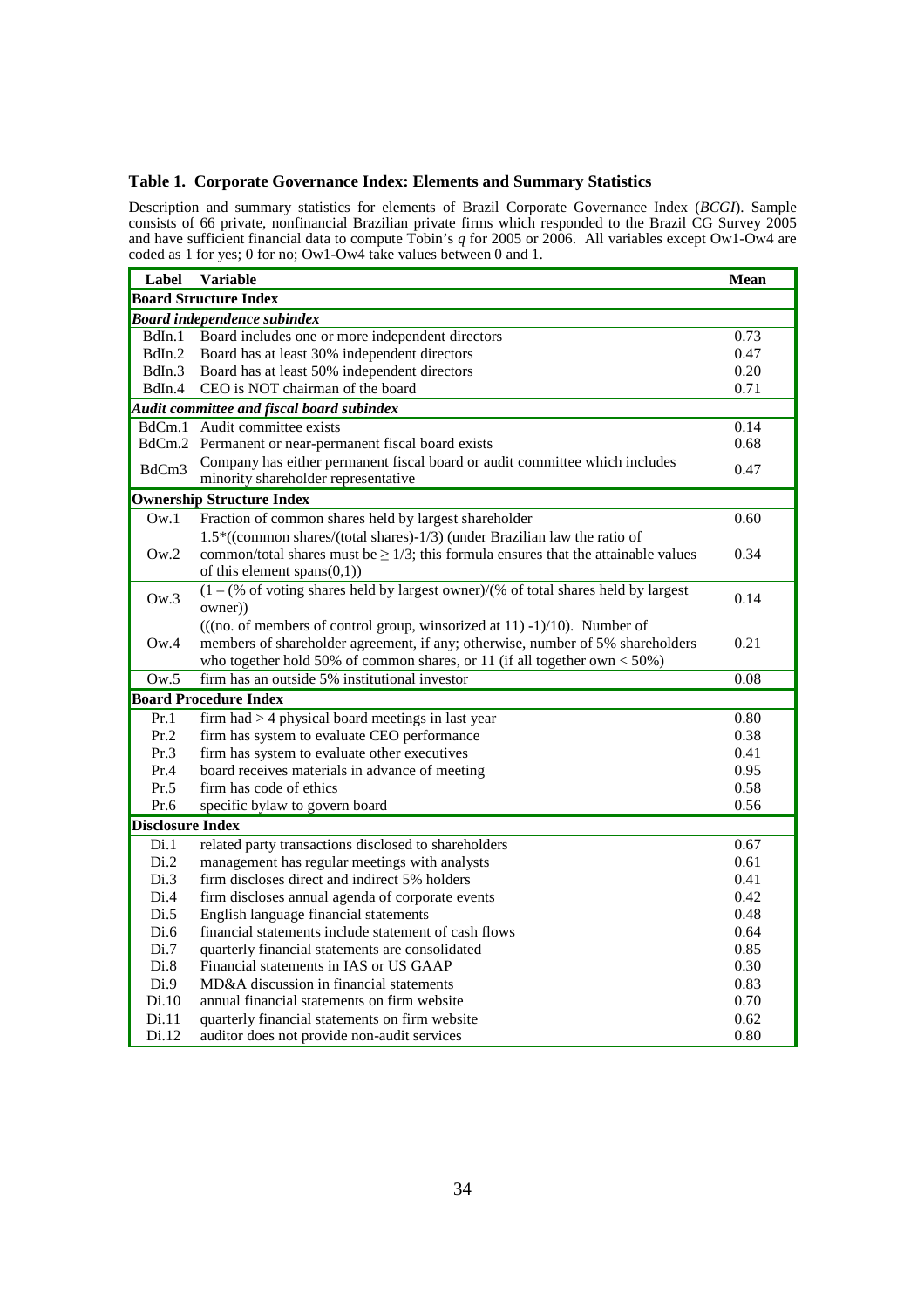| Label | <b>Variable</b>                                                                                                                     | Mean |
|-------|-------------------------------------------------------------------------------------------------------------------------------------|------|
|       | <b>Related Party Index</b>                                                                                                          |      |
| Rt.1  | Firm does not have loans to insiders, significant sales to or purchases from<br>insiders, or rent real property to or from insiders | 0.83 |
| Rt.2  | Board must approve conflict of interest transaction with controller                                                                 | 0.70 |
| Rt.3  | Non-interested directors must approve conflict of interest transaction with<br>controller                                           | 0.12 |
| Rt.4  | Shareholders must approve conflict of interest transaction with controller                                                          | 0.12 |
|       | <b>Minority Shareholder Rights Index</b>                                                                                            |      |
| Sh.1  | annual election of all directors                                                                                                    | 0.39 |
| Sh.2  | minority shareholders elect a director                                                                                              | 0.47 |
| Sh.3  | freezeout offer to minority shareholders based on shares' economic value                                                            | 0.15 |
| Sh.4  | takeout rights on sale of control exceed legal minimum                                                                              | 0.32 |
| Sh.5  | arbitration of disputes with shareholders                                                                                           | 0.07 |
| Sh.6  | Firm has no authorized capital or provides preemptive rights                                                                        | 0.80 |
| Sh.7  | free float $\geq$ 25% of total shares                                                                                               | 0.65 |

**Table 1. Corporate Governance Index: Elements and Summary Statistics (continued)**

## **Figure 1. Distribution of BCGI**

Histogram of Brazil Corporate Governance Index (*BCGI*). Sample consists of 66 private, non-financial firms which responded to the Brazil CG Survey 2005 and have sufficient financial data to compute Tobin's *q* for 2005 or 2006. Mean is 0.51, median is 0.50, and standard deviation is 0.11.

Mean = 0,52<br>Std. Dev. = 0,118<br>N = 66



35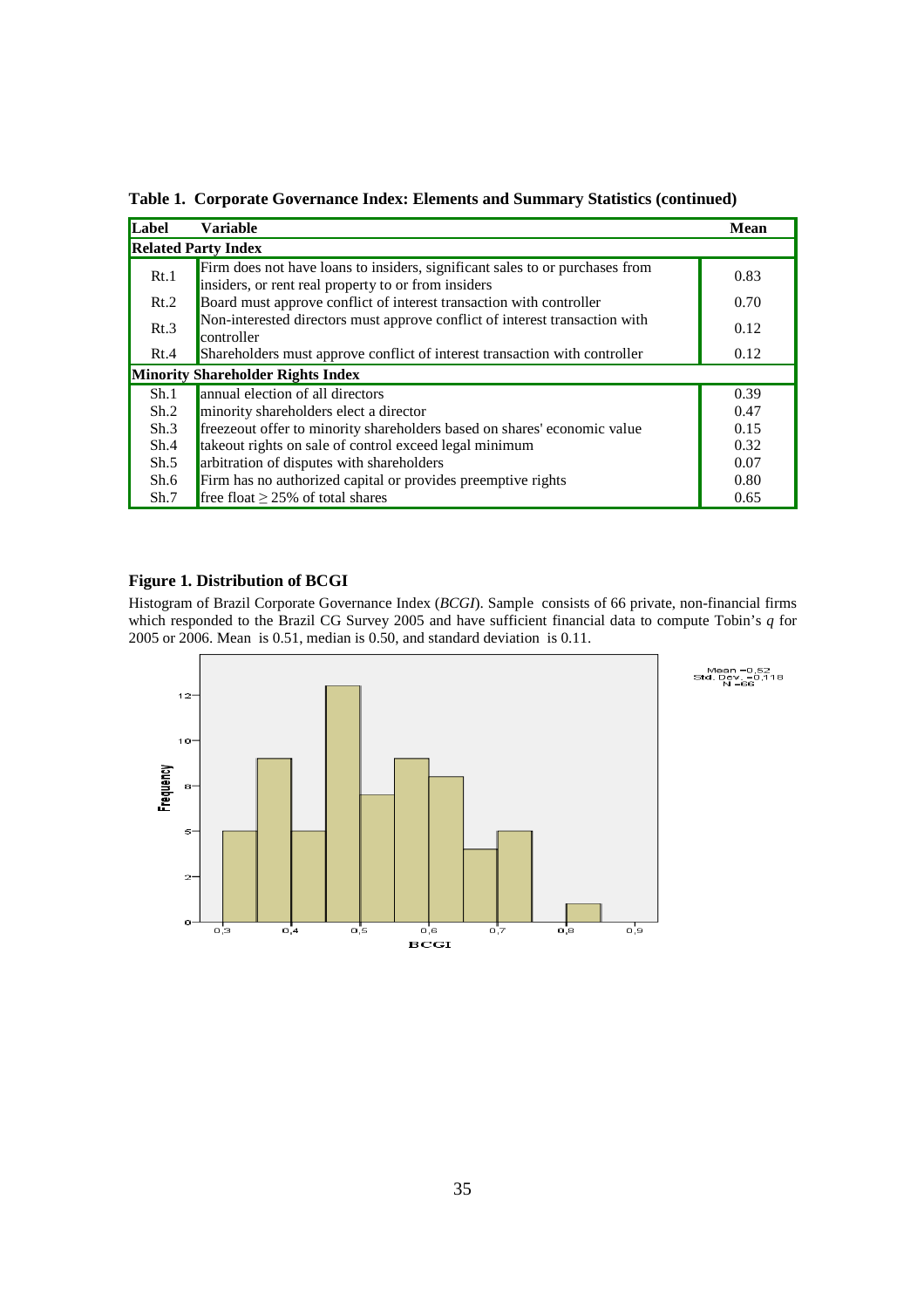#### **Table 2. Summary Information for Governance Index**

Panel A.Descriptive statistics for overall Brazil Corporate Governance Index (BCGI) and its bubindices (before normalization). Sample consists of 66 private, nonfinancial firms which responded to the Brazil CG Survey 2005 and have sufficient financial data to compute Tobin's *q* for 2005 or 2006.

|                                          | Mean  | Std. Dev. | Min.  | Max.  |
|------------------------------------------|-------|-----------|-------|-------|
| <b>Board Structure Index</b>             | 0.48  | 0.22      | 0.00  | 1.00  |
| Board Independence                       | 0.53  | 0.29      | 0.00  | 1.00  |
| <b>Audit Committee and Fiscal Board</b>  | 0.48  | 0.22      | 0.00  | 1.00  |
| <b>Ownership Structure Index</b>         | 0.51  | 0.16      | 0.18  | 1.00  |
| <b>Board Procedure Index</b>             | 0.61  | 0.25      | 0.17  | 1.00  |
| Disclosure Index                         | 0.61  | 0.27      | 0.17  | 1.00  |
| <b>Related Party Index</b>               | 0.44  | 0.17      | 0.00  | 1.00  |
| <b>Minority Shareholder Rights Index</b> | 0.41  | 0.21      | 0.00  | 1.00  |
| Non-normalized sum of elements           | 20.41 | 5.53      | 11.05 | 30.88 |
| <i>BCGI</i> (sum of subindices/6)        | 0.51  | 011       | 0.33  | 0.80  |

**Panel B.**Correlations among Brazil Corporate Governance Index (BCGI) and subindices. Significant results (at 5% or better) are shown in **boldface**.

|                                         | <b>BCGI</b> | BS   | $\alpha$ | PR   | DI   | <b>RP</b> | <b>SH</b> |
|-----------------------------------------|-------------|------|----------|------|------|-----------|-----------|
| <b>BCGI</b>                             |             | 0.59 | 0.31     | 0.61 | 0.77 | 0.14      | 0.56      |
| <b>Subindex complement</b>              |             | 0.32 | 0.07     | 0.29 | 0.50 | $-0.11$   | 0.28      |
| <b>Board Structure (BS)</b>             |             |      | $-0.09$  | 0.24 | 0.31 | $-0.15$   | 0.38      |
| <b>Ownership Structure (OW)</b>         |             |      |          | 0.08 | 0.01 | 0.22      | 0.03      |
| <b>Board Procedure (PR)</b>             |             |      |          |      | 0.51 | $-0.10$   | $-0.09$   |
| Disclosure (DI)                         |             |      |          |      |      | $-0.16$   | 0.40      |
| <b>Related Party (RP)</b>               |             |      |          |      |      |           | $-0.03$   |
| <b>Minority Shareholder Rights (SH)</b> |             |      |          |      |      |           |           |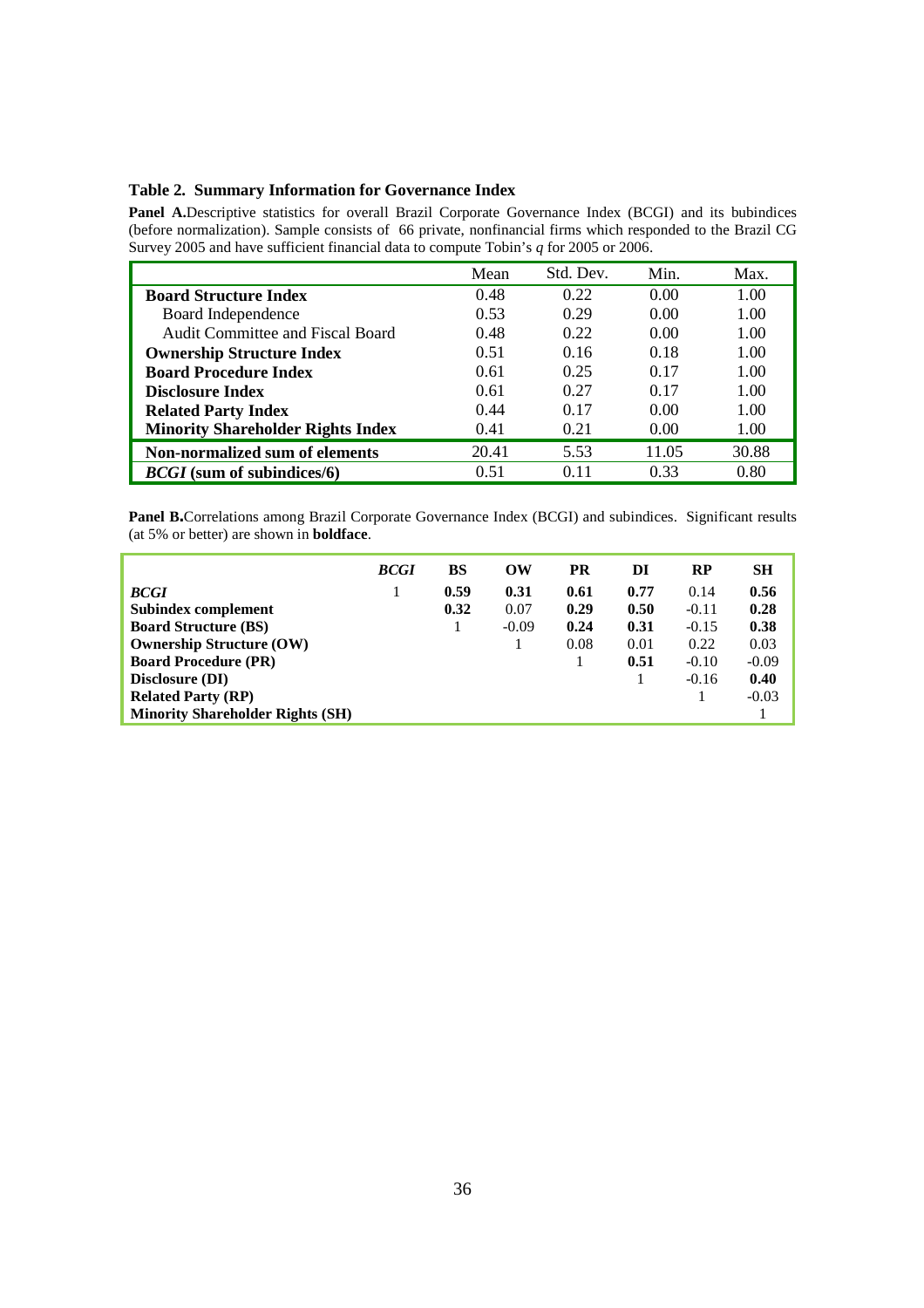#### **Table 3. Nongovernance Variables**

Description and summary statistics of nongovernance variables. Sample consists of 66 private, nonfinancial firms which responded to the Brazil CG Survey 2005 and have sufficient financial data to compute Tobin's *q* for 2005 or 2006 (128 total observations). All variables were measured at year-end values and, unless stated, averaged over the 2001-2004 period.

| Tobin's q                | Computed as (book value of debt $+$ market value of common and<br>preferred shares)/(book value of assets) |
|--------------------------|------------------------------------------------------------------------------------------------------------|
| <b>Assets</b>            | Total assets in millions of Brazilian Reais.                                                               |
| Leverage                 | Total liabilities/(total assets), winsorized at 1                                                          |
| <b>Years listed</b>      | Number of years since original listing (as of 2006)                                                        |
| Sales growth             | Arithmetic average growth                                                                                  |
| <b>PPE/sales</b>         | Ratio of property, plant and equipment to sales.                                                           |
| Net income/assets        | Ratio of net income to assets, winsorized at 0                                                             |
| <b>EBIT/sales</b>        | Ratio of earnings before income and taxes to sales, winsorized at 0.                                       |
| <b>Share turnover</b>    | Common + preferred shares traded/(common + preferred shares)                                               |
| Ownership                | Percentage share ownership by largest shareholder. (as of 2004)                                            |
| <b>Voting parity</b>     | $1.5^*((common\ shares)/(common\ shares + preferred\ shares) - 1/3) - as\ of$<br>2004                      |
| <b>ADR</b> dummy         | 1 if firm has issued ADRs in the US; 0 otherwise., as of 2004                                              |
| Industry dummy variables | 8 industry dummies, plus residual <i>other</i> category for total of 9 groups.                             |

|  | <b>Panel B. Summary Statistics</b> |  |
|--|------------------------------------|--|
|--|------------------------------------|--|

| <b>Variable</b>                  | Mean | Median | Std. Dev. | Minimum | Maximum |
|----------------------------------|------|--------|-----------|---------|---------|
| <b>Tobin's</b> q                 | 1.41 | 1.25   | 1.82      | 0.65    | 8.86    |
| Ln(Tobin's q)                    | 0.34 | 0.23   | 0.60      | $-0.43$ | 2.18    |
| Ln(asserts)                      | 13.8 | 13.7   | 1.61      | 9.47    | 17.36   |
| Leverage                         | 0.31 | 0.30   | 0.26      | 0.00    | 1.07    |
| <b>Years listed (as of 2004)</b> | 23.9 | 25.0   | 13.7      | 2.00    | 63.0    |
| Sales growth                     | 0.23 | 0.21   | 0.11      | 0.03    | 0.62    |
| <b>PPE</b> /sales                | 0.47 | 0.33   | 0.42      | 0.00    | 1.83    |
| Net income/assets                | 0.09 | 0.06   | 0.13      | 0.00    | 0.62    |
| <b>EBIT/sales</b>                | 0.12 | 0.09   | 0.10      | 0.00    | 0.59    |
| <b>Share turnover</b>            | 0.17 | 0.11   | 0.22      | 0.00    | 1.31    |
| <b>Ownership</b>                 | 0.61 | 0.62   | 0.27      | 0.10    | 1.00    |
| <b>Voting parity</b>             | 0.49 | 0.57   | 0.24      | 0.00    | 1.00    |
| <b>ADR</b> dummy                 | 0.26 |        | 0.44      | 0.00    | 1.00    |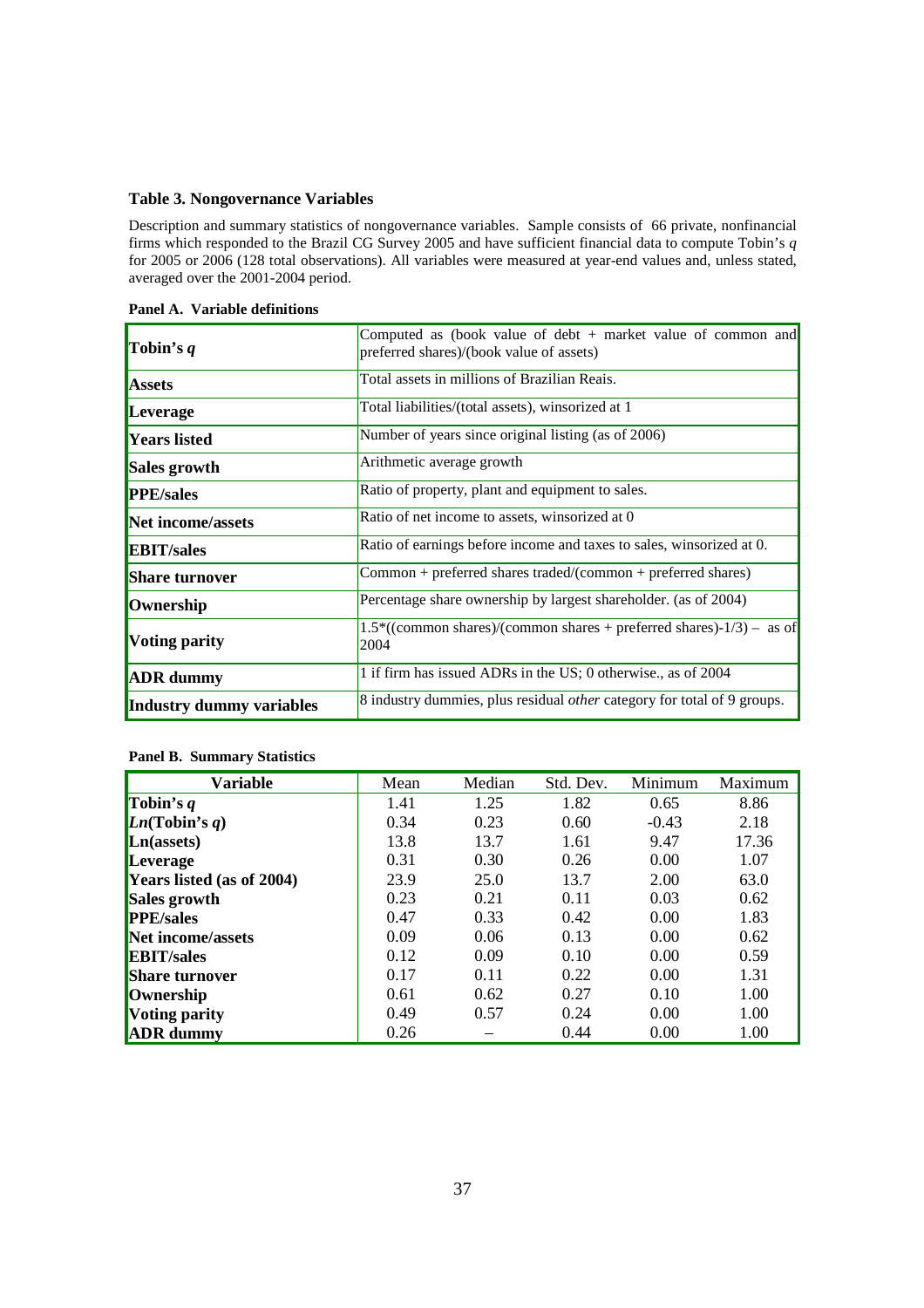# **Figure 2. Brazil Corporate Governance Index (BCGI) and Tobin's q**

Scatter plot of *BCGI* versus pooled values of ln(Tobin's *q*) from year-ends 2005 and 2006. Sample is 128 year-firm observation of 66 firms.

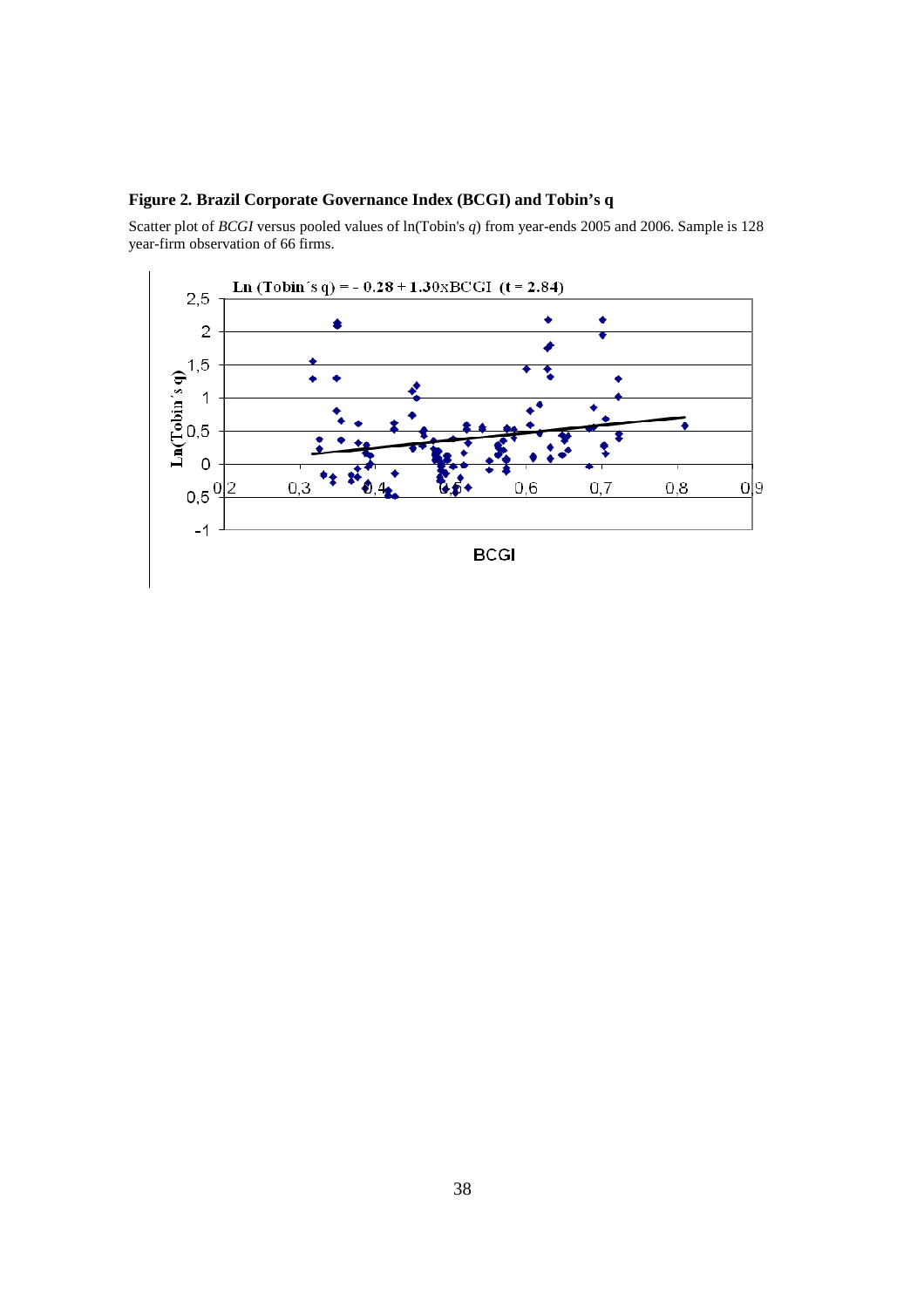#### **Table 4. Governance to Value: Brazil Corporate Governance Index**

Regressions of *ln*(Tobin's *q*) on Brazil Corporate Governance Index (*BCGI*) and control variables. *Tobin's q*, measured at year-ends 2005 and 2006 (Regressions 1 and 2) or its average over those years (Regression 3) equals book value of debt plus market value of common and preferred shares divided by book value of assets; *Assets*: total assets in millions of Brazilian Reais; *Leverage*: Total liabilities divided by total assets, winsorized at 1; *Years listed*: years since original listing, as of 2006; *Sales Growth*: arithmetic sales growth rate; *PPE/sales*: ratio of property, plant and equipment to sales; *EBIT/Sales*: Ratio of earnings before income and taxes to sales, winsorized at 0; *Share turnover*: number of common and preferred shares traded divided by total number of common and preferred shares; *Voting parity*: 1.5\*[(number of common shares)/(number of common shares plus preferred shares)-1/3], as of 2004; *ADR dummy*: dummy variable for cross-listing in the US, as of 2004; and *Industry dummy*: dummy for 9 industries. Unless stated, variables are averaged over 2001-2004. Statistics-*t* (in parentheses) use firm clusters (Regressions 1 and 2) or White's heteroskedasticityconsistent standard errors (Regression 3).  $R^2$  is overall for random effects and adjusted for other regressions. \*, \*\*, and \*\*\* indicate significance levels at 10%, 5%, and 1% levels (in **boldface)**.

| Dependent variable             | Ln(Tobin's q)             |        |                    |        |                |          |  |
|--------------------------------|---------------------------|--------|--------------------|--------|----------------|----------|--|
|                                |                           |        | Econometric method |        |                |          |  |
|                                | Firm random<br>Pooled OLS |        |                    |        | Mean of $2005$ |          |  |
|                                | effects                   |        |                    |        |                | and 2006 |  |
|                                | (1)                       |        | (2)                |        | (3)            |          |  |
| Overall Index (BCGI)           | 1.28                      | ***    | 1.16               | **     | 1.28           | **       |  |
|                                | (2.77)                    |        | (2.59)             |        | (2.56)         |          |  |
| $Ln$ (assets)                  | $-0.03$                   |        | $-0.03$            |        | $-0.04$        |          |  |
|                                | (0.75)                    |        | (0.63)             |        | (0.76)         |          |  |
| Leverage                       | 0.54                      | **     | 0.56               | **     | 0.54           | **       |  |
|                                | (2.24)                    |        | (2.24)             |        | (2.04)         |          |  |
| <b>Years</b> listed            | $-0.010$                  | **     | $-0.011$           | **     | $-0.010$       | **       |  |
|                                | (2.18)                    |        | (2.28)             |        | (2.02)         |          |  |
| Sales growth                   | 0.16                      |        | 0.17               |        | 0.17           |          |  |
|                                | (0.38)                    |        | (0.39)             |        | (0.36)         |          |  |
| Net income/assets              | 2.53                      | ***    | 2.51               | ***    | 2.45           | ***      |  |
|                                | (5.10)                    |        | (4.97)             |        | (4.49)         |          |  |
| EBIT/sales                     | 0.96                      | **     | 0.98               | **     | 0.93           | **       |  |
|                                | (2.30)                    |        | (2.37)             |        | (2.05)         |          |  |
| PPE/sales                      | 0.14                      |        | 0.14               |        | 0.16           |          |  |
|                                | (0.85)                    |        | (0.80)             |        | (0.83)         |          |  |
| Share turnover                 | $-0.30$                   |        | $-0.29$            |        | $-0.28$        |          |  |
|                                | $(-1.25)$                 |        | (1.22)             |        | (1.05)         |          |  |
| Ownership                      | 0.04                      |        | 0.05               |        | 0.04           |          |  |
|                                | (0.28)                    |        | (0.31)             |        | (0.22)         |          |  |
| Voting/common shares           | 0.44                      | $\ast$ | 0.42               | $\ast$ | 0.45           | ∗        |  |
|                                | (1.81)                    |        | (1.76)             |        | (1.67)         |          |  |
| ADR dummy                      | 0.02                      |        | 0.02               |        | 0.03           |          |  |
|                                | (0.14)                    |        | (0.10)             |        | (0.14)         |          |  |
| Intercept and industry dummies | Yes                       |        | Yes                |        | Yes            |          |  |
| Firm clusters, year dummies    | Yes                       |        | yes                |        | n.a.           |          |  |
| Number of observations         | 128                       |        |                    | 128    |                |          |  |
| Number of firms                | 66                        |        |                    | 66     |                |          |  |
| Overall $R^2$                  | 0.75                      |        | 0.75               |        | 0.79           |          |  |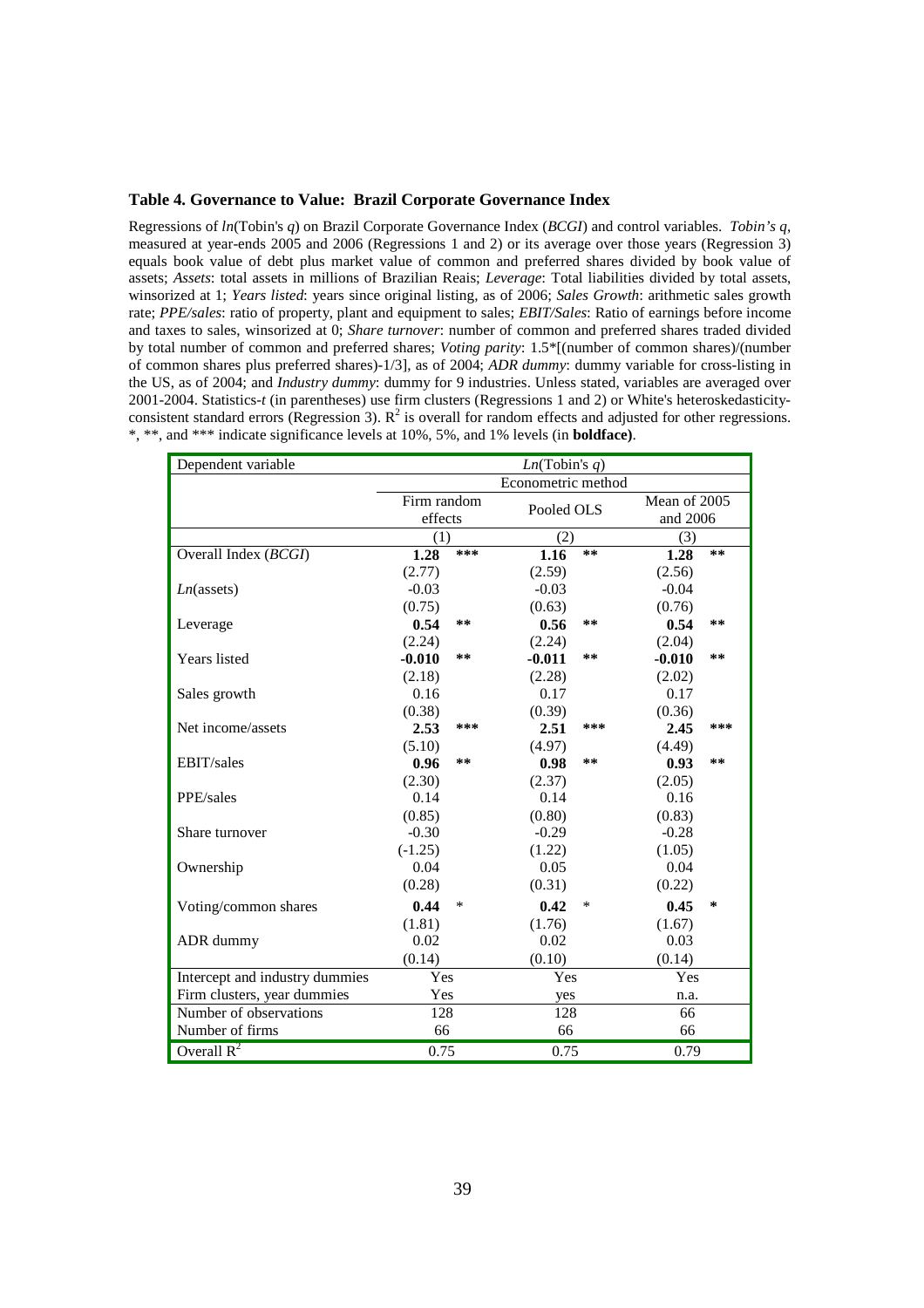#### **Table 5. Effect of Subindices**

Firm random effects regressions of *ln*(Tobin's *q*) on Brazil Corporate Governance subindices and control variables. Column 1 represents 8 regressions, each including one subindex at a time. Columns 2 and 3 report one regression each including all subindices. Column 4 represents 8 regressions containing each subindex and its complement (the average of the other subindices). *Tobin's q*, measured at year-ends 2005 and 2006 (Regressions 1 and 2) or its average over those years (Regression 3) equals book value of debt plus market value of common and preferred shares divided by book value of assets; *Assets*: total assets in millions of Brazilian Reais; *Leverage*: Total liabilities divided by total assets, winsorized at 1; *Years listed*: years since original listing, as of 2006; *Sales Growth*: arithmetic sales growth rate; *PPE/sales*: ratio of property, plant and equipment to sales; *EBIT/Sales*: Ratio of earnings before income and taxes to sales, winsorized at 0; *Share turnover*: number of common and preferred shares traded divided by total number of common and preferred shares; *Voting parity*: 1.5\*[(number of common shares)/(number of common shares plus preferred shares)-1/3], as of 2004; *ADR dummy*: dummy variable for cross-listing in the US, as of 2004; and *Industry dummy*: dummy for 9 industries. Unless stated, variables are averaged over 2001-2004. Statistics-*t* (in parentheses) obtained using firm clusters. \*, \*\*, and \*\*\* indicate significance levels at 10%, 5%, and 1% levels (in boldface).

| Dependent variable                      |               |                | Ln(Tobin's q)           |            |            |
|-----------------------------------------|---------------|----------------|-------------------------|------------|------------|
|                                         | Subindices    |                |                         |            | Index      |
| Specification                           | one at a time |                | All subindices together | Subindex   | complement |
| Column                                  | (1)           | (2)            | (3)                     | (4a)       | (4b)       |
|                                         | $-0.32$       | ***<br>$-0.60$ |                         | $-0.53**$  | $1.68$ *** |
| <b>Board Structure</b>                  | (1.11)        | (2.62)         |                         | (1.99)     | (4.58)     |
|                                         | $-0.18$       |                | $-0.37$ ***             | $-0.17$    | $1.15$ **  |
| Board Independence sub-subindex         | (1.07)        |                | (2.56)                  | (1.10)     | (2.47)     |
| <b>Audit Committee and Fiscal Board</b> | $-0.43$       |                | $-0.21$                 | $-0.04$    | $1.06$ *** |
| sub-subindex                            | (0.21)        |                | (1.15)                  | (0.21)     | (2.58)     |
|                                         | $0.79***$     | $0.53$ **      | $0.53$ **               | $0.74$ *** | $0.72*$    |
| <b>Ownership Structure</b>              | (2.90)        | (2.50)         | (2.56)                  | (2.67)     | (1.73)     |
|                                         | $0.46**$      | $0.62$ ***     | $0.61$ ***              | $0.39$ **  | $0.81**$   |
| <b>Board Procedure</b>                  | (2.47)        | (3.65)         | (3.55)                  | (2.18)     | (2.01)     |
|                                         | $0.42**$      | 0.02           | 0.01                    | 0.25       | $0.99*$    |
| Disclosure                              | (2.09)        | (0.10)         | (0.07)                  | (1.16)     | (1.92)     |
|                                         | $-0.19$       | $-0.34$        | $-0.35$                 | $-0.15$    | $1.18$ *** |
| <b>Related Party</b>                    | (0.54)        | (1.23)         | (1.32)                  | (0.50)     | (2.96)     |
|                                         | $0.48**$      | $0.58$ ***     | $0.59$ ***              | $0.39**$   | $0.85*$    |
| <b>Minority Shareholder Rights</b>      | (2.35)        | (3.12)         | (3.26)                  | (1.97)     | (1.77)     |
| Control variables                       | yes           | Yes            | yes                     | Yes        |            |
| Intercept, year and industry<br>dummies | yes           | Yes            | yes                     |            | yes        |
| Number of observations                  | 128           | 128            | 128                     |            | 128        |
| Number of firms                         | 66            | 66             | 66                      |            | 66         |
| Overall $R^2$                           |               | 0.80           | 0.80                    |            |            |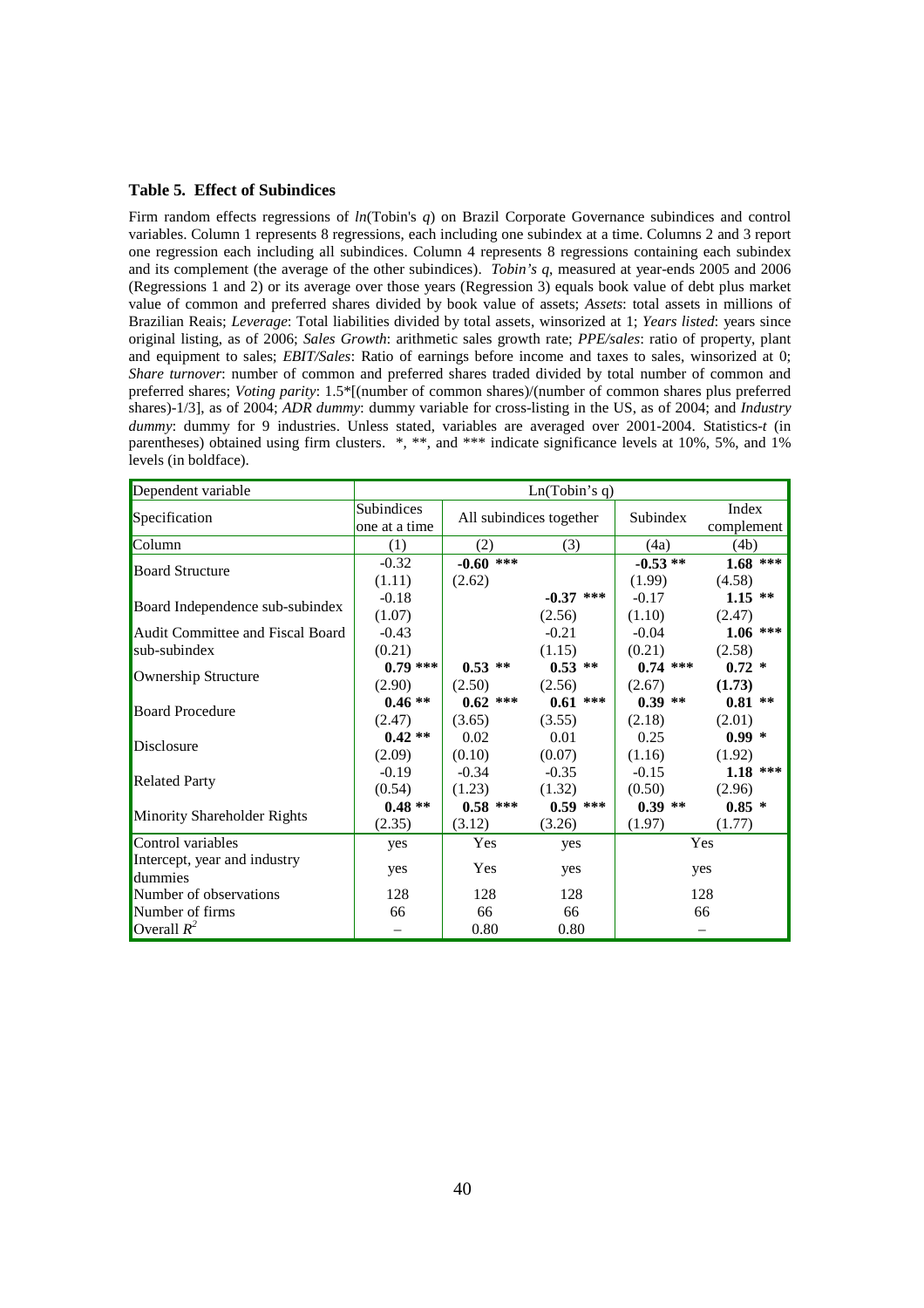#### **Table 6. What Matters in Corporate Governance for Which Firms?**

Firm random effects regressions of *ln*(Tobin's *q*) on Brazil Corporate Governance indices interacted with firm's characteristics dummies and control variables (coefficients omitted). For manufacturing row, column (1) reports coefficient on *BCGI*,from regression (based on Model (3)) that also includes non-manufacturing dummy, interaction between *BCGI* and non-manufacturing dummy, and control variables. Column (2) is similar, regression also includes index complement and its interaction with non-manufacturing dummy. Rows for other subsamples are similar. The "manufacturing minus nonmanufacturing" row reports coefficient on interaction between governance and manufacturing dummy, from regression used for non-manufacturing row. Regression equations for other subsamples and subindices are similar. *Tobin's q*, measured at year-ends 2005 and 2006 (Regressions 1 and 2) or its average over those years (Regression 3) equals book value of debt plus market value of common and preferred shares divided by book value of assets; *Assets*: total assets in millions of Brazilian Reais; *Leverage*: Total liabilities divided by total assets, winsorized at 1; *Years listed*: years since original listing, as of 2006; *Sales Growth*: arithmetic sales growth rate; *PPE/sales*: ratio of property, plant and equipment to sales; *EBIT/Sales*: Ratio of earnings before income and taxes to sales, winsorized at 0; *Share turnover*: number of common and preferred shares traded divided by total number of common and preferred shares; *Voting parity*: 1.5\*[(number of common shares)/(number of common shares plus preferred shares)-1/3], as of 2004; *ADR dummy*: dummy variable for crosslisting in the US, as of 2004; and *Industry dummy*: dummy for 9 industries. Unless stated, variables are averaged over 2001-2004. Sample includes 45 manufacturing and 21 non-manufacturing firms. Sample splits for size, growth and profitability are at median. Statistics-*t* (in parentheses) use firm clusters. \*, \*\*, and \*\*\* indicate significance levels at 10%, 5%, and 1% levels (in **boldface**).

| Dependent variable         | Ln(Tobin's q) |            |           |           |            |         |             |
|----------------------------|---------------|------------|-----------|-----------|------------|---------|-------------|
|                            | (1)           | (2)        | (3)       | (4)       | (5)        | (6)     | (7)         |
|                            | <b>BCGI</b>   | Board      | Ownership | Board     | Disclosure | Related | Shareholder |
|                            |               | structure  |           | procedure |            | party   | rights      |
| Full Sample                | $1.22***$     | $-0.61***$ | $0.50**$  | $0.64***$ | 0.07       | $-0.25$ | $0.57***$   |
|                            | (2.75)        | (2.69)     | (2.42)    | (3.65)    | (0.34)     | (1.03)  | (3.10)      |
| Manufacturing firms        | 0.75          | $-0.61*$   | $0.57**$  | 0.33      | $-0.01$    | 0.04    | 0.00        |
|                            | (0.99)        | (1.82)     | (1.99)    | (1.45)    | (0.04)     | (0.14)  | (0.01)      |
| Nonmanufacturing firms     | $2.37***$     | 0.03       | $0.94**$  | 0.42      | $0.86***$  | $-0.80$ | $1.32***$   |
|                            | (4.18)        | (0.09)     | (2.54)    | (1.22)    | (2.59)     | (1.55)  | (4.83)      |
| (manufacturing minus       | $-1.63*$      | $-0.64$    | $-0.37$   | $-0.09$   | $-0.87**$  | 0.84    | $-1.32***$  |
| nonmanufacturing)          | (1.72)        | (1.31)     | $(-0.84)$ | (0.20)    | (2.06)     | (1.33)  | (3.49)      |
| Large firms                | 0.79          | $-0.59$    | $0.63**$  | $-0.07$   | $-0.25$    | $-0.05$ | 0.39        |
|                            | (1.11)        | (1.19)     | (1.84)    | (0.25)    | (0.72)     | (0.17)  | (1.33)      |
| Small firms                | $2.06***$     | $-0.45*$   | $0.91**$  | $0.69***$ | 0.41       | $-0.29$ | 0.33        |
|                            | (2.83)        | (1.67)     | (2.17)    | (3.25)    | (1.36)     | (0.49)  | (1.30)      |
| (large minus small)        | $-1.26$       | $-0.14$    | $-0.28$   | $-0.76**$ | $-0.66$    | 0.24    | 0.06        |
|                            | (1.17)        | (0.23)     | (0.52)    | (2.10)    | (1.58)     | (0.35)  | (0.13)      |
| High-growth firms          | $2.18***$     | $-0.39$    | $0.87***$ | 0.44      | $0.72***$  | 0.13    | $0.57**$    |
|                            | (3.02)        | (0.85)     | (2.58)    | (1.48)    | (2.78)     | (0.29)  | (1.94)      |
| Low-growth firms           | 0.46          | $-0.54$    | 0.43      | 0.32      | $-0.08$    | $-0.25$ | 0.14        |
|                            | (0.71)        | (1.92)     | (0.90)    | (1.44)    | (0.34)     | (0.63)  | (0.57)      |
| (high-minus low-           | $1.72**$      | 0.15       | 0.44      | 0.12      | $0.80***$  | 0.38    | 0.43        |
| growth)                    | (1.85)        | (0.85)     | (0.74)    | (0.33)    | (2.42)     | (0.69)  | (1.04)      |
| High-profitability firms ( | $1.19*$       | $-0.74**$  | $1.01**$  | 0.40      | 0.19       | $-0.50$ | 0.41        |
|                            | (1.72)        | (2.30)     | (2.30)    | (1.43)    | (0.68)     | (0.86)  | (1.43)      |
| Low-profitability firms    | $1.30**$      | $-0.42$    | $0.59*$   | $0.38*$   | 0.30       | $-0.02$ | 0.33        |
|                            | (2.11)        | (1.46)     | (1.88)    | (1.65)    | (1.25)     | (0.08)  | (1.20)      |
| (high-minus low-           | $-0.11$       | $-0.32**$  | 0.42      | 0.02      | $-0.11$    | $-0.48$ | 0.08        |
| profitability)             | (0.12)        | (2.30)     | (0.85)    | (0.05)    | (0.41)     | (0.86)  | (1.43)      |
| No. of observations        | 128           | 128        | 128       | 128       | 128        | 128     | 128         |
| No of firms                | 66            | 66         | 66        | 66        | 66         | 66      | 66          |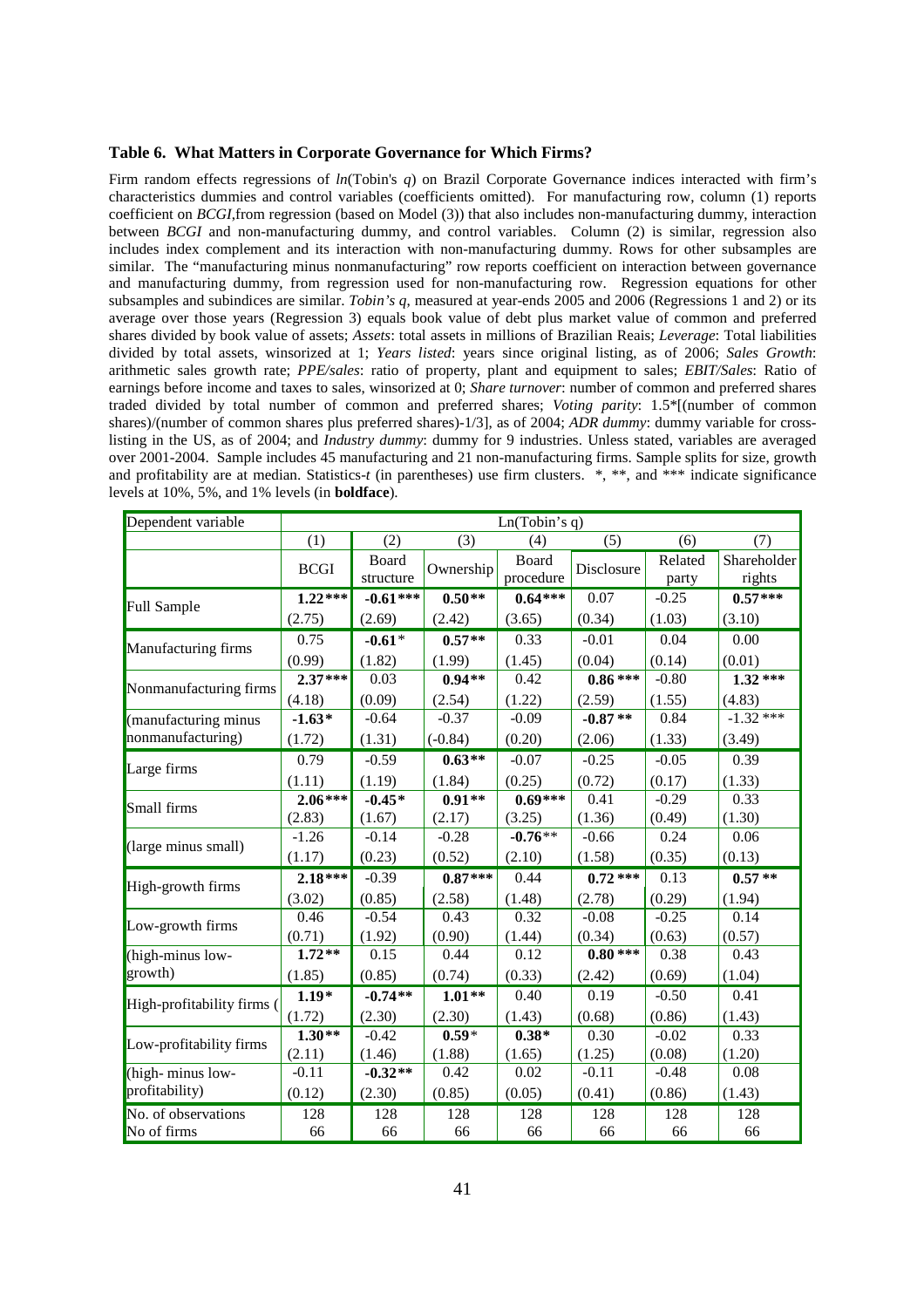#### **Table 7. What Matters in Corporate Governance across Countries**

**Brazil**: Firm random effects regressions of *ln*(Tobin's *q*) on normalized corporate governance indices and subindices as shown. **India and Korea**: *OLS* regressions. **Russia**: Firm-index fixed effects regressions. **All countries**: Governance index and subindices are normalized to mean =  $0$ ,  $\sigma = 1$ , control variables and sample are as in original study. See appendix for control variables in each country.. t-statistics based on White's heteroskedasticity-consistent standard errors (for Brazil, firm clusters; for Russia, firm-index clusters) are in parentheses. \*, \*\*, and \*\*\* indicate significance levels at 10%, 5%, and 1% levels. Significant results (at 10% level) in **boldface**.

| Dependent variable          | Ln(Tobin's q)            |               |               |                                 |               |            |             |  |
|-----------------------------|--------------------------|---------------|---------------|---------------------------------|---------------|------------|-------------|--|
| Country                     | Russia                   | <b>Brazil</b> | India         | Korea                           | <b>Brazil</b> | India      | Korea       |  |
| <b>Overall Governance</b>   | $0.067***$               | $0.141***$    | $0.104***$    | $0.0974***$                     |               |            |             |  |
| Index                       | (2.75)                   | (2.77)        | (3.02)        | (6.39)                          |               |            |             |  |
| <b>Subindices</b>           |                          |               | One at a time | Together, as separate variables |               |            |             |  |
| <b>Board Structure</b>      |                          | $-0.072$      | $0.074**$     | $0.057***$                      | $-0.133***$   | 0.0342     | $0.039***$  |  |
|                             |                          | (1.11)        | (2.03)        | (3.66)                          | (2.62)        | (0.88)     | (2.90)      |  |
| <b>Ownership Structure</b>  |                          | $0.128***$    |               | $0.054***$                      | $0.085**$     |            | $0.046***$  |  |
|                             |                          | (2.90)        |               | (4.23)                          | (2.50)        |            | (3.93)      |  |
| <b>Board Procedure</b>      |                          | $0.113**$     | 0.0432        | $0.043***$                      | $0.1532***$   | $-0.001$   | 0.006       |  |
|                             |                          | (2.47)        | (1.21)        | (3.08)                          | (3.65)        | (0.03)     | (0.46)      |  |
| Disclosure                  | $0.071**$                | $0.114**$     | $0.073*$      | $0.0318***$                     | 0.0055        | 0.0625     | $0.0267***$ |  |
|                             | (2.21)                   | (2.09)        | (1.87)        | (3.62)                          | (0.10)        | (1.49)     | (3.06)      |  |
| <b>Related Party</b>        |                          | $-0.0335$     | 0.021         |                                 | $-0.0573$     | 0.0177     |             |  |
| Transactions                |                          | (0.54)        | (0.60)        |                                 | (1.23)        | (0.51)     |             |  |
| <b>Minority Shareholder</b> |                          | $0.1027**$    | $0.065**$     | $0.0346***$                     | $0.1247***$   | $0.0846**$ | 0.0144      |  |
| Rights                      |                          | (2.35)        | (1.99)        | (3.16)                          | (3.12)        | (2.46)     | (1.40)      |  |
| Control variables           | see Appendix for details |               |               | see Appendix for details        |               |            |             |  |
| No. of observations         | 964                      | 128           | 250           | 495                             | 128           | 250        | 485         |  |
| No of firms                 | 99                       | 66            | 250           | 495                             | 66            | 250        | 485         |  |